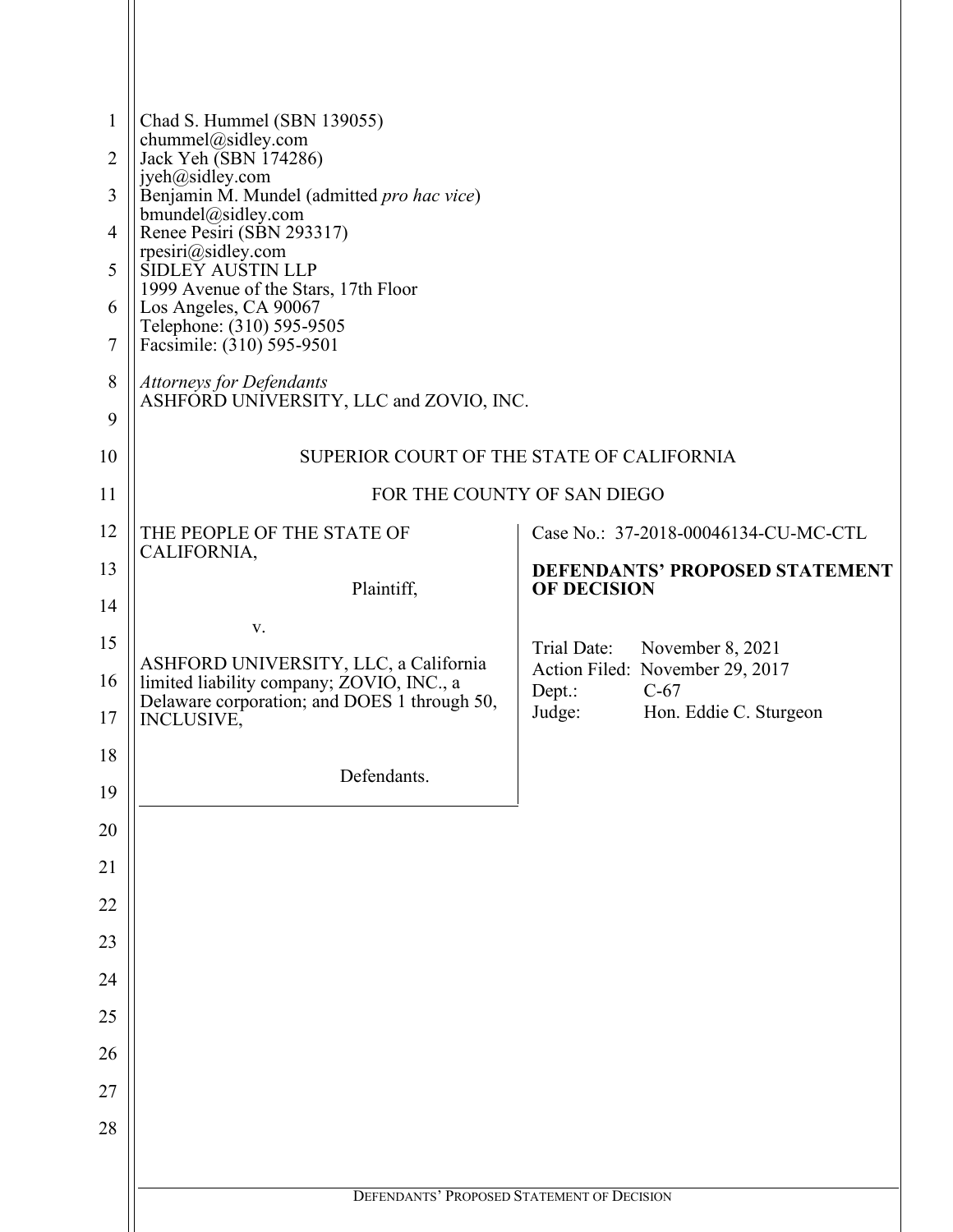| 1              |                 |    | <b>TABLE OF CONTENTS</b>                                                                                                                     |  |  |  |  |
|----------------|-----------------|----|----------------------------------------------------------------------------------------------------------------------------------------------|--|--|--|--|
| $\overline{2}$ | I.              |    |                                                                                                                                              |  |  |  |  |
| 3              | П.              |    |                                                                                                                                              |  |  |  |  |
| $\overline{4}$ | A.              |    |                                                                                                                                              |  |  |  |  |
|                | <b>B.</b>       |    |                                                                                                                                              |  |  |  |  |
| 5              | III.            |    |                                                                                                                                              |  |  |  |  |
| 6              |                 |    |                                                                                                                                              |  |  |  |  |
| 7<br>8         | <b>B.</b>       |    | Zovio's 2014 Nationwide Assurance Of Voluntary Compliance With Iowa Covers                                                                   |  |  |  |  |
| 9              |                 |    | C. Zovio's Nationwide 2016 Consent Order With CFPB Required Zovio To Inform All                                                              |  |  |  |  |
| 10             | IV.             |    |                                                                                                                                              |  |  |  |  |
| 11             | A.              |    |                                                                                                                                              |  |  |  |  |
|                | <b>B.</b>       |    |                                                                                                                                              |  |  |  |  |
| 12             | $\mathcal{C}$ . |    |                                                                                                                                              |  |  |  |  |
| 13             | D.              |    |                                                                                                                                              |  |  |  |  |
| 14             | E.              |    |                                                                                                                                              |  |  |  |  |
| 15             | V.              |    |                                                                                                                                              |  |  |  |  |
| 16             |                 |    | A. Zovio Did Not Make, Approve, Or Permit Misrepresentations To Prospective                                                                  |  |  |  |  |
| 17<br>18       |                 | 1. | Zovio's Financial Dependence On Regulatory Approval And Accreditation<br>Incentivized Management To Prevent And Prohibit False And Deceptive |  |  |  |  |
| 19             |                 | 2. |                                                                                                                                              |  |  |  |  |
| 20             |                 | 3. |                                                                                                                                              |  |  |  |  |
| 21             |                 | 4. | Zovio Made Clear And Unavoidable Written Disclosures To Prospective<br>Students Prior To Enrollment To Ensure Prospective Students Were Not  |  |  |  |  |
| 22             |                 |    |                                                                                                                                              |  |  |  |  |
| 23             |                 | 5. | Zovio Maintained An Effective Compliance Program To Prevent, Detect,                                                                         |  |  |  |  |
| 24             |                 | 6. | Zovio Did Not Maintain A Culture That Caused Or Condoned Deception 20                                                                        |  |  |  |  |
| 25             | <b>B.</b>       |    |                                                                                                                                              |  |  |  |  |
| 26             |                 | 1. | The Expert Testimony In the Record Was Insufficient To Prove Zovio                                                                           |  |  |  |  |
| 27<br>28       |                 |    | Mr. Regan's Compliance Scorecard Analysis Offered No Probative<br>a.                                                                         |  |  |  |  |
|                |                 |    | 2                                                                                                                                            |  |  |  |  |
|                |                 |    | DEFENDANTS' PROPOSED STATEMENT OF DECISION                                                                                                   |  |  |  |  |
|                |                 |    |                                                                                                                                              |  |  |  |  |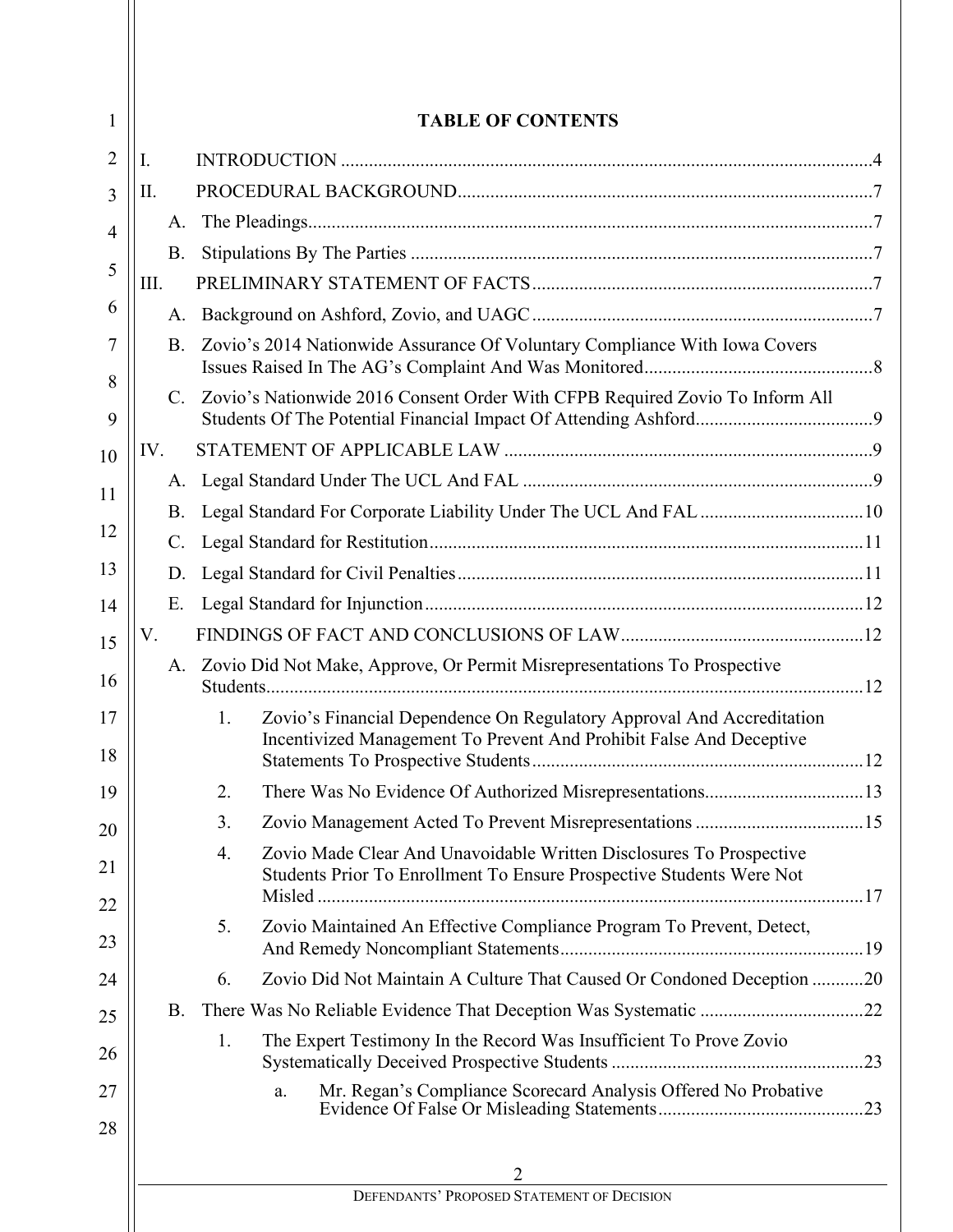| 1        |             |    | $\mathbf b$ . |     | Dr. Lucido's Flawed Recorded Call Analysis Was Insufficient To<br>Prove Any False Or Misleading Statements Were Made To                |  |  |
|----------|-------------|----|---------------|-----|----------------------------------------------------------------------------------------------------------------------------------------|--|--|
| 2        |             |    |               |     | Prospective Students And Did Not Demonstrate Any Systematic                                                                            |  |  |
| 3        |             |    | c.            |     | Dr. Siskin's Sampling Process and Extrapolation Analysis Was                                                                           |  |  |
| 4        |             |    |               |     | Fundamentally Flawed And Cannot Be Relied Upon To Extrapolate                                                                          |  |  |
| 5        |             |    |               | i.  | Dr. Siskin's Sampling Process and Extrapolation                                                                                        |  |  |
| 6        |             |    |               | ii. | Even if Dr. Siskin's Extrapolation Analysis Was                                                                                        |  |  |
| 7        |             |    |               |     | Proper, There Was Insufficient Evidence To Draw A<br><b>Conclusion That Any False Statements Were Made</b>                             |  |  |
| 8        |             |    | d.            |     | Dr. Cellini's Return On Investment Analysis Did Not Analyze                                                                            |  |  |
| 9        |             | 2. |               |     | The AG's Former Employee And Student Witnesses Did Not Prove That                                                                      |  |  |
| 10       |             |    |               |     |                                                                                                                                        |  |  |
| 11       |             | 3. |               |     | Zovio's Student And Alumni Surveys Evidenced That Zovio Did Not                                                                        |  |  |
| 12       |             | 4. |               |     | Independent, Contemporaneous Third-Party Evaluators Confirmed Zovio's                                                                  |  |  |
| 13       |             |    |               |     |                                                                                                                                        |  |  |
| 14       | $C_{\cdot}$ |    |               |     | Zovio Is Not Liable For The Few Identified Misstatements By Its Admissions                                                             |  |  |
| 15       |             | 1. |               |     | Zovio Made Every Effort To Discourage Misrepresentations, Including False                                                              |  |  |
| 16<br>17 |             | 2. |               |     | Zovio Had No Contemporaneous Knowledge Of Admissions Counselors'                                                                       |  |  |
| 18       |             | 3. |               |     | When Made Aware Of Potentially Misleading Statements, Zovio Followed<br>Up With Students And Refused To Accept Benefits Based On Those |  |  |
| 19       |             |    |               |     |                                                                                                                                        |  |  |
| 20       | D.          | 4. |               |     | Zovio Took Actions To Prevent Further Misrepresentations42                                                                             |  |  |
| 21       |             | 1. |               |     |                                                                                                                                        |  |  |
| 22       |             | 2. |               |     |                                                                                                                                        |  |  |
| 23       |             | 3. |               |     |                                                                                                                                        |  |  |
| 24       |             | 4. |               |     |                                                                                                                                        |  |  |
|          | Ε.          |    |               |     | There is Insufficient Evidence To Support Any Remedy For The AG's Debt                                                                 |  |  |
| 25       |             |    |               |     |                                                                                                                                        |  |  |
| 26       | VI.         |    |               |     |                                                                                                                                        |  |  |
| 27       |             |    |               |     |                                                                                                                                        |  |  |
| 28       |             |    |               |     |                                                                                                                                        |  |  |
|          |             |    |               |     |                                                                                                                                        |  |  |
|          |             |    |               |     | 3<br><b>DEFENDANTS' PROPOSED STATEMENT OF DECISION</b>                                                                                 |  |  |
|          |             |    |               |     |                                                                                                                                        |  |  |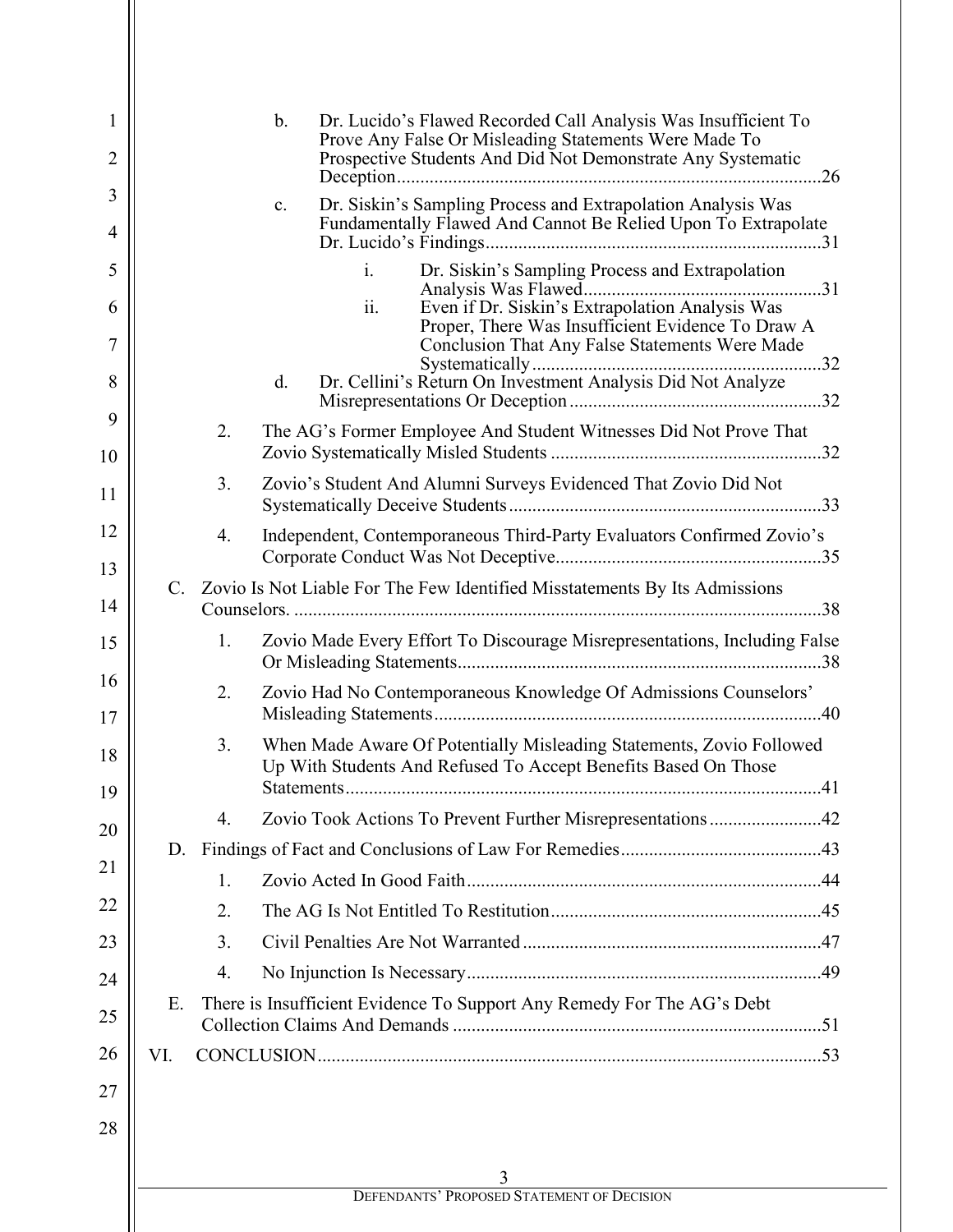1

2

3

4

5

6

7

8

9

11

13

## **I. INTRODUCTION**

10 12 The California Attorney General (the "AG") sued Ashford University, LLC and Bridgepoint Education, Inc. (which later changed its name to Zovio, Inc.) (collectively, "Zovio"<sup>[1](#page-3-0)</sup> or Defendants) in November 2017 alleging that, from 2009 to the present, Zovio violated California's Unfair Competition Law ("UCL"), Cal. Bus. & Prof. Code section 17200 *et seq.*, and False Advertising Law ("FAL"), Cal. Bus. & Prof. Code section 17500 *et seq.*, by systematically making false or deceptive statements to prospective students in order to induce them to enroll. The AG specifically alleged that Zovio's admissions counselors made false or deceptive statements during telephone calls with prospective students regarding (1) financial aid and the cost to attend Ashford, (2) whether a student's prior college credits may transfer into or out of Ashford, (3) the length of time to earn a degree, and (4) whether an Ashford degree would help achieve prospective students' career goals (the "Four Topics"). In the Complaint, the AG sought unspecified restitution, civil penalties, and injunctive relief.

14 15 16 17 18 The case proceeded to bench trial before this Court on November 8, 2021. During 18 trial days, the parties had a full opportunity to present evidence and arguments. The Court heard and assessed the credibility of 23 live witnesses—13 offered by the AG, 10 offered by Zovio, and 3 offered by both parties—and reviewed designated deposition testimony of 17 witnesses. Over fifteen hundred (1,514) exhibits were admitted into evidence.

19 20 21 22 23 At closing argument, by way of relief, the AG asked this Court to impose judgment against Zovio as follows: (a) \$25 million in restitution to students, which the AG would have this Court deposit into a fund subject to a post-trial "claims-made" procedure for students who would demonstrate that they were financially harmed by Zovio's alleged practices; (b) \$75 million in civil penalties; and (c) injunctive relief.

24 25

This is not a typical law enforcement UCL or FAL case. That is because the evidence presented at trial did not show that Zovio engaged in any corporate or management-level deceptive

<span id="page-3-0"></span>26 27 28 <sup>1</sup> The Court refers to Defendants collectively herein as "Zovio," the parent company of Ashford. In December 2020, Zovio sold the assets of Ashford to the University of Arizona which thereafter operated the online school as the University of Arizona Global Campus ("UAGC"). As of that date, Ashford entirely ceased operations. UAGC is not party to this action. Zovio assumed the financial liability, if any, attendant to this matter, and the AG is not seeking injunctive relief against Ashford.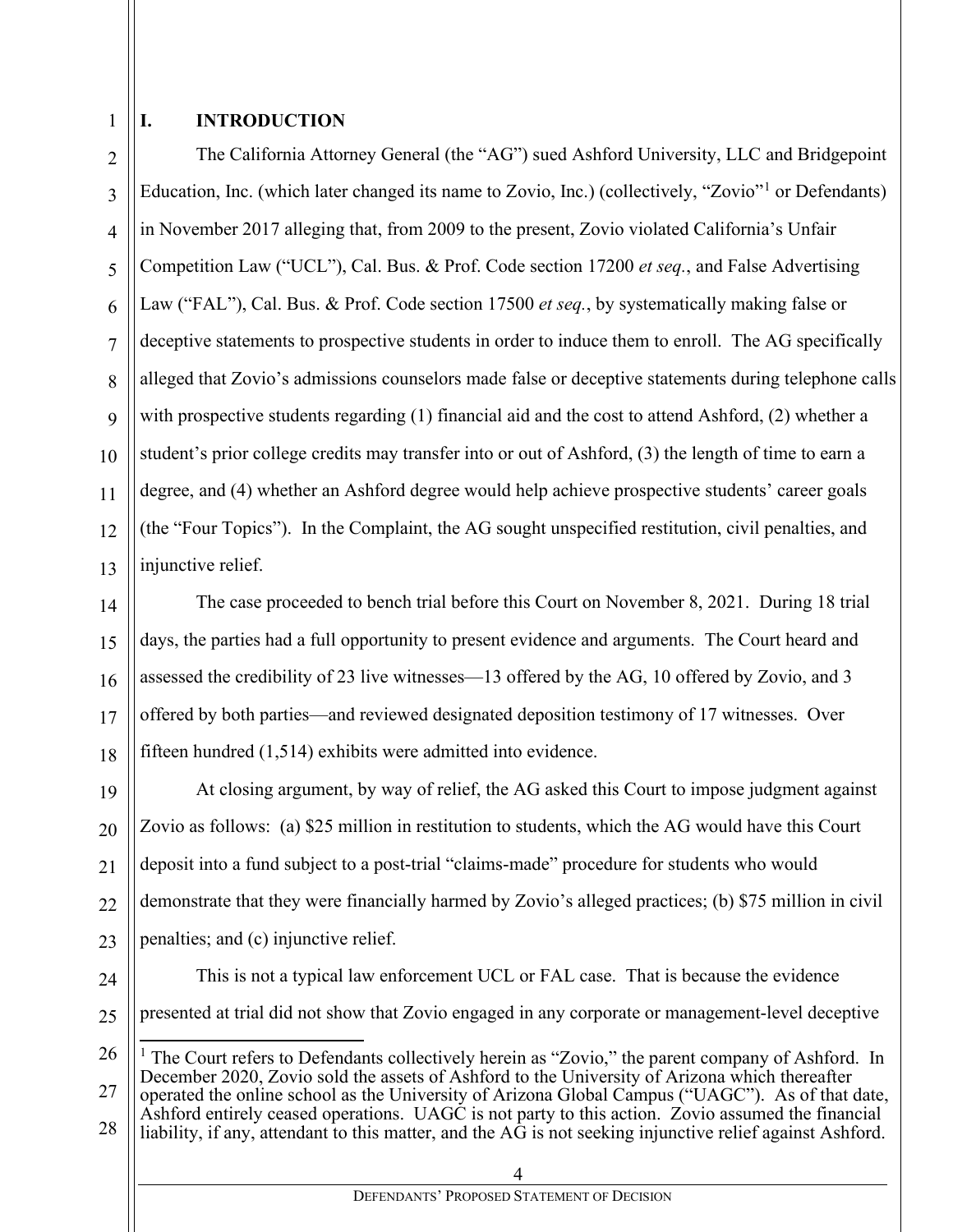or unfair conduct, as was the case in, for example, *People v. Johnson & Johnson* (Cal. Super. Jan. 30, 2020, No. 37-2016-00017229-CU-MC-CTL 2020 WL 603964) ["*Johnson & Johnson*"]. Specifically, as explained below, there was no reliable, credible, or admissible evidence that Zovio executives or management authorized or condoned any false or misleading statements to prospective students or that admissions counselors were instructed, trained, compelled, or incentivized to mislead students. Nor was there any reliable, credible, or admissible evidence that Zovio ratified or knowingly accepted the benefits of any false or misleading statements that did occur. To the contrary, the evidence overwhelmingly showed that Zovio did not violate the UCL or FAL; it actively prohibited admissions counselors from making false or misleading statements to prospective students, provided affirmative training and retraining to help ensure that admissions counselors made truthful and accurate statements about an Ashford education, made clear and truthful disclosures about the Four Topics (including some in a manner required by regulators), and implemented a robust compliance program to detect, deter, and remedy noncompliant behavior by admissions counselors, including deceptive statements. Nor did the AG present reliable evidence that admissions counselors made false or deceptive statements on a systematic basis, such that the Court could reasonably infer Zovio management condoned or accepted such behavior.

1

2

3

4

5

6

7

8

9

10

11

12

13

14

15

16

17

18 19 20 21 22 23 24 25 26 27 28 Unsurprisingly, as conceded by Zovio, given the literally millions of direct telephonic communications between admissions counselors and prospective students during the relevant time period (some of which lasted for more than an hour), there is no dispute that some admissions counselors made isolated false or misleading statements. The Court first finds that there was insufficient evidence presented showing that these isolated misstatements were likely to deceive a significant portion of reasonable consumers under the circumstances here, considering the nature of the product (an education), how prospective students signed up for it, the repeated and clear disclosures, and the various sources of information available to these students. Thus, the Court next analyzes whether Ashford and Zovio are effectively strictly liable for isolated instances of such statements under a principal-agent theory of UCL or FAL liability, even when those statements were (1) clearly prohibited by management; (2) trained against by management;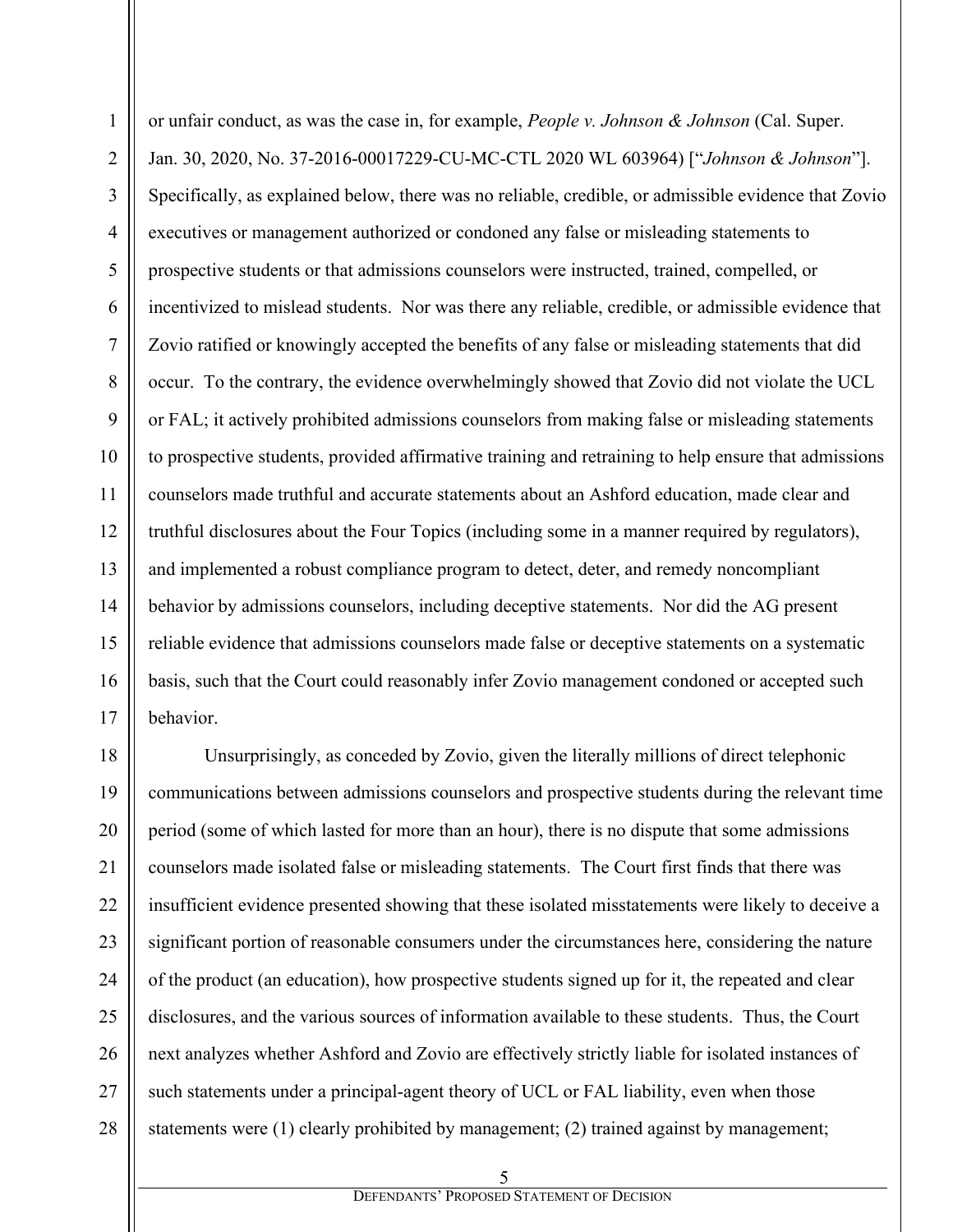1

2

(3) never ratified by management; and (4) subject to remedial action if detected by Zovio's compliance department.

This factual scenario has not, to this Court's knowledge, been squarely addressed from a liability perspective under the UCL or FAL by any California court. It was, however, anticipated by the California Supreme Court in *dicta* in *Ford Dealers Assn. v. Dept. of Motor Vehicles* (1982) 32 Cal. 3d 347 ["*Ford Dealers*"], 361 fn. 8. In that case, the Court articulated an exception to general principal-agent liability, stating it would be inappropriate and unfair to hold a company liable for employee misstatements if it: (1) "made every effort to discourage misrepresentations"; (2) "had no knowledge of salespeople's misleading statements"; (3) "when so informed, refused to accept the benefits of any sales based on misrepresentations"; and (4) "took action to prevent a reoccurrence." The evidence presented at trial showed that Zovio falls within this exception to strict principal-agent liability, for the reasons described herein. Thus, the Court finds Zovio is not liable.

Even if this Court were to decline to apply the *Ford Dealers* criteria in favor of Zovio on the issue of *liability*, the same facts discussed above would cause the Court, in its discretion, to decline to order any equitable relief and to reject the civil penalties that the AG seeks because Zovio acted in good faith. For yet further, independent reasons, the AG has failed to meet its burden of proof on the remedies sought. The AG has not provided the substantial evidence required to support its requested \$25 million in restitution, and it has not shown that the Court may legally create the post-trial claims fund it seeks. Nor has the AG provided reliable expert testimony from which this Court can reasonably ascertain the number of violations that actually occurred for purposes of imposing penalties. Moreover, the civil penalties requested by the AG would not only punish Zovio, but would effectively destroy the company as demonstrated by the undisputed evidence of Zovio's financial condition. Finally, the AG has not proven that an injunction is necessary to prevent ongoing or imminent misconduct by Zovio.

Based upon the conclusions of law and findings of fact described below, the Court enters judgment for Ashford and Zovio on all counts in the Complaint.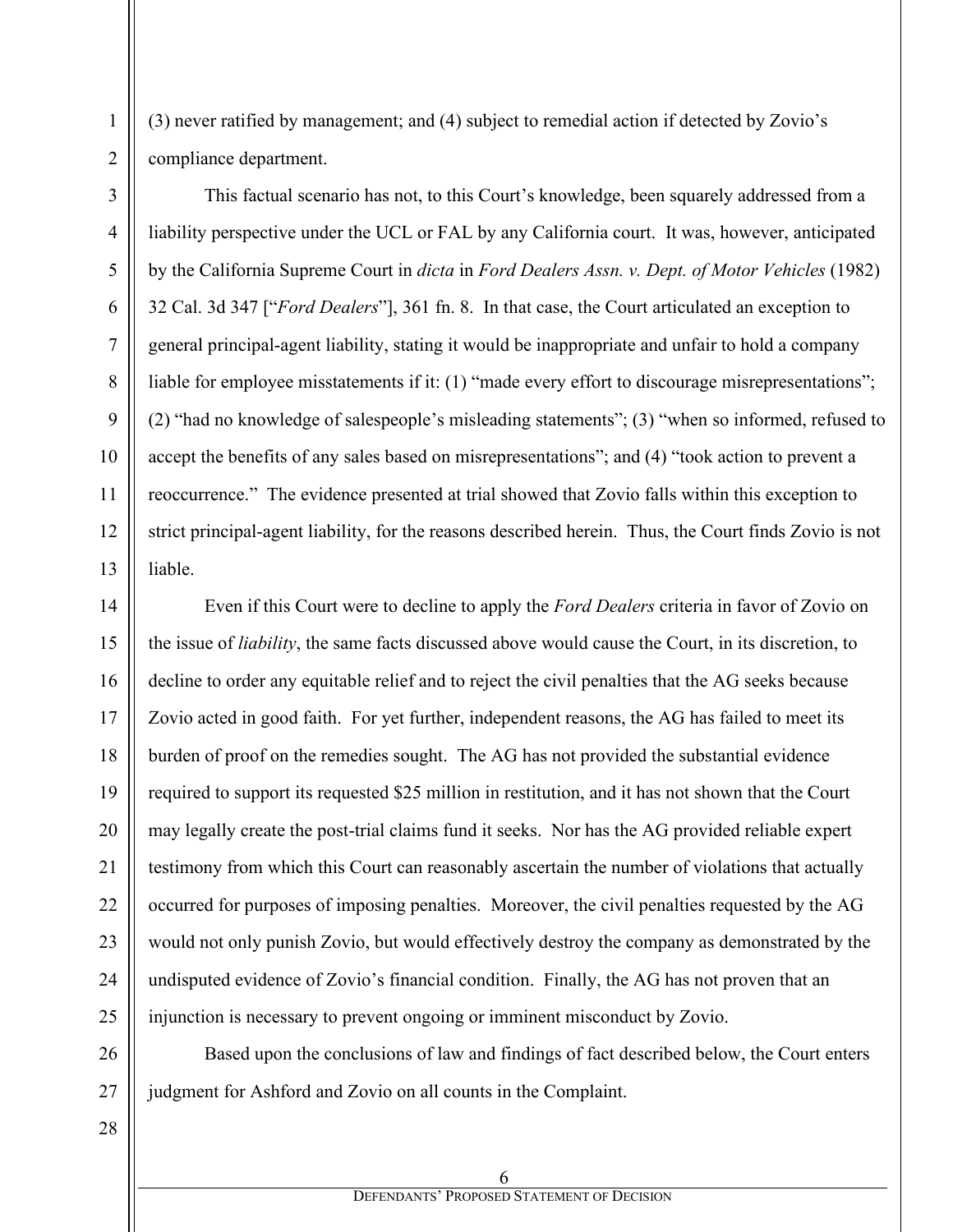1 2

3

4

5

6

7

8

9

10

11

12

13

14

15

16

17

18

## **II. PROCEDURAL BACKGROUND**

### **A. The Pleadings**

The AG filed a Complaint against Zovio on November 29, 2017. The AG's Complaint alleged that for over a decade, Zovio authorized its admissions counselors to mislead prospective students and these admissions counselors did in fact systematically mislead students in order to induce them to enroll at Ashford in violation of the UCL and FAL. The AG requested a permanent injunction pursuant to Business and Professions Code sections 17535 and 17203 and civil penalties pursuant to Business and Professions Code sections 17206 and 17536. The AG also requested restitution pursuant to Business and Professions Code sections 17203 and 17535.

#### **B. Stipulations By The Parties**

Prior to the commencement of this action, the parties entered a tolling agreement with an effective date of February 6, 2013. Accordingly, the relevant period for the AG's UCL claims, which are subject to a four-year statute of limitations, begins on February 6, 2009. (Bus. & Prof. Code, § 17208; *People v. Overstock.com, Inc.* (2017) 12 Cal.App.5th 1064, 1077 [four-year statute of limitations for UCL claims].) The relevant period for the AG's FAL claims, which are subject to a three-year statute of limitations, begins on February 6, 2010. (Code Civ. Proc. § 338, subd. (h); *Overstock.com*, *supra*, 12 Cal.App.5th at p. 1074, fn. 8 [three-year statute of limitations for FAL claims].)

19

20

21

22

23

 $24$ 

25

26

## **III. PRELIMINARY STATEMENT OF FACTS**

## **A. Background on Ashford, Zovio, and UAGC**

Ashford University was a limited liability company organized and existing under the laws of the state of California. Ashford University's principal place of business was in San Diego, California, in San Diego County. Ashford University was a wholly owned subsidiary of Zovio, Inc. On August 1, 2020, the University of Arizona acquired the assets of Ashford from Zovio and began operating the University as UAGC. Ashford University no longer operates in any capacity. (Ex. 9024 at 5.)

27 28 Zovio, Inc. is a publicly traded corporation organized and existing under the laws of the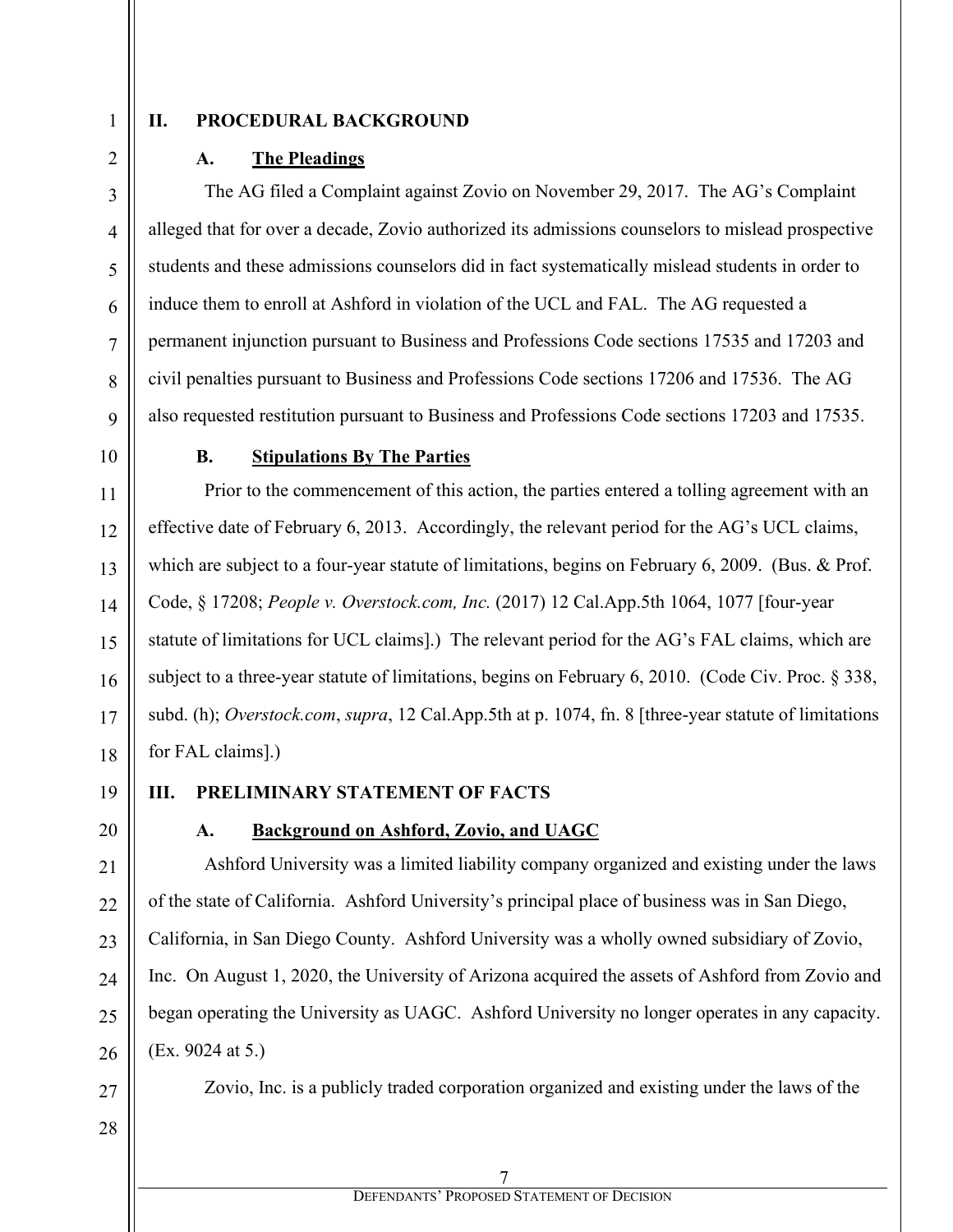9 State of Delaware.<sup>[2](#page-7-0)</sup> (Ex. 9024.) Zovio's principal place of business is Arizona, since it moved its headquarters in spring 2019. (Ex. 9024.) Today, Zovio operates as a Title IV Third-Party Servicer to UAGC, a special status under the U.S. Department of Education ("DOE") regulations that requires compliance with Title IV and the other regulations that correspond to Title IV and also requires a special audit. UAGC is an independent third-party owned by the University of Arizona and is not a party to this action. Pursuant to the Asset Purchase and Sale Agreement, UAGC has sole control over the registrar, financial aid, student dispute resolution, academics, and tuition, among all the other functions of a university. Zovio provides education support services pursuant to UAGC's control. (Ex. 9024 at 5)

1

2

3

4

5

6

7

8

10

11

12

13

14

15

16

#### **B. Zovio's 2014 Nationwide Assurance Of Voluntary Compliance With Iowa Covers Issues Raised In The AG's Complaint And Was Monitored**

In May 2014, Zovio and Iowa entered into an Assurance of Voluntary Compliance ("AVC"). In order to ensure that prospective students were not deceived, the Iowa AVC required Zovio to make specific disclosures to prospective students on each of the Four Topics at issue in this case. In addition, the Iowa AVC required specific compliance program elements and compliance reporting.

17 18 19 20 21 22 23 24 25 26 The AVC was overseen by an independent administrator, Thomas J. Perrelli, a former senior Department of Justice official. Mr. Perrelli worked with a team of experienced attorneys to evaluate Zovio's compliance with the AVC. (See Ex. 280 [May 5, 2014 AVC].) His team of lawyers visited Zovio's headquarters and observed the admissions counselors, reviewed Zovio's training materials, analyzed Zovio's recorded calls. Mr. Perrelli memorialized his compliance review in three yearly reports issued to the Iowa Attorney General in 2015, 2016, and 2017. Mr. Perrelli's compliance report found that (a) Zovio did not engage in a pattern or practice of misleading students; (b) Zovio did not operate its admissions department as a "boiler room" focused on high pressure or coercive sales tactics; (c) Zovio's trained admissions counselors to provide accurate information to prospective students; and (d) Zovio never instructed its

27

<span id="page-7-0"></span>28

<sup>2</sup> In 2019, Bridgepoint Education, Inc. changed its name to Zovio.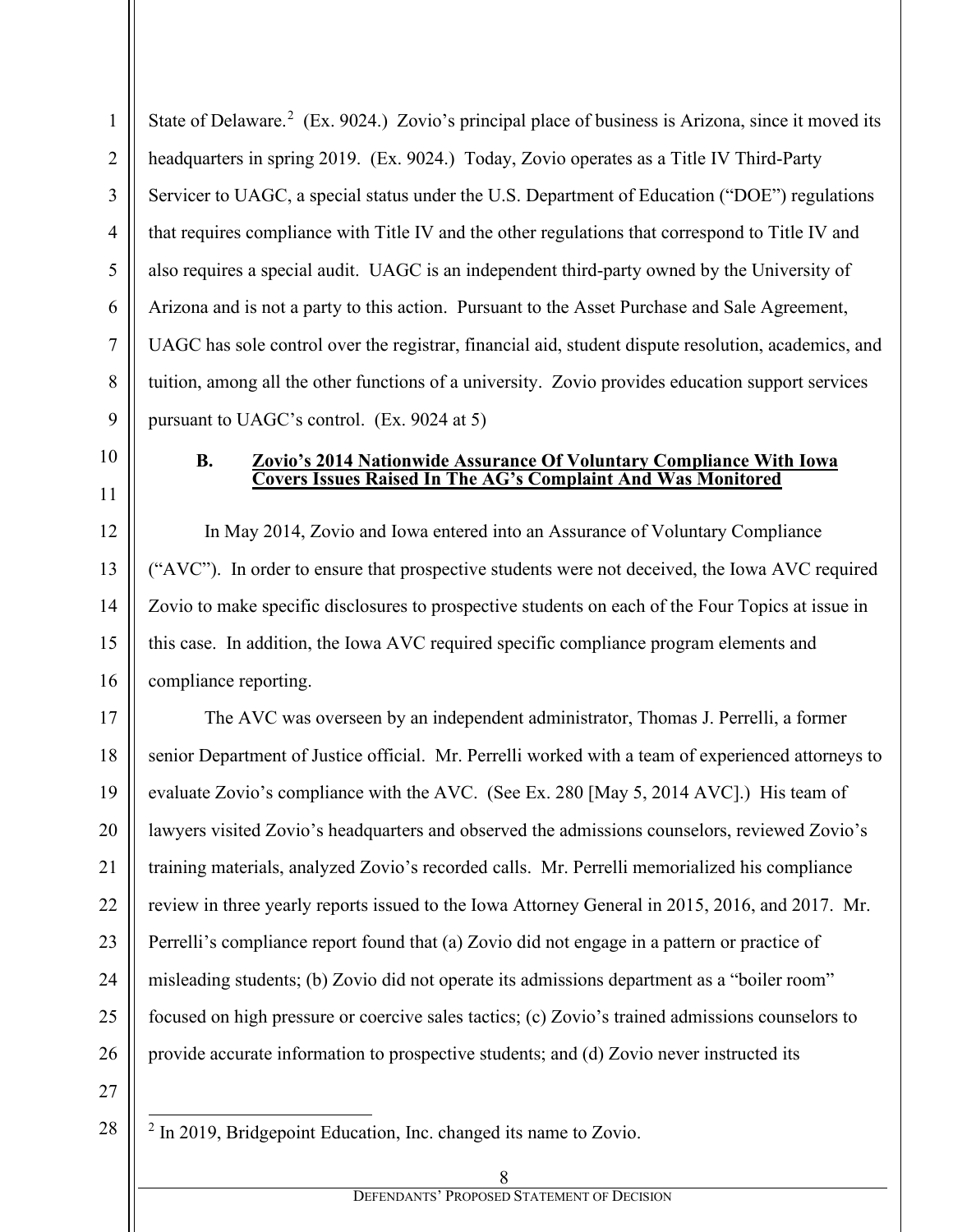admissions counselors or the marketing group to lie. (Ex. 3750, Tr. 50:6-13; 132:17-133:3, 134:3- 22 [Perrelli]; Exs. 1153 at 35; 1154; 1155 at 64-65.) During the monitorship, Mr. Perrelli was duty bound under the AVC to report to the Iowa Attorney General any pattern or practice of misrepresentations to students. He never made any such report. (Ex. 3750, Tr. 50:6-13 [Perrelli].)

#### **C. Zovio's Nationwide 2016 Consent Order With CFPB Required Zovio To Inform All Students Of The Potential Financial Impact Of Attending Ashford**

In September 2016, Zovio entered into a Consent Order with the Consumer Financial Protection Bureau ("CFPB"). This Order required Zovio to disclose to every prospective student a financial aid disclosure that was created and maintained by the CFPB, the U.S. federal agency responsible for protecting students. Zovio ensured that every prospective student reviewed and completed this financial aid disclosure prior to matriculating at Ashford.

# **IV. STATEMENT OF APPLICABLE LAW**

## **A. Legal Standard Under The UCL And FAL**

California's UCL prohibits "unfair, deceptive, untrue, or misleading advertising and any act prohibited by [the FAL]." (Bus. & Prof. Code, § 17200 *et seq*.) The FAL prohibits disseminating "any statement ... which is untrue or misleading, and which is known, or which by the exercise of reasonable care should be known, to be untrue or misleading[.]" (Bus. & Prof. Code, § 17500 *et seq*.)

An *untrue* statement is a literally false statement. (*Johnson & Johnson, supra*, 2020 WL 603964 at \*17.) A *deceptive* statement is one that can be literally true, but "likely to deceive" "the ordinary consumer acting reasonably under the circumstances." (*Lavie v. Procter & Gamble Co.* (2003) 105 Cal.App.4th 496, 512, 513; *Kasky v. Nike, Inc*. (2002) 27 Cal.4th 939, 951.) A statement is likely to deceive if "a *significant portion* of the general consuming public or of targeted consumers, *acting reasonably* in the circumstances, could be misled." (*Lavie*, *supra*, 105 Cal.App.4th at p. 508 [emphases added].)

"'Likely to deceive' implies more than a mere possibility that the advertisement might conceivably be misunderstood by some few consumers viewing it in an unreasonable manner." (*Lavie*, *supra*, 105 Cal.App.4th at p. 508.) "Rather, the phrase indicates that the ad is such that it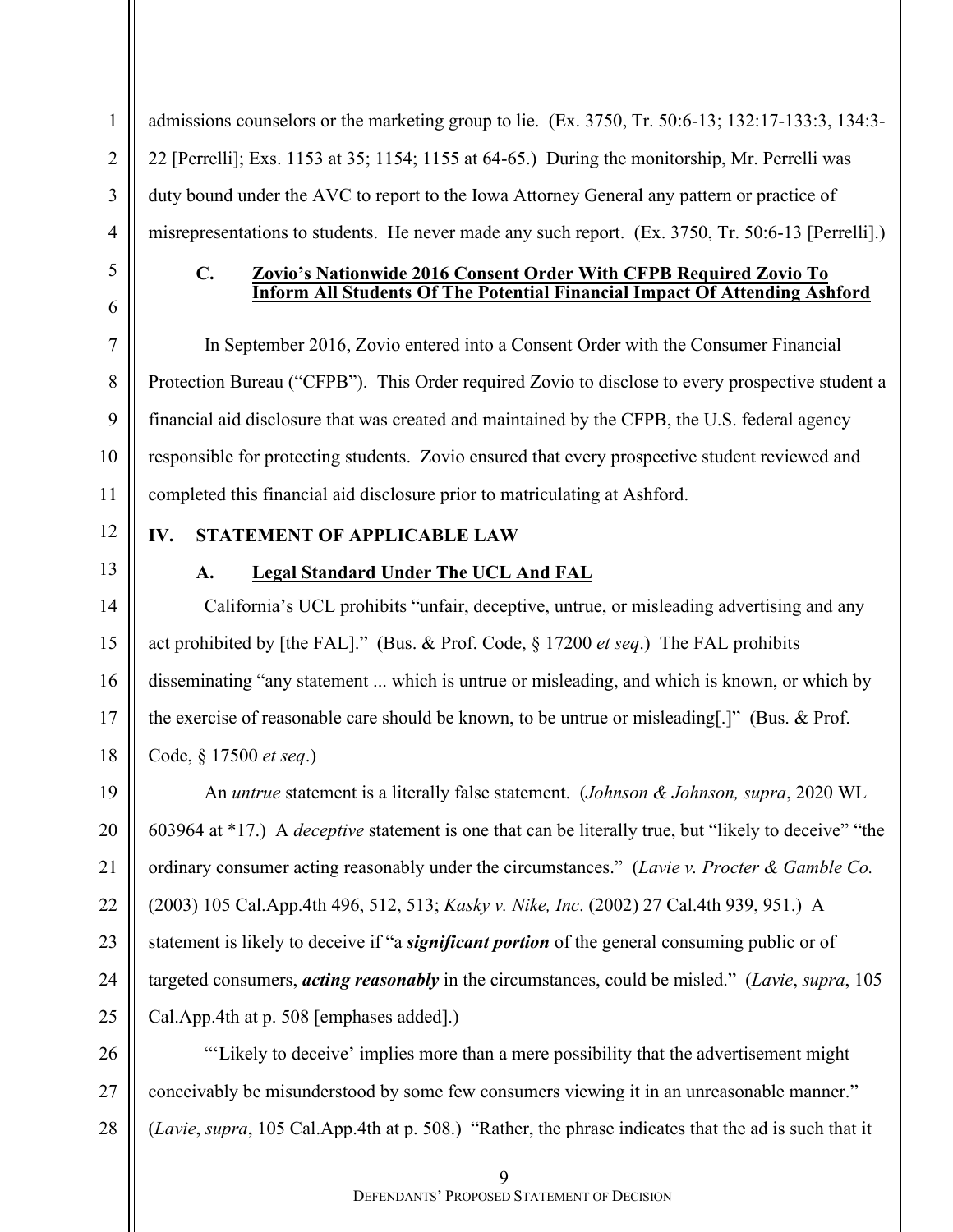is probable that a *significant portion* of the general consuming public or of targeted consumers, *acting reasonably* in the circumstances, could be misled." (*Ibid*. [emphases added].)

To analyze whether conduct is misleading, courts do not consider a single statement in isolation, but rather consider the entire context of the statement. (See *Emery v. Visa Internat. Serv. Assn.* (2002) 95 Cal.App.4th 952, 965 ["seal of approval" reference "cannot be divorced from the context in which it is used" and is not false or misleading upon review of full advertising and website]; see *Hill v. Roll Internat. Corp.* (2011) 195 Cal.App.4th 1295, 1304-1305 [context is "vitally important"]; see also *F.T.C. v. Sterling Drug, Inc.* (2d Cir. 1963) 317 F.2d 669, 674 ["The entire mosaic should be viewed rather than each tile separately".)<sup>[3](#page-9-0)</sup>

1

2

3

4

5

6

7

8

9

10

## **B. Legal Standard For Corporate Liability Under The UCL And FAL**

11 12 13 14 15 16 17 18 19 20 21 22 23 Courts have held that companies are liable for UCL and FAL violations based on the conduct of its employees or agents when corporate management directs or authorizes misrepresentations or when misrepresentations are so systematic that courts can infer that the corporation condoned the misconduct. For example, in *People v. JTH Tax, Inc*. (2013) 212 Cal.App.4th 1219, 1246, the court held a company liable for false advertising because it directly "controlled all of the advertising and disclosures made by franchisees." In *People v. Conway*  (1974) 42 Cal.App.3d 875, 886, the chief executive was held liable for his employees' misleading statements because the evidence showed "a repeated pattern of illegal conduct" that was sufficient to infer corporate "toleration, ratification, or authorization of [the] illegal actions." Similarly, in *Johnson & Johnson*, this Court found the company was liable under the UCL and FAL where it engaged in "serious, knowing, and willful misconduct over a period of close to twenty years" based on a top-down "consistent, nationwide marketing scheme." (*Johnson & Johnson*, *supra*, 2020 WL 603964, at \*2-5, \*32, \*39.) In reaching this conclusion, this Court highlighted that

<span id="page-9-0"></span><sup>26</sup> 27 28 <sup>3</sup> (See also *Freeman v. Time, Inc.* (9th Cir. 1995) 68 F.3d 285, 290 [affirming dismissal of FAL and UCL claims where "[a]ny ambiguity that [plaintiff] [c]ould read into any particular statement [was] dispelled by the promotion as a whole"]; *In re Sony Gaming Networks & Customer Data Sec. Breach Litig.* (S.D. Cal. 2014) 996 F.Supp.2d 942, 990 [dismissing FAL and UCL claims where defendant's website directed consumers to clarifying material, including user agreement and privacy policy].)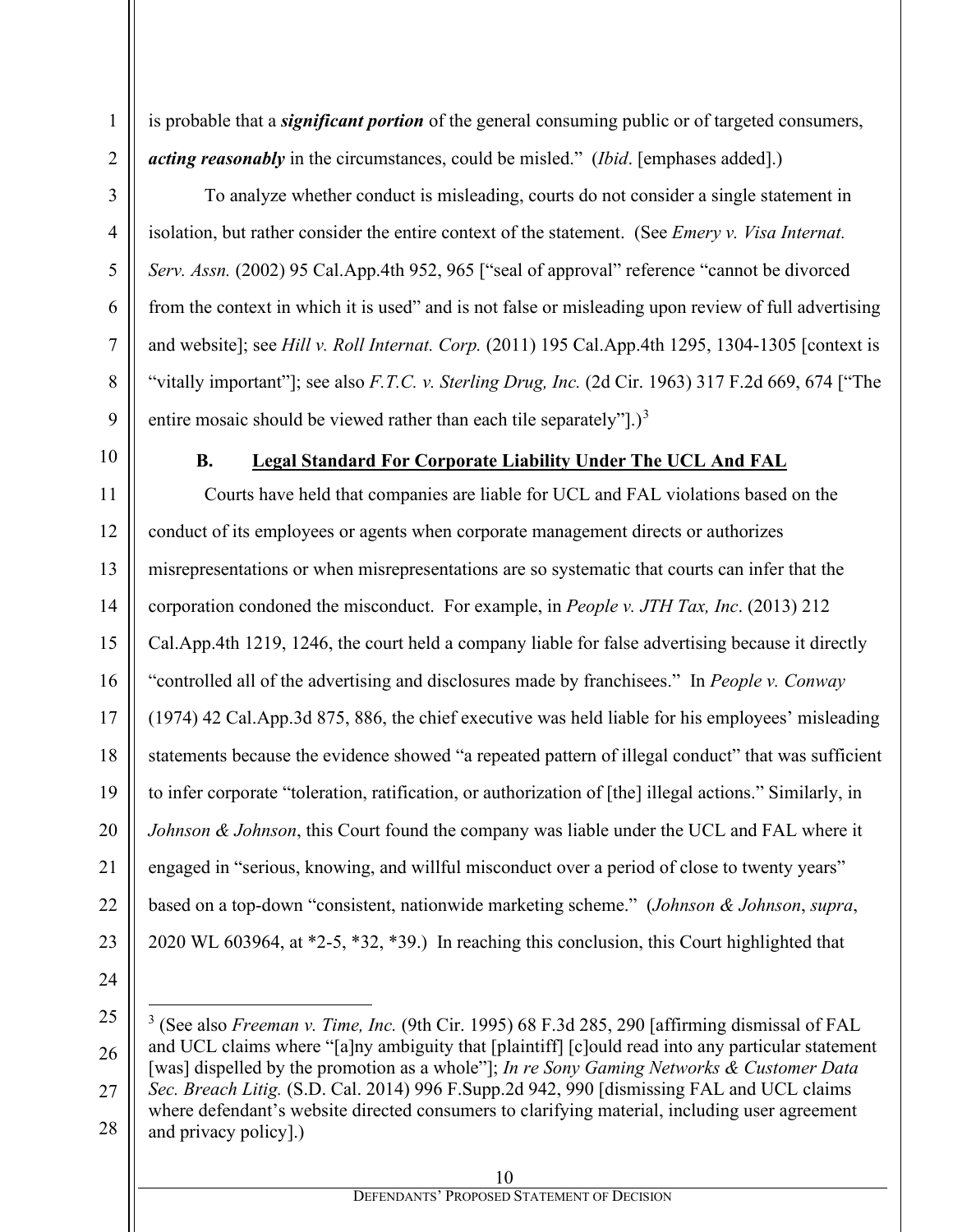1 2 3 4 5 6 "sales representatives nationwide received the same training and documents" and were "trained to and  $\iint$  did convey deceptive or misleading information" to patients and physicians about the safety risks of its products, and such marketing was delivered with "company-wide consistency." (*Ibid.*) However, the California Supreme Court has stated that corporations are *not* and should not be held invariably liable for false or misleading statements by its employees or agents in other circumstances. (*Ford Dealers Assn.*, *supra,* 32 Cal.3d at p. 361 fn. 8.) Specifically, a corporation

may not be liable for its employee misstatements if it: (1) "made every effort to discourage misrepresentations"; (2) "had no knowledge of salespeople's misleading statements"; (3) "when so informed, refused to accept the benefits of any sales based on misrepresentations"; and (4) "took action to prevent a reoccurrence." (*Ibid.*)

7

8

9

10

11

# **C. Legal Standard for Restitution**

12 13 14 15 16 17 18 19 20 21 22 Under California law, a deceived consumer may be entitled to restitution, which is calculated as the difference between the amount the consumer paid and the value the consumer received. (*In re Tobacco Cases II* (2015) 240 Cal.App.4th 779, 790, 795-802 [citing Bus. & Prof. Code, §§ 17200, 17203]; see also *Day v. AT&T* (1998) 63 Cal.App.4th 325, 339-40.) To support its claim for restitution, the AG must introduce "substantial evidence" of "a measurable amount" necessary to restore to the plaintiff what has been acquired by violations of the statutes—*i.e.*, the AG must show that the "relief is based on a specific amount found owing." (*Colgan v. Leatherman Tool Grp., Inc.* (2006) 135 Cal.App.4th 663, 698-99 [italics added] [vacating restitution award that was not supported by *substantial evidence*]; see also *Kraus v. Trinity Mgmt. Servs., Inc*. (2000) 23 Cal.4th 116, 126-127 [restitution is only proper for those who lost money due to unfair business practices].)

23

## **D. Legal Standard for Civil Penalties**

24 25 26 27 28 Under California law, law enforcement officials are authorized to seek civil penalties pursuant to Business & Professions Code sections 17206 and 17536. To obtain civil penalties, the AG must first meet its burden of establishing the number of violations and then courts consider a number of factors to determine the level of penalty for each violation, including "the nature and seriousness of the misconduct, the number of violations, the persistence of the misconduct, the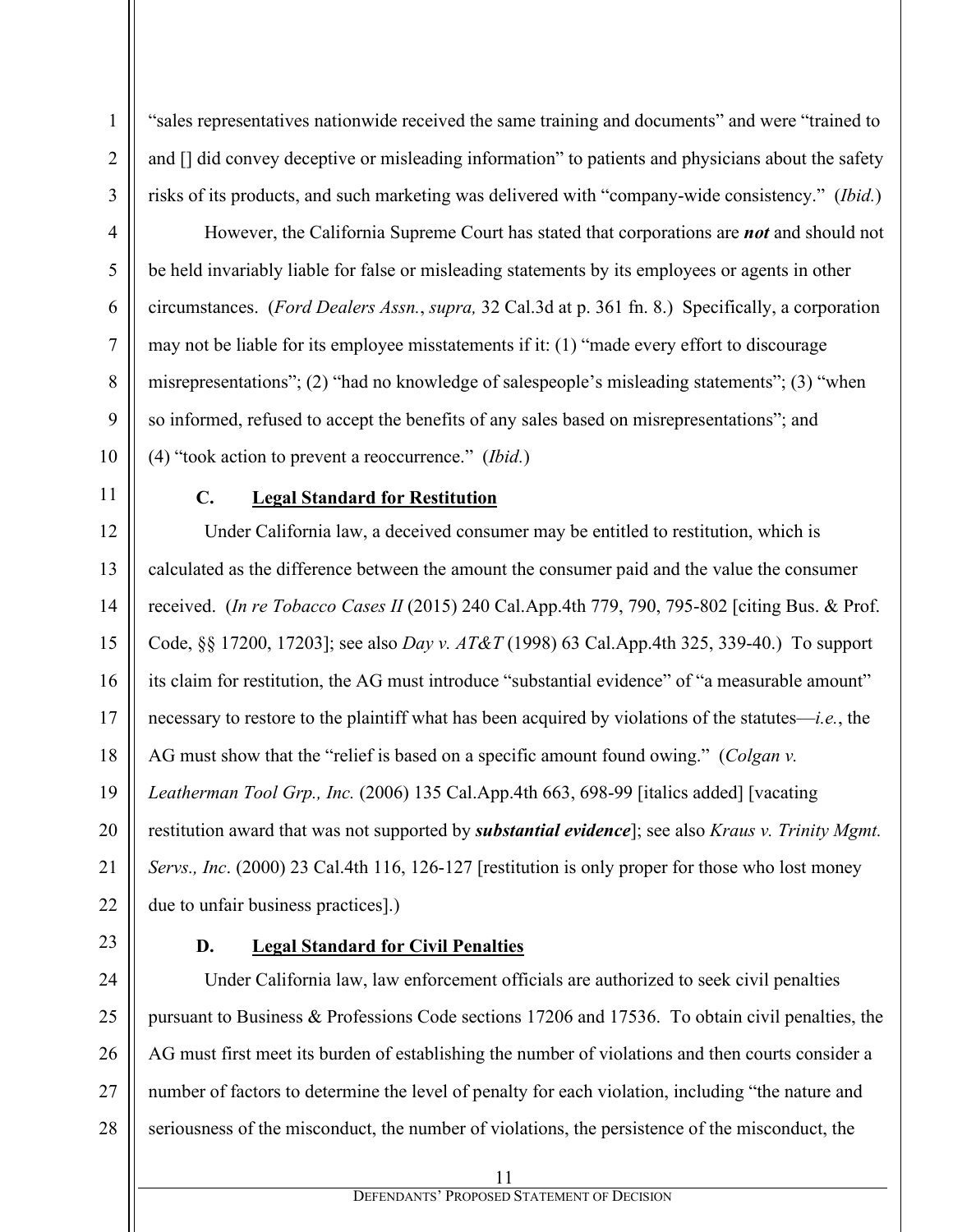length of time over which the misconduct occurred, the willfulness of the defendant's misconduct, and the defendant's assets, liabilities, and net worth." (Bus. & Prof. Code, § 17206(b).) The Court may assess a penalty "not to exceed" \$2,500 per violation. (Bus. & Prof. Code, §§ 17206(a), 17536(a).)

1

2

3

4

5

6

7

11

## **E. Legal Standard for Injunction**

8 9 10 12 13 14 15 Injunctive relief is a form of prospective relief designed to prevent imminent injury. (*W. Electroplating Co. v. Henness* (1959) 172 Cal.App.2d 278, 283 [citations omitted].) "An injunction cannot issue in a vacuum based on the proponents' fears about something that may happen in the future." (*Korean Phila. Presbyterian Church v. Cal. Presbytery* (2000) 77 Cal.App.4th 1069, 1084, *as modified* [Feb. 9, 2000].) Rather, an injunction is only available when it is "supported by actual evidence that there is a realistic prospect that the party enjoined *intends to engage in the prohibited activity*." (*Ibid.* [emphasis added].) An injunction is not a remedy available to right completed wrongs or punish the wrongdoer. (*Madrid v. Perot Systems Corp*. (2005) 130 Cal.App.4th 440, 464–465; *Feitelberg v. Credit Suisse First Boston, LLC* (2005) 134 Cal.App.4th 997, 1012.)

#### 16 **V. FINDINGS OF FACT AND CONCLUSIONS OF LAW**

17

18

19

20

## **A. Zovio Did Not Make, Approve, Or Permit Misrepresentations To Prospective Students**

## **1. Zovio's Financial Dependence On Regulatory Approval And Accreditation Incentivized Management To Prevent And Prohibit False And Deceptive Statements To Prospective Students**

21 22 23 24 25 26 27 28 Like every university in the country, the viability of Zovio's business model depended on the ability of students to access federal funds to help pay their tuition to the institution. The institution was eligible to receive tuition from federal sources only if it operated in a manner consistent with the extensive standards set forth by federal, regional, and state regulators. The uncontradicted evidence presented in this case demonstrated that Zovio was required to comply with the DOE's regulations, the standards set forth by its accreditor, the Western Association of Schools and Colleges ("WASC") Senior College and University Commission, and state rules and regulations. Each of these layers of regulatory oversight expressly prohibited deceptive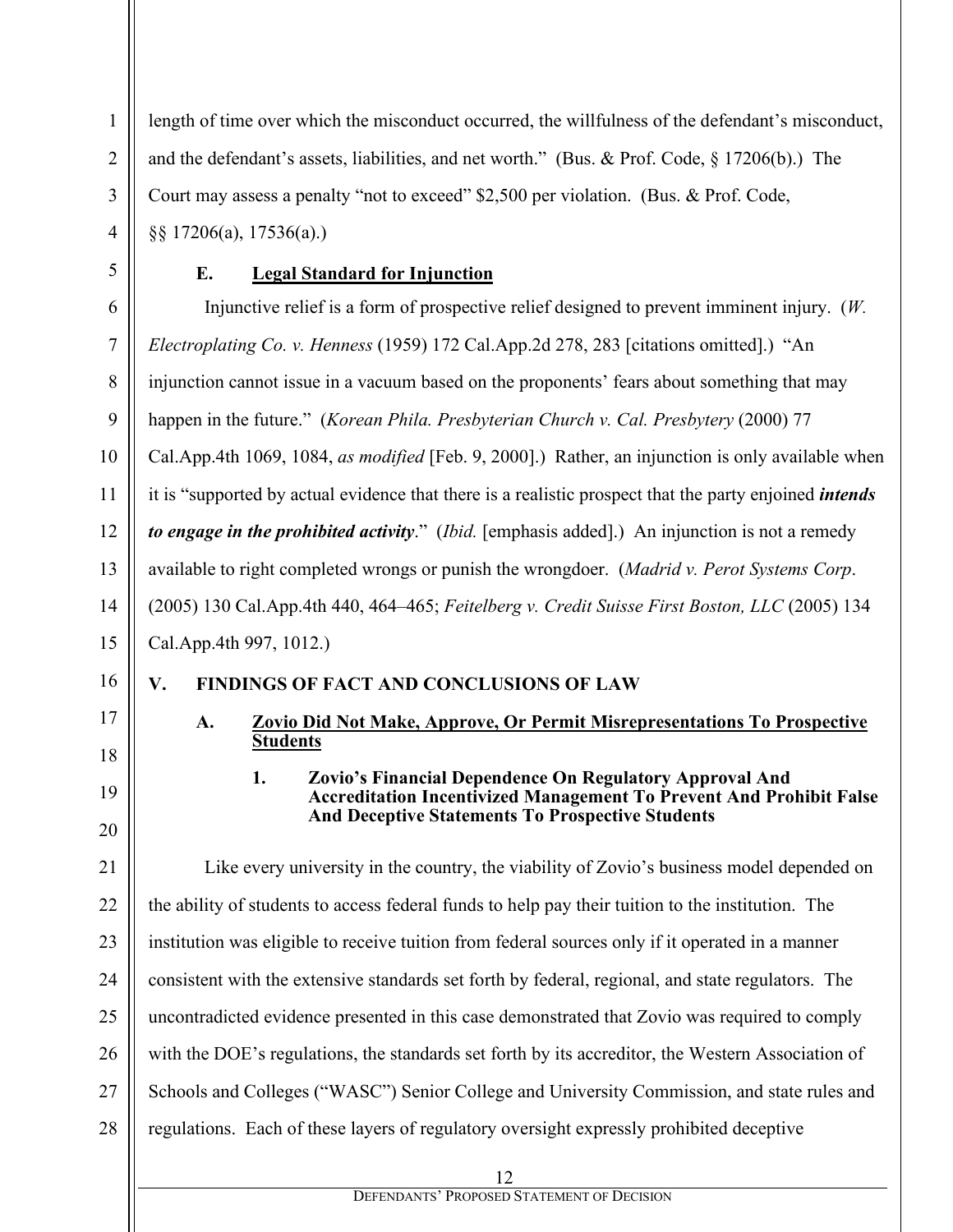statements to students. (12/6 Tr. 216:3-220:20, 221:10-222:10, 224:18-225:6 [Pattenaude]; 12/7 Tr. 10:23-27 [Pattenaude]; 12/7 Tr. 179:10-16 [Ogden]; see also Exs. 942, 7533, 7539.) Additionally, some of Zovio's regulators (CFPB, Iowa, and WASC) specifically mandated when and how Zovio disclosed information on the Four Topics to prospective students.<sup>[4](#page-12-0)</sup> Remaining in compliance with such regulations was imperative to Zovio's business model.

Specifically, the uncontradicted evidence presented on the record was that management believed it contrary to Zovio's business interests to recruit a student through deception because it would put the school's accreditation at risk, which, in turn, would prohibit the school from accessing any federal funds for tuition. (12/6 Tr. 217:23-218:17, 224:14-17 [Pattenaude]; 12/7 Tr. 113:23-114:15, 116:4-27,145:12-20 [Ogden].)

As a result, Zovio had a mission-critical business incentive to prohibit and prevent false and deceptive statements being made to students. As described more fully below, that business incentive—to prevent and prohibit false and deceptive statements to prospective students manifested itself in the behavior of the company's management and compliance department and in its culture, training, policies, and procedures.

16

1

2

3

4

5

6

7

8

9

10

11

12

13

14

15

17

18

19

20

21

22

23

24

25

<span id="page-12-0"></span>26

#### **2. There Was No Evidence Of Authorized Misrepresentations.**

The evidentiary record is clear. Zovio corporate management did not authorize misrepresentations. The company never approved recruitment or advertising messages that were false or misleading. The AG did not present evidence at trial that Zovio management ever instructed admissions counselors to lie or mislead. In fact, the evidence is to the contrary. Zovio management witnesses each testified uniformly that they did not condone or authorize any false statements.

Indeed, from the top-down, Zovio management made clear that misrepresentations were not tolerated. Andrew Clark, founder and former CEO of Zovio, testified that during his tenure he "communicated on many occasions that [Zovio] had no tolerance for any kind of policy violations." (Ex. 3743, Tr. 120:4-121:9 [Clark].) Dr. Richard Pattenaude, former Zovio president

 $4$  This Court is not the forum to challenge the adequacy of Zovio's compliance with these regulatory standards or to second guess the standards promulgated by the regulatory agencies.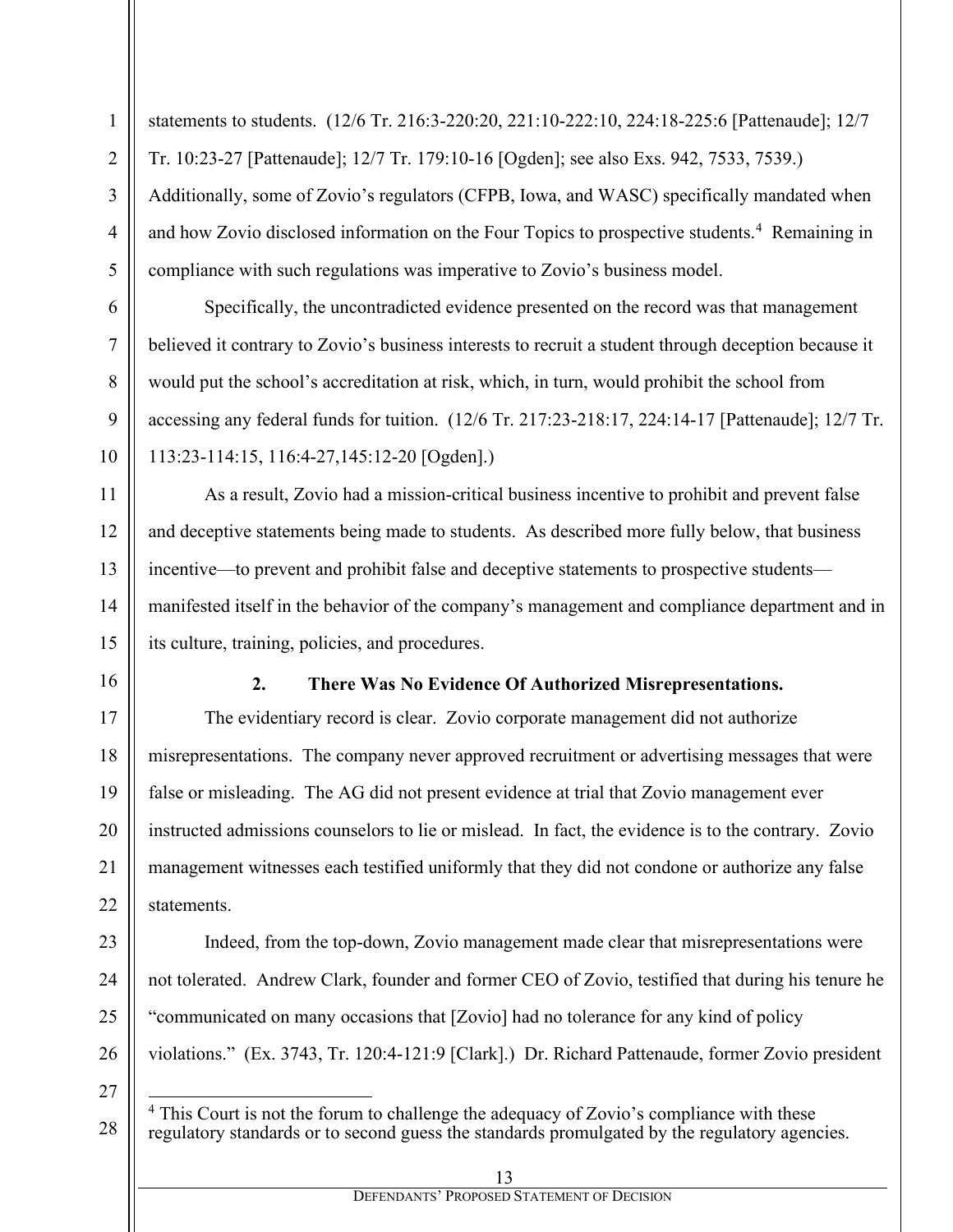from October 2012 through May 2016, testified that the culture was such that "[y]ou lie to a student, you're gone." (12/7 Tr. 42:1-2.) Mark Johnson, former vice president of Zovio's ethics and compliance department, testified that the compliance department did "everything [it] could" to prevent misrepresentations to students. (12/14 Tr. 72:3-8.) Jeanne Chappell, manager of compliance operations, testified that Zovio never tolerated, condoned, authorized, or instructed admissions counselors to mislead students. (12/9 Tr. 223:12-28.) Similarly, Alice Parenti, the head of the admissions group from  $2010 - 2013$  and then compliance official, testified that Zovio never "authorize<sup>[d]</sup> a misrepresentation or a misleading statement to a prospective student," (11/10 Tr. 14:5-15:4, 113:26-114:13), and Zovio never "trained [admissions counselors] to mislead students in order to hit enrollment targets." (11/10 Tr. 119:9-12.)

1

2

3

4

5

6

7

8

9

10

11

12

13

14

15

16

17

18

19

20

21

22

23

24

25

26

In fact, the AG's witnesses who were former employees agreed that Zovio's management never authorized false statements to students. Eric Dean, a former admissions counselor, admitted that no one at Zovio ever told him to lie. (11/9 Tr. 97:15-17.) Matthew Hallisy, associate director of enrollment compliance, testified that he was "absolutely not" authorized to mislead or deceive prospective students. (11/30 Tr. 200:8-20; 12/1 Tr. 44:4-15 ["[T]he idea of being ethical and doing things the right way was [] stressed from the very beginning, the first day, maybe even the first hour of training."].) Former admissions counselor Molly McKinley testified she was "never told to lie by Zovio management in order to increase [he]r enrollment numbers." (12/1 Tr. 204:13-16.)

Moreover, every expert, including those proffered by the AG, testified that they did not see *any* evidence that Zovio ever authorized a single admissions counselor to make a misrepresentation. (11/15 Tr. 212:12-17 [Dr. Lucido offered no opinion regarding whether alleged misrepresentations were authorized]; 11/29 Tr. 111:18-21 [Dr. Siskin offered no opinion regarding whether Zovio authorized misrepresentations]; 12/2 Tr. 110:9-16 [Mr. Regan offered no opinion whether Zovio authorized noncompliant statements]; 12/6 Tr. 88:27-89:2 [Dr. Cellini offered no opinion whether Zovio management authorized false or misleading statements].)

27 28 Because the alleged misleading statements were not "created or approved by" the company, a finding of corporate liability is not appropriate. (*People v. JTH Tax*, *supra*, 212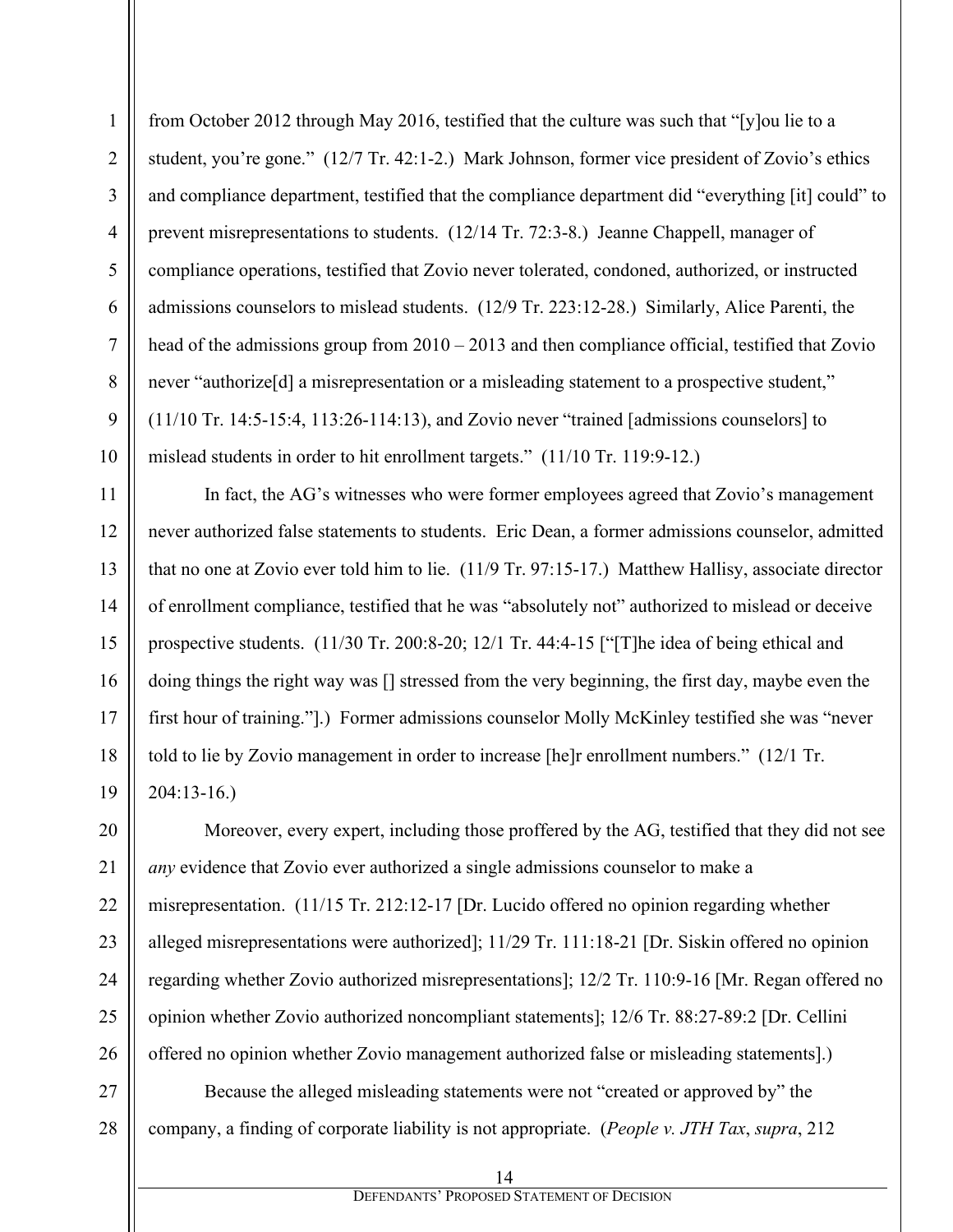Cal.App.4th at p. 1226; see also *People v. Dollar Rent-A-Car Sys., Inc.* (1989) 211 Cal.App.3d 119, 132 [the company's chief executive "personally approved the continued use of deceptive and ambiguous rental agreements."].)

### **3. Zovio Management Acted To Prevent Misrepresentations**

Far from authorizing false or deceptive statements, Zovio's management trained its employees not to mislead prospective students. Every former Zovio employee testified that Zovio trained admissions counselors to provide truthful and accurate information to ensure that students were fully informed prior to enrolling.

The evidence presented at trial showed that Zovio implemented three types of training: (1) new hire training; (2) periodic refresher trainings; and (3) focused corrective training.

**First**, Zovio required newly hired admissions counselors to complete a rigorous 12-week formal training program, with three weeks of classroom training and nine weeks of on-the-job training.<sup>[5](#page-14-0)</sup> (12/8 Tr. 148:8-15 [Curran]; 11/10 Tr. 119:1-5 [Parenti: "[The training] was very intense. It went over the entire student life cycle, policies, procedures, compliance."].)

**Second**, Zovio continued to train its student-facing employees throughout their careers at Zovio. (11/10 Tr. 23:2-15 [Parenti: Zovio provided training to admissions counselors "on an ongoing basis"]; 12/14 Tr. 88:26-89:11 [Johnson: "[W]e did training modules on each of the areas under the [Guiding Principles of Success] that would be important as well as things like Do's and Don'ts or Say This /Not That ... [W]e improved training not to be just classroom training or new employee training, but memos that would go out."]; 12/1 Tr. 43:18-22 [Hallisy testified that "training never really stopped" between new hire training, programmatic training, refresher training, and online modules].)

**Third**, Zovio provided additional feedback and training as a form of corrective action to

noncompliant statements. When the compliance department identified a noncompliant call, they

admissions counselors that were identified by Zovio's compliance program as making

<span id="page-14-0"></span><sup>5</sup> No expert analyzed, let alone critiqued, Zovio's admissions counselor training program at all. (11/15 Tr. 201:8-20 [Dr. Lucido admitted that he "did not examine their training program."]; 12/2 Tr. 110:17-23 [same for Mr. Regan]; 11/29 Tr. 103:2-11 [same for Dr. Siskin]; 12/6 Tr. 91:23-25 [same for Dr. Cellini].)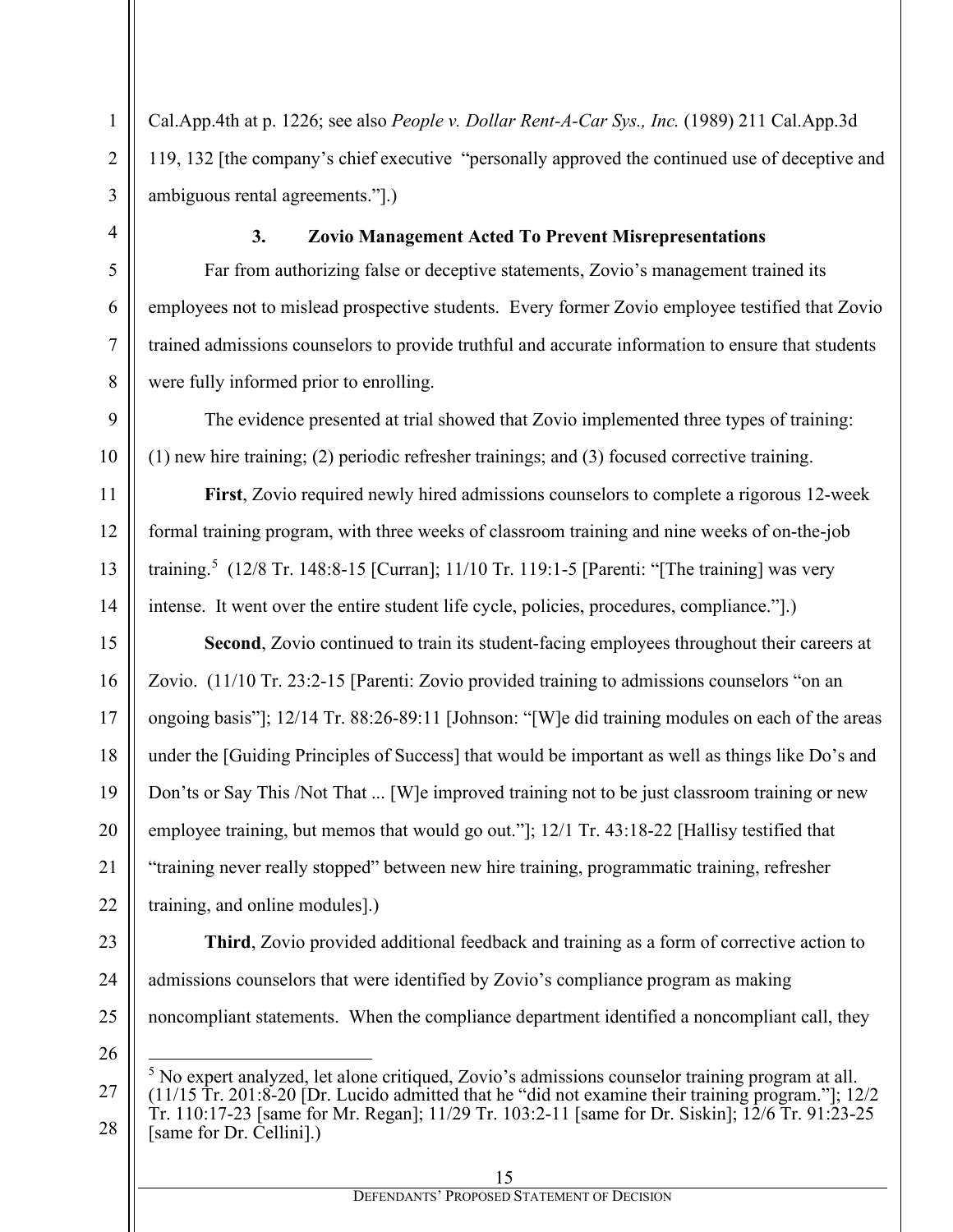would contact the admissions counselor and direct them to redo "all the trainings," including how to accurately advise students. (12/14 Tr. 69:9-18.) The compliance department then followed up and made sure the advisor completed the recommended retraining. (12/14 Tr. 69:9-18; 11/10 Tr. 154:6-10; 12/9 Tr. 230:23-231:7; 12/13 Tr. 41:23-42:7 [Chappell].)

In all of this training, Zovio trained its admissions counselors not to lie or make misrepresentations to prospective students. (11/9 Tr. 99:26-100:2; Ex. 614.) Most fundamentally, the training prohibited counselors from making *any* misrepresentation, which was defined as any false or "misleading statements" that have "the tendency or likelihood to deceive or confuse." (See Exs. 614, 615; 11/9 Tr. 102:1-3, 138:11-18 [Dean recounted receiving training that misrepresentations could lead to termination and admitted he knew of employees who were fired for compliance violations].) Zovio rules explained that any misrepresentations were "unacceptable and will result in disciplinary action up to and including termination." (*Id.*) Simply put, Zovio trained its admissions counselors "[n]ot to lie or mislead." (12/7 Tr. 30:15-17 [Pattenaude].)

In addition to this general training about providing truthful information to prospective students, Zovio provided its admissions counselors with clear, easy-to-understand training materials on how to accurately and fully advise prospective students on each of the Four Topics. These included "Say This, Not That" guidance that trained counselors on the language that was permitted and the language that was prohibited the Four Topics. (Exs. 7480 [Cost of Attending]; 1328 [Financial Aid]; 1332 [Transfer Credits]; 1040 [Career Goals]; 11/9 Tr. 102:1-19, 99:3-21.) [6](#page-15-0)

As the former President of Ashford testified: "There was very clear direction to Zovio admissions counselors about what to say and what not to say." (12/7 Tr. 29:18-28 [Pattenaude].) The AG never contended that *any* of this training by Zovio was false or misleading. To the contrary, the AG argued that statements made by admissions counselors that failed to comply with

<span id="page-15-0"></span> $6$  For example, see the following exhibits: **Financial aid and cost to attend training:** Exs. 615, 7519. **Transfer credits training:** Exs. 615, 1332 **Length of time to earn a degree training:** Ex. 1330.

**Employment Prospects training:** Exs. 615, 1040.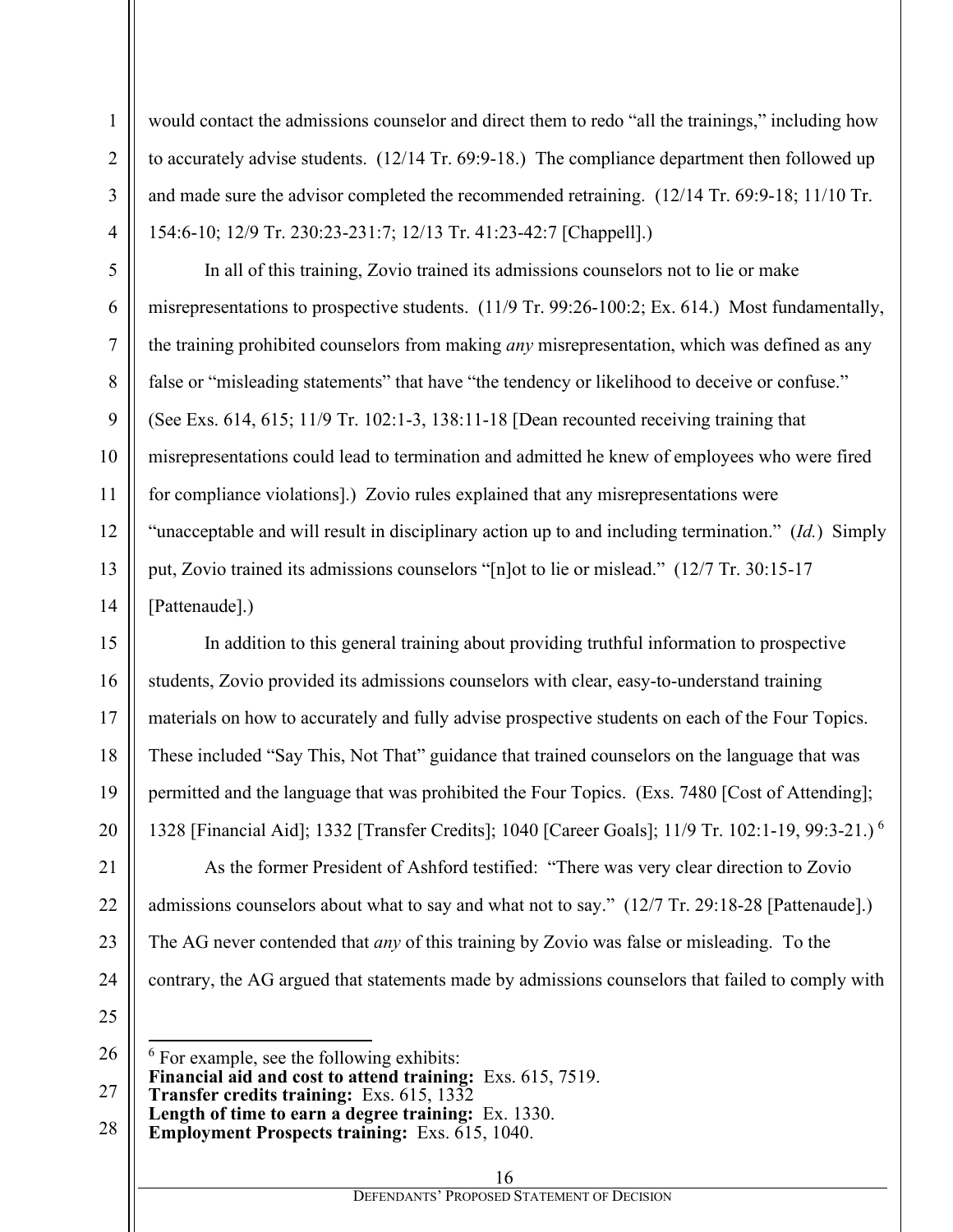this training were, in fact, false or misleading.<sup>[7](#page-16-0)</sup> Thus, any inaccurate or incomplete information provided by admissions counselors was not reflective of Zovio's extensive training.

#### **4. Zovio Made Clear And Unavoidable Written Disclosures To Prospective Students Prior To Enrollment To Ensure Prospective Students Were Not Misled**

The Court also analyzed the written information that Zovio provided to prospective students to determine whether, in context, any mistakes or misstatements by an admissions counselor were likely to deceive "a *significant portion* of the general consuming public or of targeted consumers, *acting reasonably* in the circumstances." (*Lavie*, *supra*, 105 Cal.App.4th at p. 508 [emphasis added].) The Court recognizes that an oral communication may be found misleading even if truthful disclosures are provided elsewhere (*e.g.*, buried in fine print somewhere). At the same time, it is certainly relevant to consider the course of dealing as a whole and what other information a reasonable consumer would read or consider in making a decision about whether to enroll. (See, *e.g.*, *Freeman v. Time, Inc.*, *supra*, 68 F.3d at p. 290 [conduct was not false or misleading when viewing "the promotion as a whole"].) Here, after considering all of the circumstances—including but not limited to the nature of the product (an education), how students signed up for it, the repeated written disclosures provided by Zovio to students, and the availability of information from different sources—this Court concludes that prospective students acting reasonably were not likely to be misled even if the student received incomplete information from an admissions counselor on the phone.

The evidence presented at trial showed that Zovio provided substantial written information to every prospective student prior to their enrollment, including its website, a virtual tour, academic catalogs, enrollment agreements, financial aid disclosures, and reminder emails.The AG did not even allege that any of this written information was false or misleading; and the Court's review shows that it is not. To the contrary, the written information provided by Zovio to

<span id="page-16-0"></span> $<sup>7</sup>$  For example, the AG argued that admissions counselor statements on the phone were misleading</sup> because the statements were inconsistent with Zovio's training. (See 11/8 Tr. 25:23-26:11 ["Defendants' formal training materials confirmed that it is misleading to say that Ashford's degrees would lead to certification careers. ... The problem, of course, was that admissions counselors didn't follow the paper training they received"].)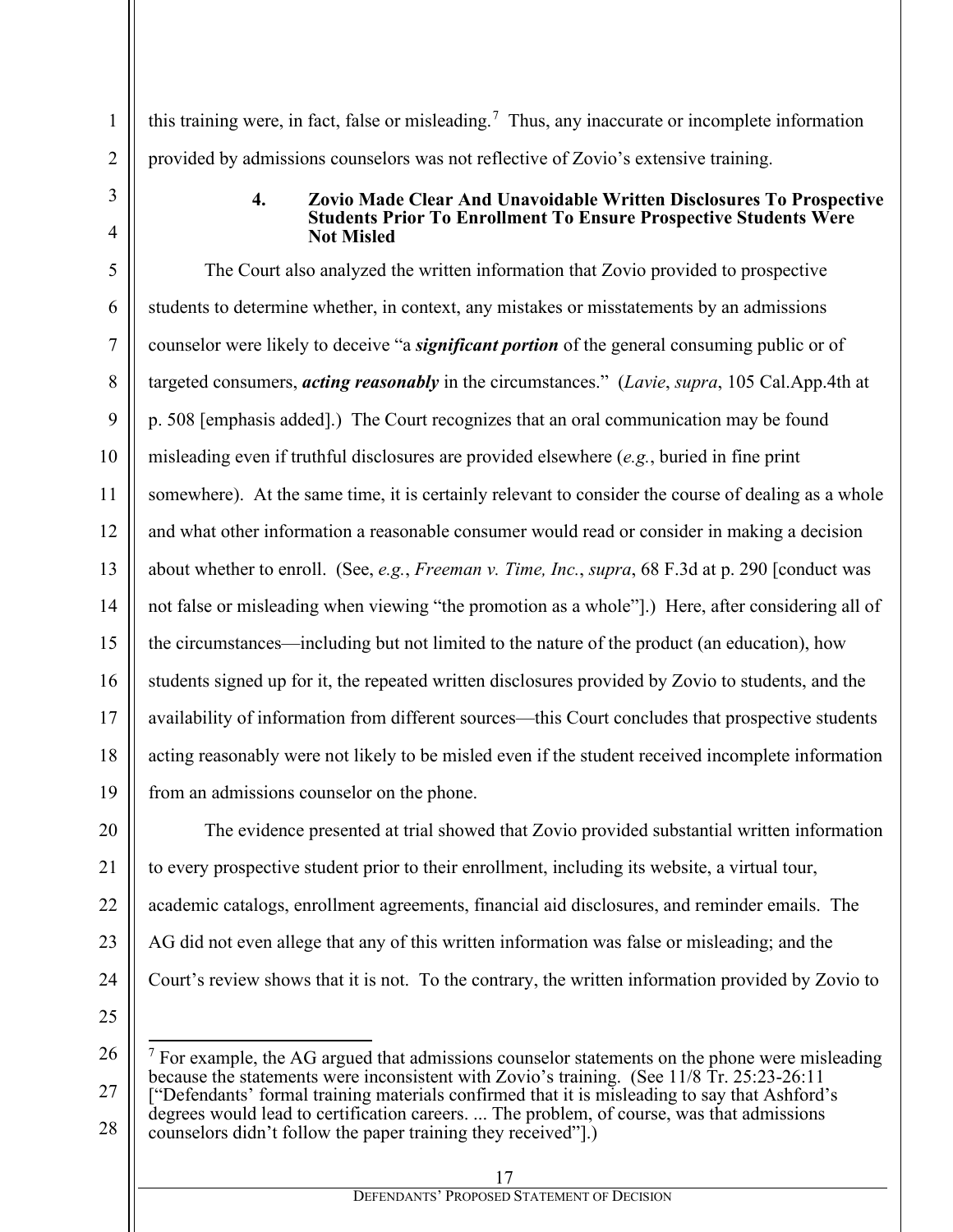prospective students clearly disclosed the key details the Four Topics along with other helpful information.<sup>[8](#page-17-0)</sup> Many of these written disclosures were in fact mandated and approved by the Iowa Attorney General and the CFPB. (See Ex. 280 [AVC]; Ex. 1078 [CFPB Consent Order].)

4 5 6 7 8 9 10 11 12 13 14 15 16 17 18 19 20 21 Each of the AG's former student witnesses confirmed that they received the clear written and accurate information that Zovio provided to them. Many in fact confirmed that they read the disclosures. For example, Alison Tomko, who complained that her degree did not lead to immediate teacher licensure in Pennsylvania, testified that Zovio's Academic Catalog and Enrollment Agreement informed her prior to enrollment that an "online degree from the Zovio University does not lead to immediate licensure in any state" and that she should contact her state licensing authority for information about the requirements. (11/8 Tr. 178:5-22; Ex. 166 at 7.) Zovio not only told Ms. Tomko in writing to contact her state's education authorities to determine the requirements for teacher licensure in the Enrollment Agreement, (11/18 Tr. 178:18-24), but her admissions counselor also orally told her to do so and provided her the phone number to Pennsylvania's Division of Certification for Teacher Licensure. (11/8 Tr. 173:8-15; Ex. 165.) After she enrolled, Zovio sent Ms. Tomko annual reminders that her degree does not lead to immediate licensure and that she should contact her state's education authorities. (Exs. 175, 176, 177.) Ms. Tomko did not check with her licensing authority until she was almost done with her degree program. $9$  The AG's other student witnesses also confirmed they received the written <sup>8</sup> Examples of the types of student-facing documents containing information on the Four Topics include:

<span id="page-17-0"></span>22 23 **Website & Virtual Tour:** Exs. 7740 at 30020, 27075, 23522-23525, 27072; 1047 at 2-4; 2397 at 14:24-15:7, 17:4-12 [admissions call transcript discussing virtual tour with prospective student]. **Academic Catalog:** Exs. 9025-9049.

**Enrollment Agreement:** See, *e.g.*, Ex 1122.

1

2

<sup>24</sup> **Financial Aid Disclosure Designed By The Federal Government:** Known as the Electronic Financial Impact Platform ("EFIP"), Exs. 7798; 7811A at 33.

<sup>25</sup> **Other Core Financial Aid Documents:** See description of these documents at Ex. 7740 at 30020 and 12/8 Tr. 188:10-189:27 [Curran]; see also Ex. 7825.

<sup>26</sup> **Reminder Emails:** Exs. 118, 175, 176, 177, 7811A; 7347; 7350.

<span id="page-17-1"></span><sup>27</sup> 28 <sup>9</sup> Ms. Tomko's assertion that her admissions counselor told her she did not need to call right away is not credible. Ms. Tomko's notes of the call were very detailed and included the phone number of the Pennsylvania state licensing authority, but nowhere did they indicate that she was not instructed to call until later.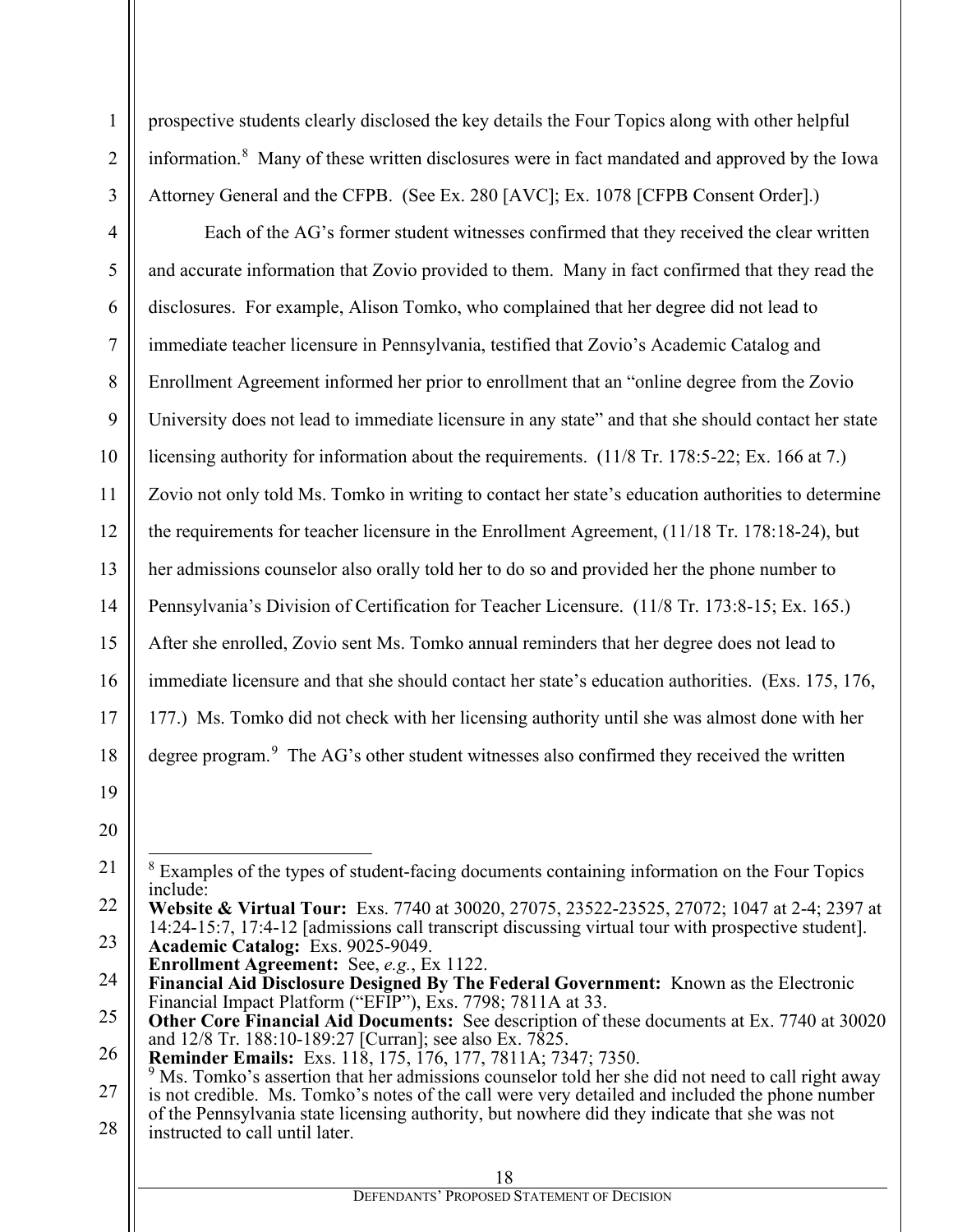disclosures on the topics they complained about.<sup>10</sup>

1

2

3

4

5

6

7

8

9

10

11

12

13

15

17

19

20

21

22

23

#### **5. Zovio Maintained An Effective Compliance Program To Prevent, Detect, And Remedy Noncompliant Statements**

The evidence also showed that Zovio is not directly liable for any UCL or FAL violation because it maintained an effective compliance program which is highly probative of Zovio's intent to ensure students were not misled. While the AG argued that Zovio's compliance department was a "sham," the evidence at trial—from four Zovio compliance officials and dozens of documents—showed the opposite. The record evidence showed that Zovio implemented a compliance program designed to prevent, detect, and remedy noncompliant statements, including misrepresentations on the Four Topics.

14 16 18 The most relevant part of Zovio's compliance department was its call monitoring program, which monitored admissions counselor calls with students in a number of ways. **First**, Zovio conducted random call monitoring of approximately 14,000 calls per year. (11/10 Tr. 65:8-28, 119:24-28; Ex. 942 at 8.) **Second**, Zovio used speech analytics technology to search for statements by admissions counselors that were noncompliant. (11/10 Tr. 154:23-155:9 [Parenti].) **Third**, Zovio used focused monitoring to monitor a higher proportion of calls from admissions counselors that had prior instances of noncompliant conduct. (11/10 Tr. 153:27-154:2 [Parenti].) These levels of significant call monitoring show that Zovio was serious about enforcing compliance with its training and procedures.

When Zovio's compliance department "monitored" a call, the department listened to a recording of the call and coded whether the call was "noncompliant" on hundreds of criteria, including whether there were any false or misleading statements made on the Four Topics.

The evidence also showed that Zovio's compliance department took corrective action

24

DEFENDANTS' PROPOSED STATEMENT OF DECISION

<span id="page-18-0"></span><sup>25</sup> 26 27 28  $10$  (11/18 Tr. 65:16-21, Exs. 112, 118, 119 [Pamela Roberts read and understood her Enrollment Agreement and Academic Catalog's disclosures about her career options]; 11/30 Tr. 64:13-65:2; Exs. 7811A, 7825 [Loren Evans completed U.S. government mandated disclosure about cost to attend and she received 10 separate financial aid award letters]; Ex. 3766, Tr. 88:7-10, 91:2-14, 107:14-23 [Jasmine Cox received emails and phone calls warning her that she would soon reach her aggregate loan limit]; 11/17 Tr. 41:19-25, 42:23-43:9; Ex. 7822 [Roberta Perez reviewed her Enrollment Agreement's disclosure about career licensure before she enrolled].)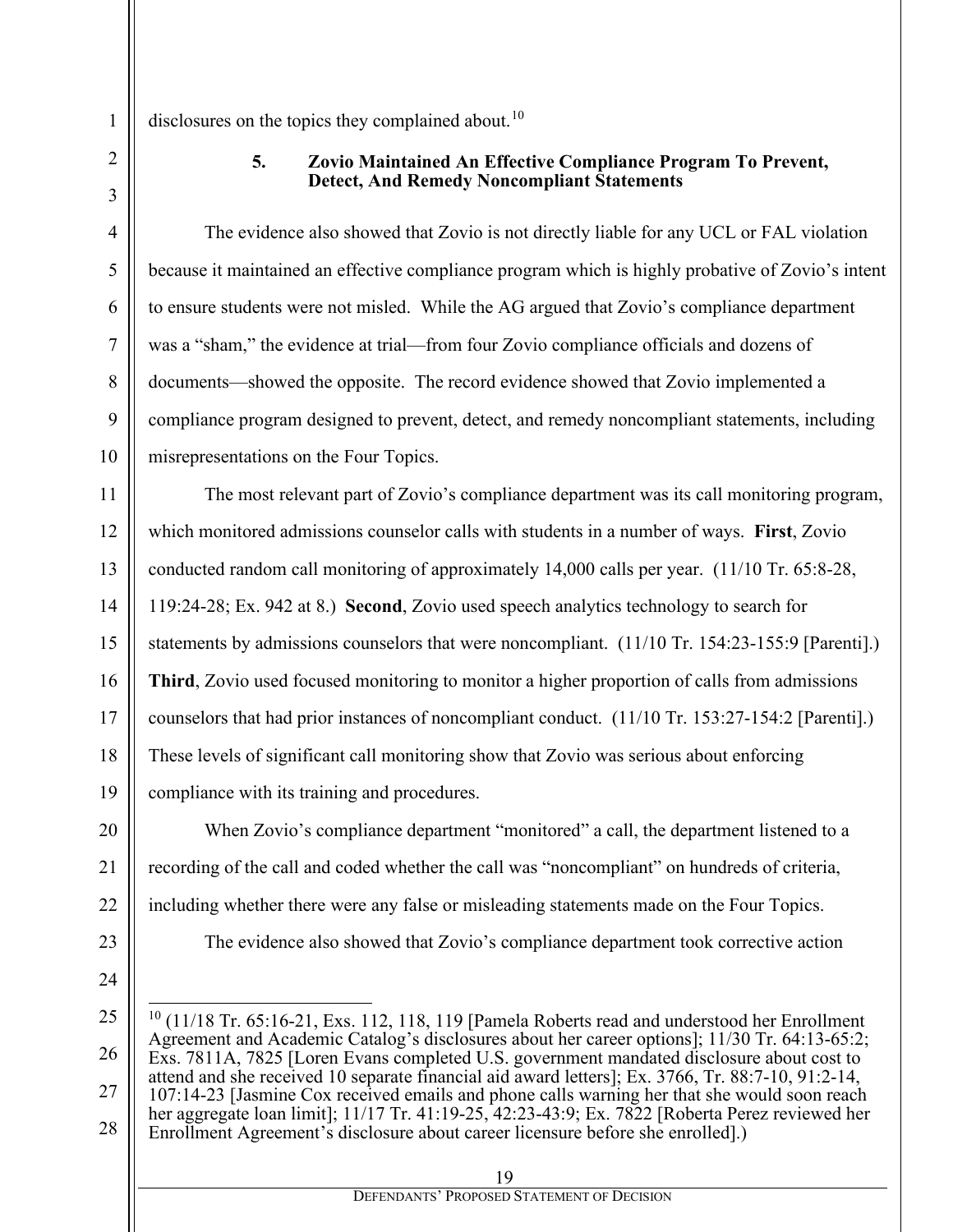whenever it identified noncompliant behavior on these calls. This corrective action included coaching, verbal warnings, discussion memos, written warnings, suspension, or termination. (12/9 Tr. 217:21-222:26 [Chappell].) Zovio assigned corrective action depending on the severity of the noncompliant conduct. There was no rigid formula; certain conduct would lead to immediate termination. (12/9 Tr. 192:8-14, 217:24-218:12 [Chappell].) Moreover, Zovio's compliance department took disciplinary action against misconduct, regardless of whether or not the counselor was a high performer. (See, *e.g.*, 11/10 Tr. 215:22-217:9; Ex. 1204; 12/9 Tr. 228:13-16 [Zovio firing a known high performing admissions counselor].)

The former Zovio employees called by the AG confirmed the effectiveness of the compliance department, as many of those witnesses were disciplined by Zovio's compliance department. For example, Molly McKinley and Eric Dean were disciplined multiple times by Zovio for misadvising students. (12/1 Tr. 208:10-14; 11/9 Tr. 138:19-139:4; Exs. 617, 618.) The compliance department made clear to Ms. McKinley that her statements were "completely unacceptable" and that "further corrective action may occur, up to and including termination" if she continued misadvising students. (Ex. 2029.) Eric Dean admitted that not only did he face discipline three times, but he knew Zovio would, and in fact did, terminate counselors for lying to students. (11/9 Tr. 137:7-138:3, 138:11-14; see also 11/10 Tr. 68:28-70:12 [Parenti].)

The Court's conclusion that Zovio had an effective compliance program to prevent misrepresentations is confirmed by testimony of Mr. Perrelli. He assessed Zovio's compliance department and determined it was effective, and not a sham. (Ex. 3750, Tr. 114:6-10, 114:15-21, 130:5-13 [Perrelli].)

#### **6. Zovio Did Not Maintain A Culture That Caused Or Condoned Deception**

The AG alleges that Zovio's corporate management created a "boiler room" culture that incentivized and encouraged deception. The evidence, however, is to the contrary. The record showed that Zovio created and maintained a culture that put students first, not one that induced or condoned deceptive behavior. Admissions counselors did not operate in a high-pressure, "boiler room" environment and Zovio did not implement enrollment quotas.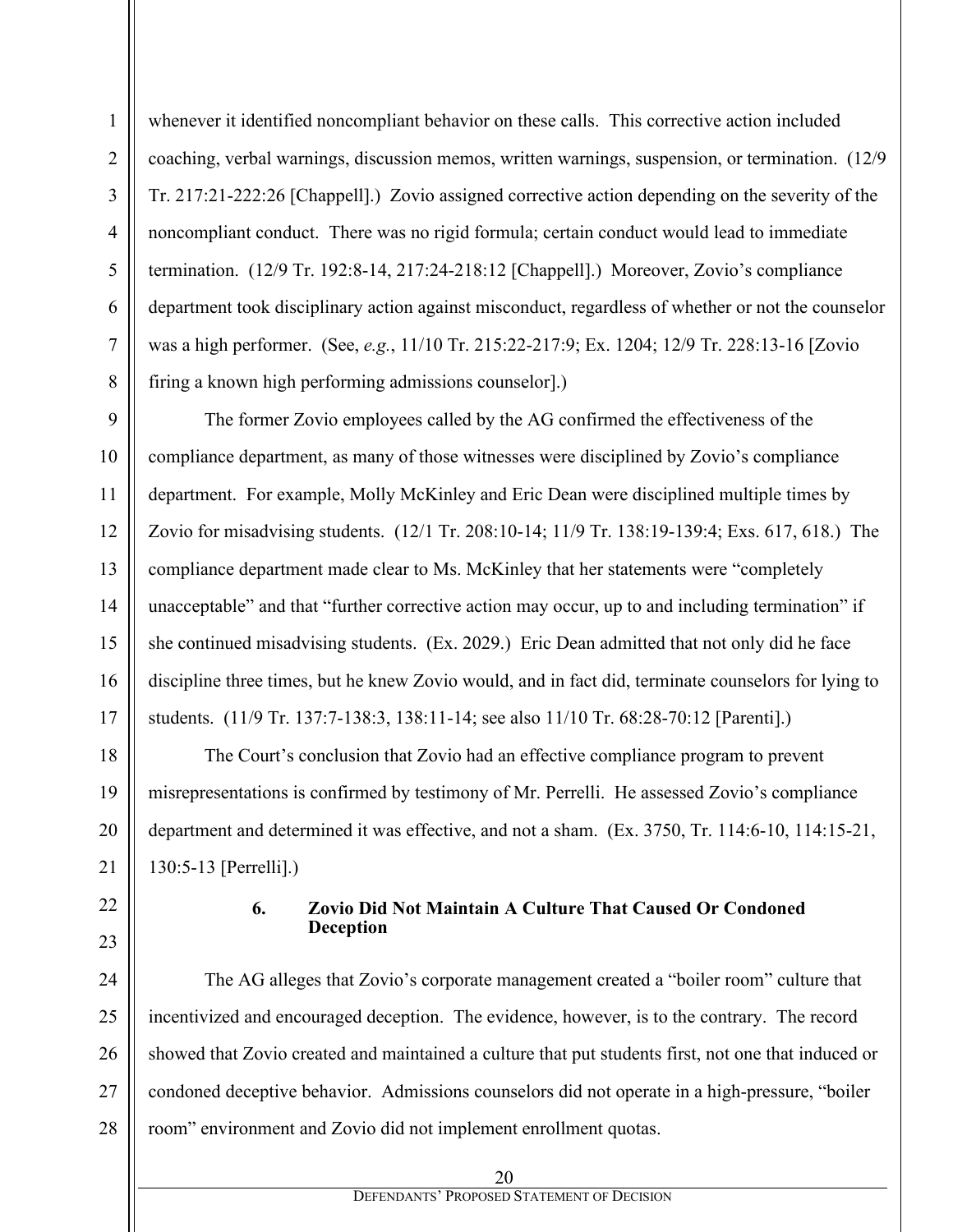When asked if the admissions floor felt like a boiler room, Ms. Parenti testified: "Not at all. It was a team environment ... . [I]t was very vibrant, very energetic."  $(11/10 \text{ Tr. } 146:21$ -147:12 [Parenti].) Likewise, Kyle Curran testified that based on his years of experience at Zovio sitting on the admissions floor from 2017 through 2020, the admissions department was not "a high pressure, intense environment or anything like that that I would associate with a boiler room." (12/8 Tr. 126:1-11 [Curran]; 12/1 Tr. 60:18-61:8 [Hallisy: "it was a lot of fun ... absolutely it was not a boiler room"].) Dr. Pattenaude similarly testified that the admissions department "was a pretty energetic, go-go kind of place with a fairly good vibe." (12/7 Tr. 32:15- 19.) And the Settlement Administrator, Mr. Perrelli, confirmed "[b]ased on numerous visits and observations" that Zovio's "call centers do not have the feel of a boiler room." (Ex. 1153 at 35.)

Zovio's corporate culture was embodied in the motto "SAY," which stood for, "Student Ashford You." Admissions counselors were taught to always "put[] the student first, then the university, and then yourself last." (11/10 Tr. 137:7-9; 12/1 Tr. 62:3-24 [SAY "was the order on when you had to make a decision on what to do, it was the priority one what to do. The first one was student. The student comes first. They're number one."[1] SAY "was drilled in" at Zovio such that all employees understood that students came first. (12/1 Tr. 62:3-24.)

Moreover, the evidence did not show that Zovio had enrollment quotas that counselors had to meet. (See 11/10 Tr. 120:21-24 [Ms. Parenti testified that Zovio never had student enrollment quotas for its admissions counselors]; 12/7 Tr. 37:9-11 [Dr. Pattenaude testified the same]; 12/7 Tr. 203:28-204:3 [Jim Smith testified that budgetary enrollment targets did not create quotas for admissions counselors]; 12/1 Tr. 57:26-58:2 [When asked whether there was ever a quota on enrollments, Mr. Hallisy responded: "No. The last quota I've ever had in my life was in banking."].)

Contrary to the AG's assertion, Zovio's student-first culture neither induced nor condoned deceptive behavior of any kind. While a few former Zovio admissions employees testified that they felt pressure to enroll students, the Court recognizes that it is not uncommon for employees to feel pressure to perform in their jobs, and not every person is the right fit for certain jobs. For example, Molly McKinley and Wesley Adkins both worked briefly as admissions counselors prior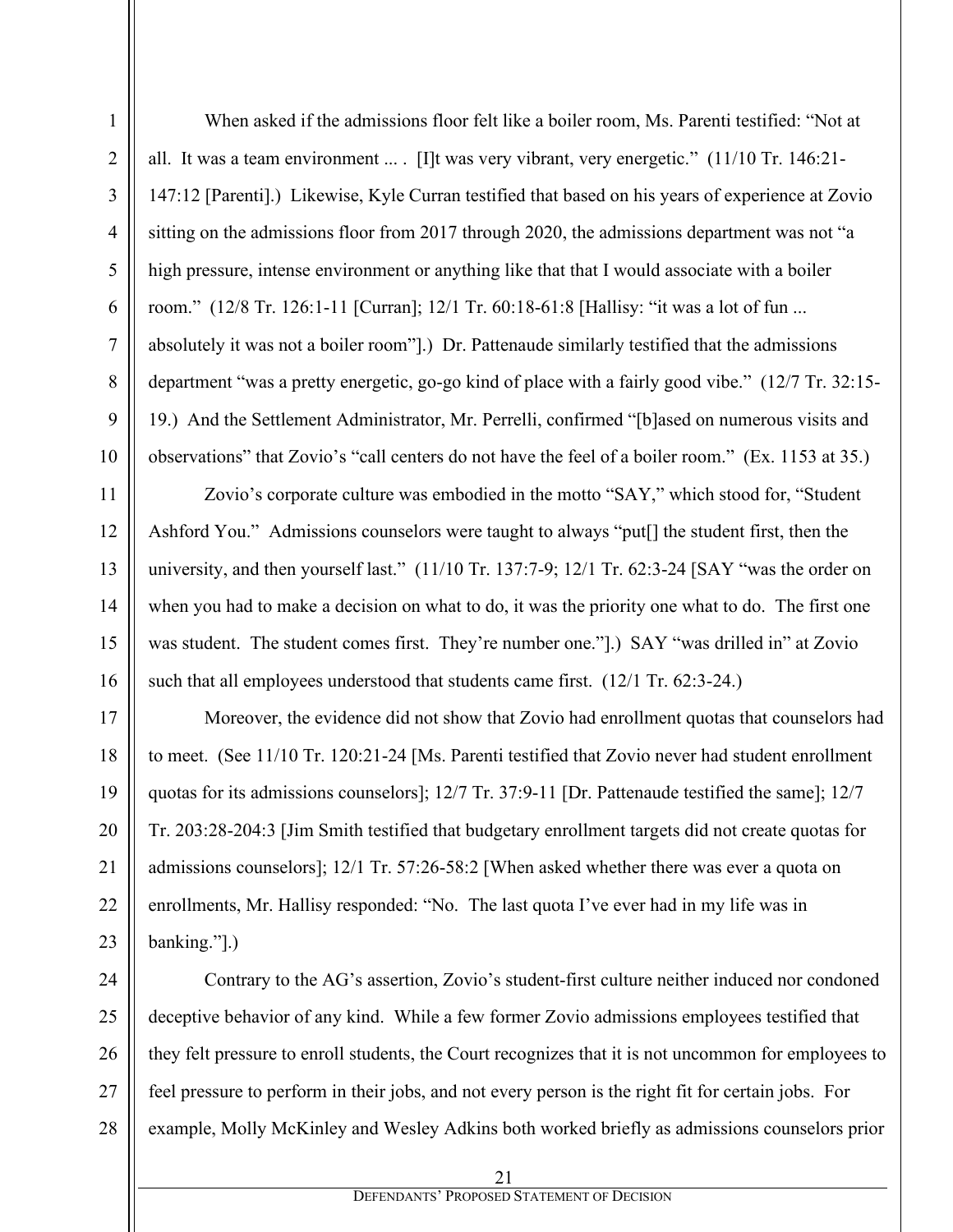to 2012. McKinley testified that she felt pressure to enroll, but that was because she needed health insurance to afford her epilepsy medications. (12/1 Tr. 130:17-26, 142:4-6, 192:14-19.) Adkins similarly testified via designation that he quit in part because the job was too "stressful." (Ex. 3769, Tr. 107:4-17 [Adkins].) There was simply no evidence that Zovio fostered a culture that would cause admissions counselors to lie to prospective students. Indeed, as described above, such a culture would be contrary to the business incentives of the company operating in such a heavily regulated industry.

In sum, Zovio management (1) prohibited misrepresentations, (2) trained admissions counselors to honestly disclose complete information, (3) made mandatory written disclosures to all prospective students, (4) implemented an effective compliance program, and (5) created a culture that did not incentivize deception.

**\* \* \***

The evidence presented in this case is nothing like the cases where courts find a company liable under the UCL or FAL for corporate-directed statements and practices. (See, *e.g.*, *Johnson & Johnson*, *supra*, 2020 WL 603964, at \*3-5, at \*39 [finding that "J&J engaged in serious, knowing, and willful misconduct over a period of close to twenty years" based on a topdown "consistent, nationwide marketing scheme"]; *Dollar Rent-A-Car Sys., Inc., supra*, 211 Cal.App.3d at p. 129 [finding liability because the misconduct was *not* "sporadic statements made by lower level employees" but rather was a long "history of false and misleading business practices and training procedures," authorize by the CEO].) In those cases, there was a corporatewide directive for employees to make false or misleading statements. In contrast, Zovio management prohibited the isolated misstatements that were presented at trial. And the Court concludes that, based on all the facts presented, even those isolated misstatements were not likely to mislead students acting reasonable under the circumstances, much less any significant portion of them.

## **B. There Was No Reliable Evidence That Deception Was Systematic**

After concluding that Zovio's corporate-level policies and practices did not permit or authorize misrepresentations and that Zovio's culture did not incentivize or require deceptive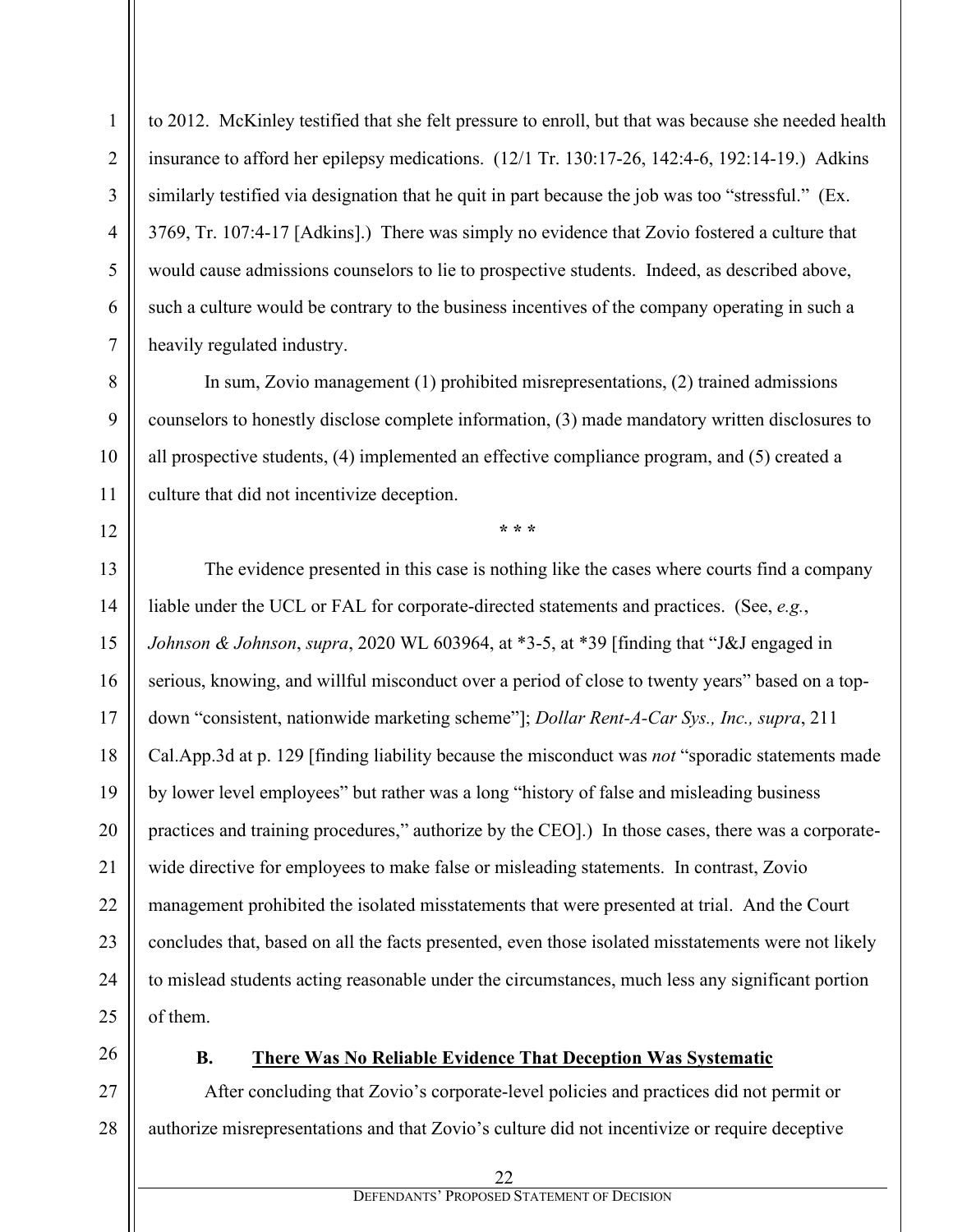| $\mathbf{1}$ | practices, the Court analyzed whether the AG proved its allegations that Zovio admissions                                       |  |  |  |  |
|--------------|---------------------------------------------------------------------------------------------------------------------------------|--|--|--|--|
| 2            | counselors engaged in a level of deception that was systematic. In a large organization with                                    |  |  |  |  |
| 3            | millions of prospective customer contacts, the Court cannot view isolated instances of                                          |  |  |  |  |
| 4            | misstatements as a violation of the law, when those statements were prohibited and trained                                      |  |  |  |  |
| 5            | against. Those are simply mistakes. If, on the other hand, there was a high level of                                            |  |  |  |  |
| 6            | misrepresentations—systematic deception—that would imply that the corporation's formal                                          |  |  |  |  |
| 7            | training and policies were ineffective, and that the company at least implicitly condoned                                       |  |  |  |  |
| 8            | misrepresentations.                                                                                                             |  |  |  |  |
| 9            | For the reasons discussed below, the AG did not meet its burden of proving anything more                                        |  |  |  |  |
| 10           | than isolated instances of false or potentially misleading statements by admissions counselors.                                 |  |  |  |  |
| 11           | The AG did not show that deception was widespread or systematic.                                                                |  |  |  |  |
| 12<br>13     | 1.<br>The Expert Testimony In the Record Was Insufficient To Prove Zovio<br><b>Systematically Deceived Prospective Students</b> |  |  |  |  |
| 14           | The evidence offered to prove that Zovio admissions counselors systematically deceived                                          |  |  |  |  |
| 15           | students was proffered through expert testimony. However, none of the expert testimony reliably                                 |  |  |  |  |
| 16           | or credibly demonstrated any systematic deception to prospective students.                                                      |  |  |  |  |
| 17           |                                                                                                                                 |  |  |  |  |
| 18           | Mr. Regan's Compliance Scorecard Analysis Offered No<br>a.<br><b>Probative Evidence Of False Or Misleading Statements</b>       |  |  |  |  |
| 19           | The AG's expert, Mr. Regan, performed an analysis of the percentage of <i>compliance</i>                                        |  |  |  |  |
| 20           | scorecards where Zovio's compliance department concluded that an admissions counselor made a                                    |  |  |  |  |
| 21           | noncompliant statement on a phone call. (12/2 Tr. 38:23-39:2.) Mr. Regan concluded that 20.5%                                   |  |  |  |  |
| 22           | of scorecards were "noncompliant" under Zovio's broad compliance requirements, but his analysis                                 |  |  |  |  |
| 23           | cannot and does not provide any evidence about the percentage of calls that contained "false" or                                |  |  |  |  |
| 24           | "misleading" statements.                                                                                                        |  |  |  |  |
| 25           | First, despite the fact that he is a certified fraud examiner, Mr. Regan did not analyze the                                    |  |  |  |  |
| 26           | number of false or deceptive calls at Zovio. Rather, he only tallied the number of <i>noncompliant</i>                          |  |  |  |  |
| 27           | calls. (12/2 Tr. 71:16-17 [Regan: "My analysis was 'compliant' versus 'noncompliant.""], 68:11-                                 |  |  |  |  |
| 28           | 12 ["I didn't attempt to figure out whether a noncompliant statement was a false [deceptive, or                                 |  |  |  |  |
|              | 23                                                                                                                              |  |  |  |  |

DEFENDANTS' PROPOSED STATEMENT OF DECISION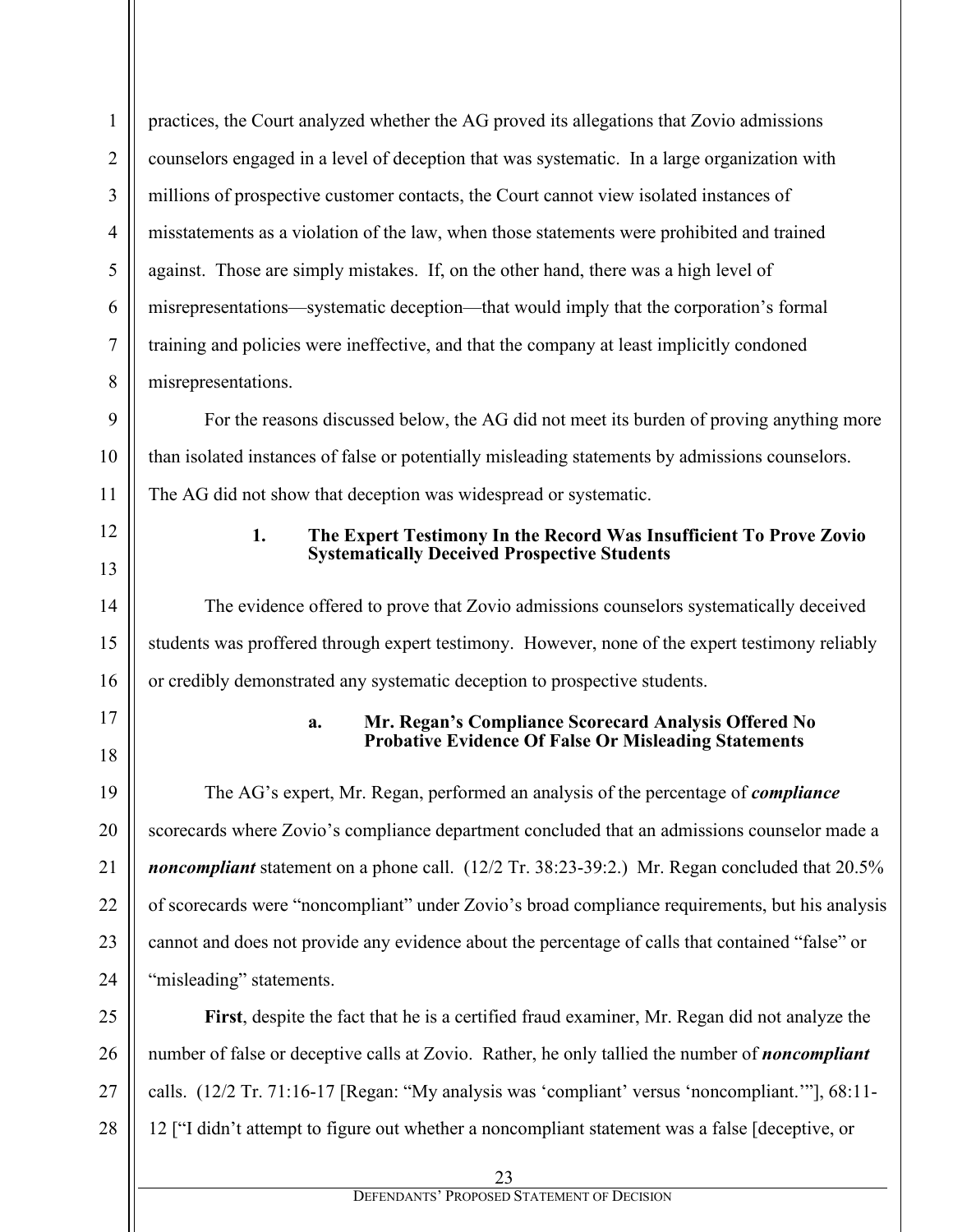misleading] statement."].) The evidence showed that calls were noncompliant, even when they were not false, misleading, or deceptive. This is because Zovio's compliance department monitored for many factors unrelated to deception (including exemplary customer service and best practices). (12/13 Tr. 20:25-21:1 [Chappell: "[We] monitor for best practices, policies, procedures of our company, regulations from [] the Department of Ed and other different outside organizations."]; 11/10 Tr. 16-28 [Parenti].) For instance, a call was noncompliant (and thus included in Mr. Regan's calculation) if the "[admissions counselor] did not ask the approved standard questions to determine if the student is eligible to apply for financial aid," which appeared on 2,938 distinct scorecards in Mr. Regan's analysis. (Ex. 3727.) An admissions counselor's failure to ask the company's standard financial aid eligibility questions does not mean that the admissions counselor actually said anything false, misleading, or deceptive. (For example, financial aid could have not been discussed at all on these calls). A violation of Zovio's internal compliance policy is not a violation of law, much less proof that a false or deceptive statement has been made.

1

2

3

4

5

6

7

8

9

10

11

12

13

14

15 16 17 18 19 20 21 22 23 24 25 **Second**, Mr. Regan erroneously counted noncompliant topics that were irrelevant to the issues in this case. For example: "[counselor] advised the student to complete an admission application without adhering to the MAPS qualifying sequence" (appeared on 1,147 distinct scorecards); "[counselor] provided detailed information regarding another school/university" (appeared on 957 distinct scorecards); "Student was not made aware that they can run their own NSLDS report" (appeared on 877 distinct scorecards); "A representative advises student about detailed information regarding TR terms instead of referring the student to the HR Department of their company"; "AC recommended a password for the student to use"; "Representative referred to the University as a 'company'"; and "Representative advised student that classes are easy." (See Ex. 3727.) Mr. Regan counted all of these irrelevant categories in his analysis because the AG told him to do so.

26 27 28 **Third**, Mr. Regan counted "development opportunity" calls as noncompliant, even though calls designated as a development opportunity merely indicated an area for improvement, not a noncompliant statement.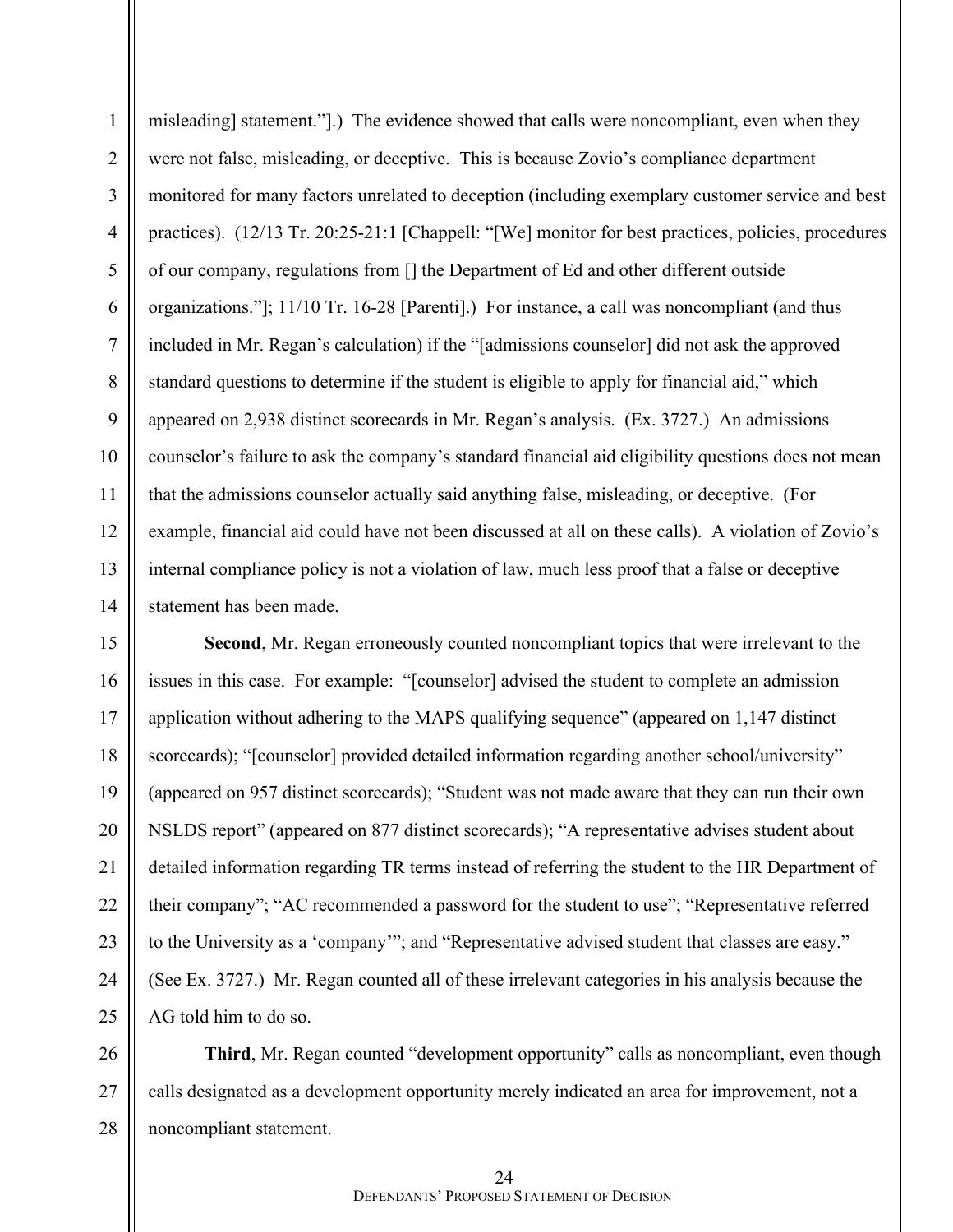**Fourth**, Mr. Regan's analysis was faulty because he used the wrong scorecards for his analysis. The database that held the final compliance scorecards at Zovio was the SQL database. (12/13 Tr. 11:22-28 [Chappell: "SQL contains only completed, finalized scorecards,"]; see also Ex. 3432.) Yet Mr. Regan combined the SQL database with scorecards that were in random Excel files, even though he could not and did not ensure the Excel file included only final, nonduplicative scorecards. (12/2 Tr. 79:6-15 [Regan].)

**Fifth**, Mr. Regan's analysis was unreliable because his denominator of scorecards (from which his noncompliance percentage was calculated) was artificially depressed, since it did not capture all relevant, compliant scorecards. By depressing his denominator (based upon assumptions provided by the AG), Mr. Regan inflated the percentage of noncompliant calls.

Specifically, Mr. Regan admitted that the denominator should be the number of all Zovio calls about relevant topics. But, because Zovio's compliance department was focused on finding *noncompliant* calls, it did not code all calls that were *compliant* as such. Thus, Mr. Regan excluded approximately 70,000 calls that should have been included. (12/2 Tr. 140:21-141:5;12/9 Tr. 208:1-14 [Chappell: "[W]hen [compliance specialists are] marking it, they would mark only the statements that were incorrect and the rest would be compliant."]; 12/13 Tr. 34:25-35:7.) By excluding the 70,000 scorecards, Mr. Regan did not take into account that admissions counselors may have made many *relevant*, *compliant* statements on the calls represented by those 70,000 scorecards. (12/2 Tr. 140:27-141:5.) If Mr. Regan had used the proper denominator, it would have significantly decreased the percentage of noncompliant scorecards out of the total relevant scorecards that he found.

Due to these flaws, Mr. Regan overstated the percentage of noncompliant scorecards to be 20.5%. In contrast, Dr. Jerry Wind, an expert in marketing, consumer behavior, consumer research, and marketing-driven business strategy, and current Lauder Professor Emeritus at the Wharton School of the University of Pennsylvania, used the correct dataset of calls and used only verbiages that were actually relevant to this case. (12/13 Tr. 139:18-141:6.) With this correct analysis, *Dr. Wind testified that only 2.7% of scorecards were noncompliant on relevant topics.* (12/13 Tr. 141:24-143:1.) The head of the compliance department similarly testified that the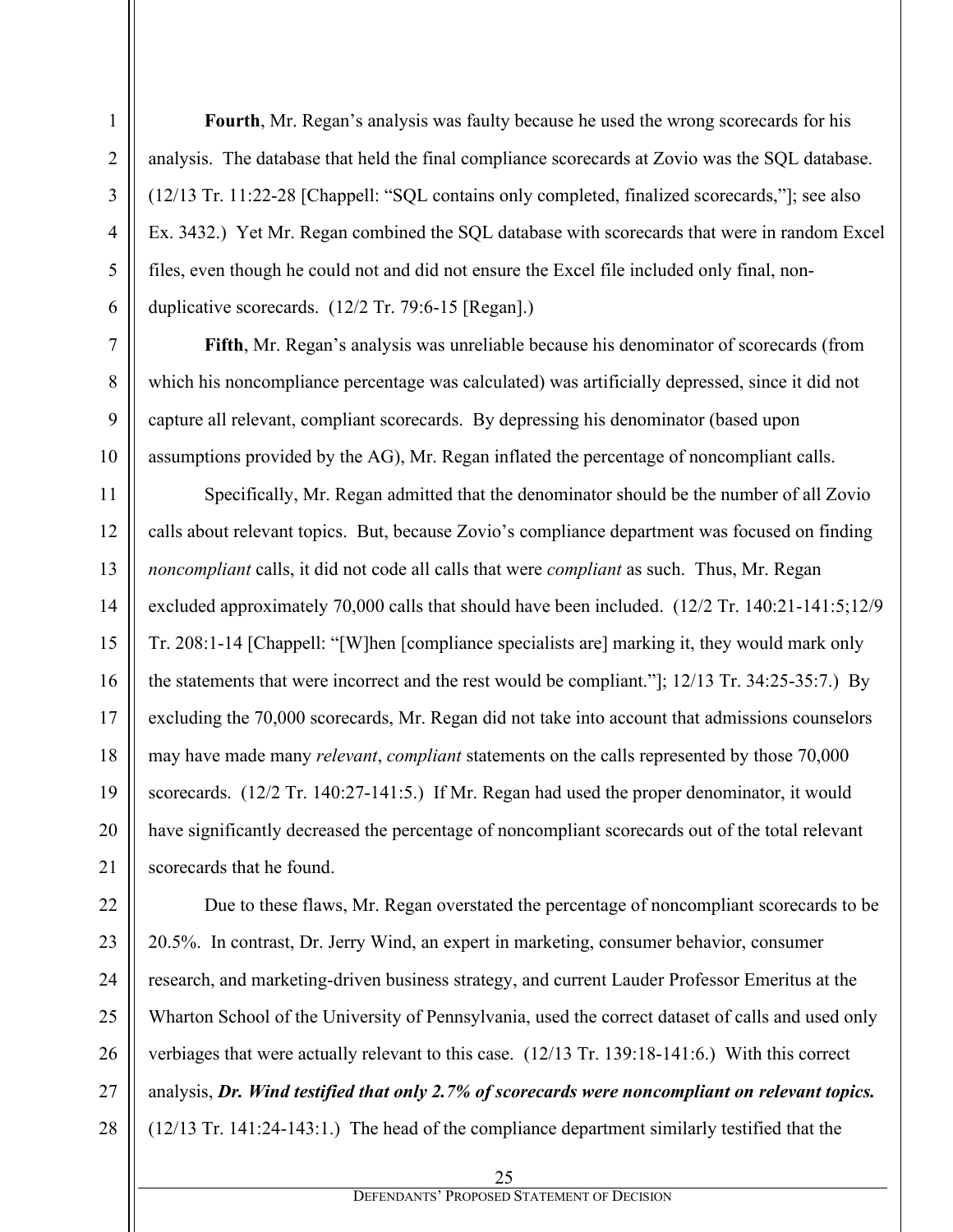compliance department had a rating of "93% fairly regularly. It picked up to 98, 99 percent." (12/14 Tr. 98:9-99:11.) This low level of noncompliance does not tell the Court what the level of false or deceptive calls was because "noncompliant" has a much broader meaning than false or deceptive. But, it does put a cap on the level of false or deceptive calls: because less than 3% of calls were noncompliant, less than 3% of calls were false or deceptive. This shows that Zovio's admissions counselors did not engage in systematic deception.

**Sixth**, Mr. Regan expressly admitted he was not offering any opinion on whether Zovio systematically lied to or deceived students. (12/2 Tr. 71:2-17, 109:8-11.)

#### **b. Dr. Lucido's Flawed Recorded Call Analysis Was Insufficient To Prove Any False Or Misleading Statements Were Made To Prospective Students And Did Not Demonstrate Any Systematic Deception**

12 13 14 15 16 17 18 19 20 The AG had the burden of proving by a preponderance of the evidence that Zovio made either untrue or deceptive statements. (Bus. & Prof. Code, §§ 17200, 17500 *et seq*.) An untrue statement is one that is *literally false*. (*Johnson & Johnson*, *supra*, 2020 WL 603964, at \*17.) A deceptive statement can be one that is literally true, but is "likely to deceive" "the ordinary consumer acting reasonably under the circumstances." (*Lavie v. Procter & Gamble Co.* (2003) 105 Cal.App.4th 496, 512, 513; *Kasky v. Nike, Inc*. (2002) 27 Cal.4th 939, 951.) A statement is likely to deceive if "a *significant portion* of the general consuming public or of targeted consumers, *acting reasonably* in the circumstances, could be misled." (*Lavie*, *supra,* 105 Cal.App.4th at 508 [emphases added].)

To analyze whether conduct is misleading, courts do not consider a single statement in isolation, but rather consider the entire context of the statement. (See *Emery v. Visa Int'l Serv. Ass'n* (2002) 95 Cal.App.4th 952, 965 ["seal of approval" reference "cannot be divorced from the context in which it is used" and is not false or misleading upon review of full advertising and website]; see *Hill v. Roll Internat. Corp.* (2011) 195 Cal.App.4th 1295, 1304-05 [context is "vitally important"]; see also *F. T. C. v. Sterling Drug, Inc.* (2d Cir. 1963) 317 F.2d 669, 674

28

21

1

2

3

4

5

6

7

8

9

10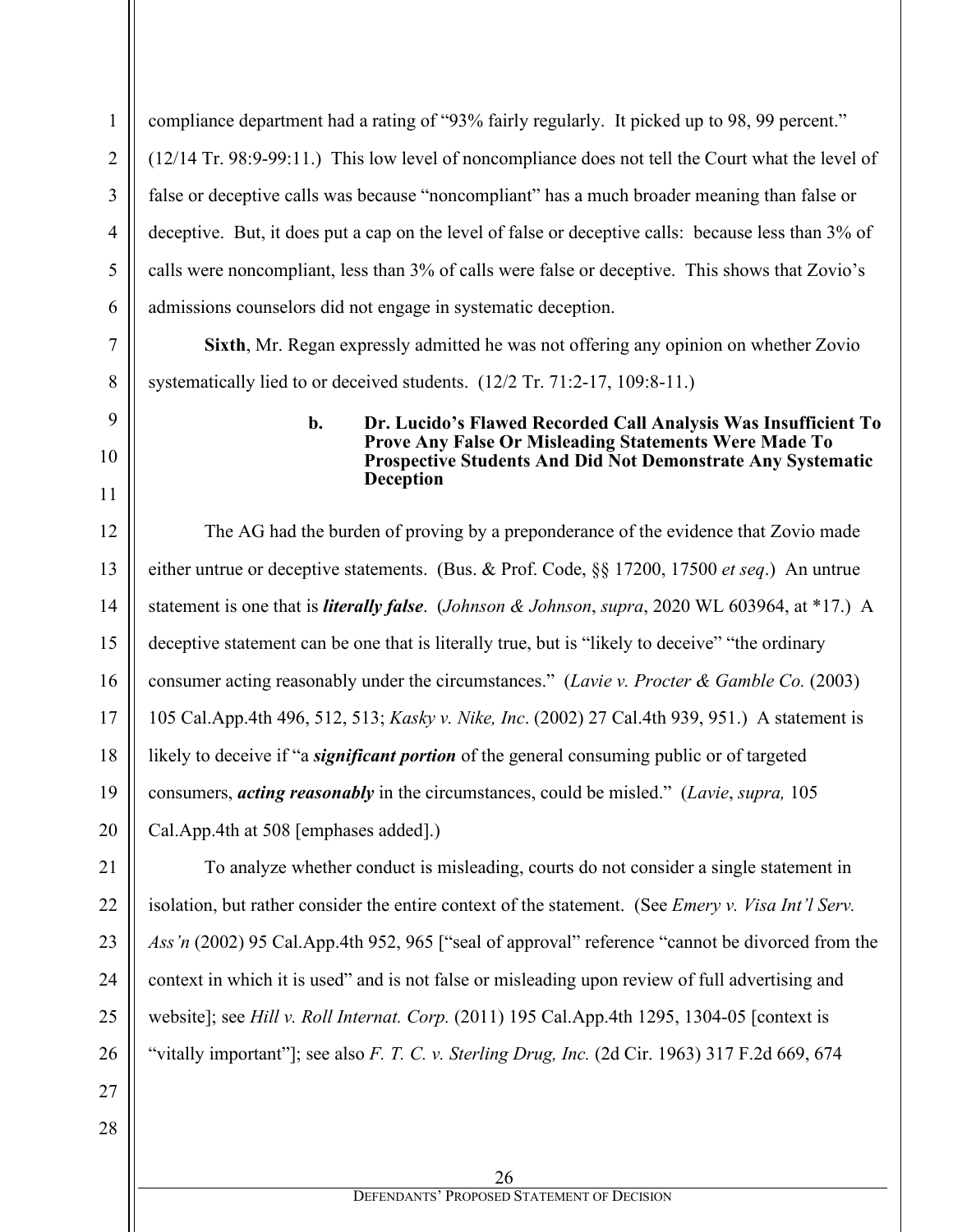["The entire mosaic should be viewed rather than each tile separately"].)<sup>[11](#page-26-0)</sup> Thus, *context is critical* in analyzing whether a statement is *false by omission* or *impliedly false*.

Evidence of false statements being made to prospective students was presented in the record through a recorded call analysis conducted by Dr. Jerome Lucido, executive director of the Center for Enrollment Research, Policy and Practice at the University of Southern California. Dr. Lucido's analysis, however, was flawed on many levels that rendered his conclusions unreliable to establish the frequency that Zovio's employees made false statements to prospective students.

The AG tasked Dr. Lucido with reviewing 565 preselected transcripts of admissions counselor phone calls and identifying false or misleading statements. (11/15 Tr. 240:7-15, 25-28.) To do that, Dr. Lucido engaged his colleague, Dr. Emily Chung, to read each call transcript and elevate to Dr. Lucido those she thought contained at least one misrepresentation according to six categories provided by the AG's office. (11/15 Tr. 93:13-28.) Dr. Lucido did not listen to any of the recorded calls; instead, he and his colleague reviewed only call transcripts. (11/15 Tr. 240:10- 12.) Dr. Lucido had no objective criteria or coding sheet to guide his review. He opined that there were deceptive statements in 126 of the 565 calls (25%). (11/15 Tr. 245:7-18, 245:7-23.)

Dr. Lucido's opinion is entitled to no weight and fails to show that Zovio systematically deceived students.

**First**, the most fundamental flaw with Dr. Lucido's recorded call analysis is that he was unable to discern or articulate which calls contained, literally, false statements, which statements were false by omission, or which statements were impliedly false. And, for statements that were false by omission or impliedly false, he impermissibly ignored the entire context of the student's enrollment journey. (11/15 Tr. 261:25-262:7.) Dr. Lucido read only the transcript of a single call—he did not listen to any of the recorded calls, he ignored the other multiple phone calls

1

2

<span id="page-26-0"></span><sup>28</sup> <sup>11</sup> See also *Freeman v. Time, Inc.* (9th Cir. 1995) 68 F.3d 285, 290 [affirming dismissal of FAL and UCL claims where "[a]ny ambiguity that [plaintiff] [c]ould read into any particular statement [was] dispelled by the promotion as a whole"]; *In re Sony Gaming Networks & Customer Data Sec. Breach Litig.* (S.D. Cal. 2014) 996 F.Supp.2d 942, 990 [dismissing FAL and UCL claims where defendant's website directed consumers to clarifying material, including user agreement and privacy policy].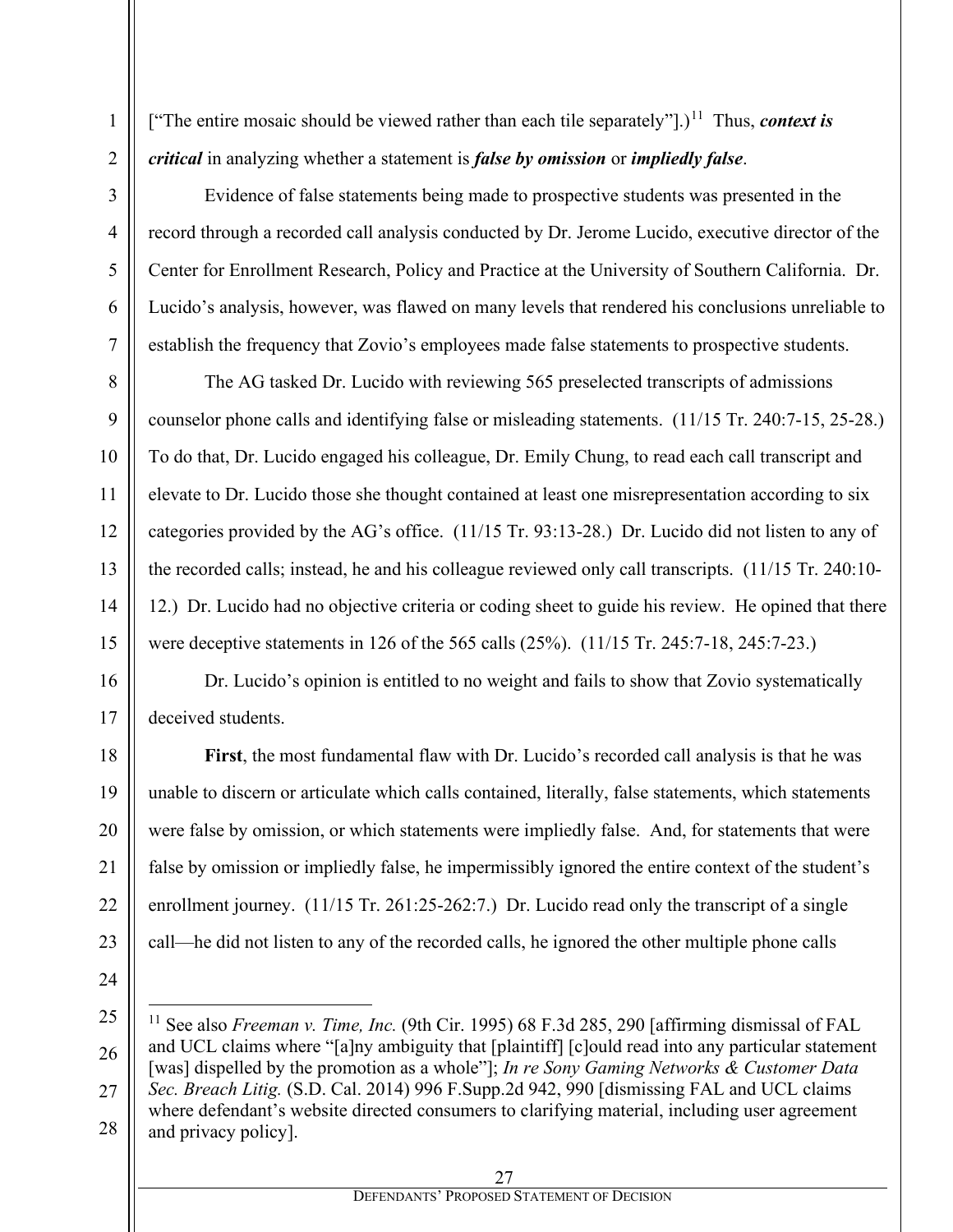prospective students had with Zovio, he ignored the written materials Zovio provided while talking on the phone, he ignored the written material provided to students before and after the calls, and he ignored all of the pre-existing information students bring to the call. (11/15 Tr. 240:10-12, 220:25-221:12, 248:9-13; Ex. 2397 at 14-15; 11/16 Tr. 101:15-102:17 [Dr. Lucido admitted he "did not look at the online tour" that the admissions counselor walked through with the student while on the call].) Dr. Lucido ignored all of this context, but under cross-examination he conceded that context was critical when analyzing whether a statement was deceptive. (See 11/15 Tr. 218:9-13 ["[T]he notion of a misrepresentation would be dependent upon the context of the conversation and the call and – and the discussion being made."], 248:9-13.) Dr. Lucido's concession is consistent with California law which makes clear that context must be considered when analyzing whether a statement is misleading. (See *Hill v. Roll Internat. Corp*., *supra*, 195 Cal.App.4th at p. 1304-1305 [context is "vitally important"].)

Dr. Lucido's failure to consider context not only violates California law, it clearly led him to reach erroneous conclusions, most notably for calls that he claimed had material omissions or implied misrepresentations. It is impossible to know whether the omission of a fact on a single call was an "actual" omission or likely to mislead any prospective student without analyzing whether Zovio provided that information during a separate call or writing, or even in writing during the very call he was analyzing. Yet Dr. Lucido conceded that he never analyzed whether the fact omitted on a single call was provided at one or more other points to prospective students. (11/15 Tr. 220:25-221:5, 225:13-16.)

Context is equally crucial to determine if calls Dr. Lucido called "impliedly misleading" were actually deceptive. For an implied misrepresentation, actual empirical evidence of consumer understanding is needed to determine how any single (or surely many) consumers will interpret the statement. Yet, Dr. Lucido provided no empirical evidence to support his statement that some calls were impliedly misleading.

26 27 28 As mentioned, this clearly led Dr. Lucido to reach erroneous results. For example, Dr. Lucido identified implied misrepresentations regarding financial aid in a call transcript because the admissions counselor failed to make certain disclosures on that call. (11/16 Tr. 63:16-28 &

1

2

3

4

5

6

7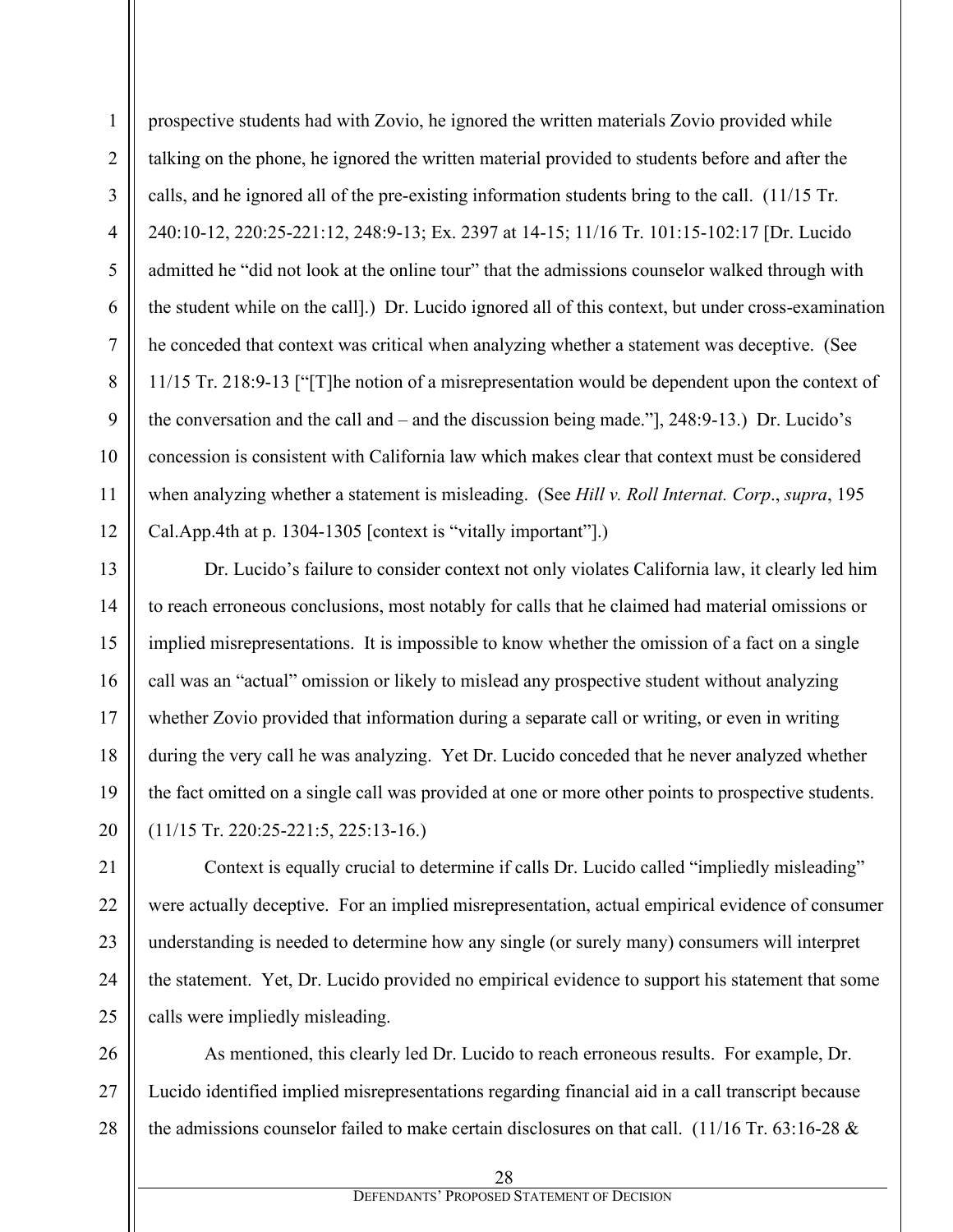Exhibit 2356.) However, Dr. Lucido ignored the context of this call—he ignored that Zovio made unavoidable disclosures to that student about financial aid that were drafted by the CFPB. (11/16 Tr. 22:19-23:5.) Likewise, Dr. Lucido identified an implied misrepresentation regarding transfer credits in Exhibit 2398, where the admissions counselor referenced a number of credits "potentially" transferring into Zovio. The counselor expressly stated that he would send "an email, so you have all the information" but Dr. Lucido did not actually review what was sent in this email. (Ex. 2398 at 10:13-19, 12:14-17.)

Dr. Lucido failed to identify how many of the calls he coded as deceptive were deceptive due to omission or implied misrepresentations, as opposed to a literally false statement. (Although he could not identify any calls that had a literally false statement while on the stand). Therefore, the Court is not able to use Dr. Lucido's testimony to extrapolate to a number of deceptive statements across the population, even as to literally false statements.

**Second**, Dr. Lucido failed to apply the reasonable student standard in his analysis. (See *Lavie*, *supra*, 105 Cal.App.4th at p. 508 ["'Likely to deceive' implies more than a mere possibility that the advertisement might conceivably be misunderstood by some few consumers viewing it in an unreasonable manner."].) Rather, he applies his own personal opinion about "good standard practice." (11/15 Tr. 184:19-21.) But Dr. Lucido's opinion about whether Zovio's admissions counselors followed best practices is not relevant to whether something is false or misleading. (11/15 Tr. 249:8-250:4 ["It was based on my experience, the studies I've read, the studies I've done, the totality of – of the expertise in this profession, and—and the standard-setting documents that I've read."].) Dr. Lucido is not an expert on consumer perception or on the perception of a reasonable student, and, therefore, the Court cannot give weight to his opinion on what would be misleading.

**Third**, when confronted on cross-examination with actual examples of calls that he claimed were misleading, Dr. Lucido could not identify what was misleading about them. He repeatedly said he would need to review his notes. (11/16 Tr. 54:5-8 ["It's a possible misrepresentation ... . I don't know if it's the one I coded, but – because I don't have my notes"], 49:22-23 ["I can't tell you based upon this. I would have to see it again and see my notes."].) In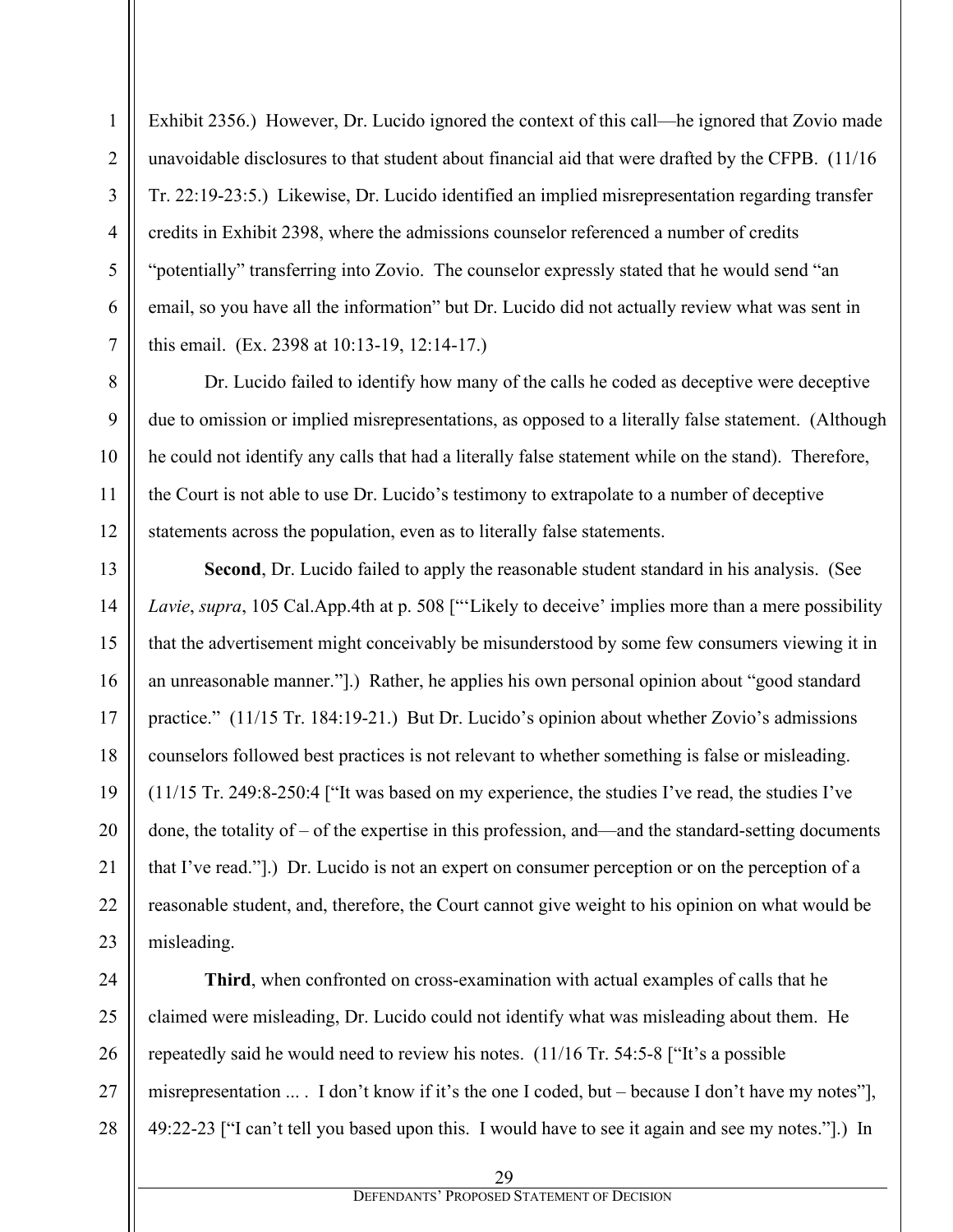the few instances where Dr. Lucido purported to identify the misrepresentation, it was clear that he had not actually identified anything false or misleading. For example, he claims that it was misleading for an admissions counselor to go through educational costs and potential loans with a prospective student rather than transferring the student to a financial aid advisor (including when the admissions counselor actually did, in fact, transfer the call to a financial aid advisor). (11/16 Tr. 63:19-66:28; Ex. 2356.) Dr. Lucido claimed it was misleading for Zovio to discuss transfer credits without offering a formal pre-evaluation, even though there is nothing actually misleading about what was said on the call—a formal pre-evaluation may be Zovio's best practice, but failing to offer one is not a lie or a misrepresentation.  $(11/15$  Tr. 179:9-16; 11/16 Tr. 11:27-12:3.) Dr. Lucido also claimed it was misleading to provide students with a "ballpark" of the cost to attend Zovio, even where the understated ballpark was still too expensive for the student. (11/16 Tr. 103:11-105:4; Ex. 2399.)

1

2

3

4

5

6

7

8

9

10

11

12

21

13 14 15 16 17 18 19 20 22 **Fourth**, Dr. Lucido failed to use a reliable methodology for his recorded call analysis. The scientific standard for a recorded call analysis requires double-blind coders who do not know the purpose or sponsor of the study, an objective coding sheet, and a review of the audio of the calls. (Judicial Conference Study Grp. on Procedure in Protracted Litig. (U.S.), Handbook of Recommended Procedures for Trial of Protracted Cases, Judicial Conference of the United States, 25 F.R.D. 351, 429 (1960) ["Interviewers should have no knowledge ... of the purposes for which the survey is to [be] used."].) Yet here, Drs. Lucido and Chung knew they were hired by the AG to analyze call transcripts for misleading and accepted the premise of all the underlying facts the AG gave to him as true. (11/15 Tr. 231:9-16, 231:24:-232:3, 232:24-28.) They had no objective coding sheet and did not listen to any of the actual calls.

23 24 25 26 27 28 **Fifth**, Dr. Wind, conducted his own analysis of Zovio's recorded calls with proper procedures—using independent, double-blinded coders listened to the audio of a statistically significant sample of recorded calls to determine, using objective criteria, whether false or deceptive statements were made. Dr. Wind's scientific study showed that *only 2% of recorded calls were potentially noncompliant*. (12/13 Tr. 141:7-23; 147:11-19; 152:18-26; 156:2-6; 158:6- 159:2; 159:23-160:15; Ex. 1474A.)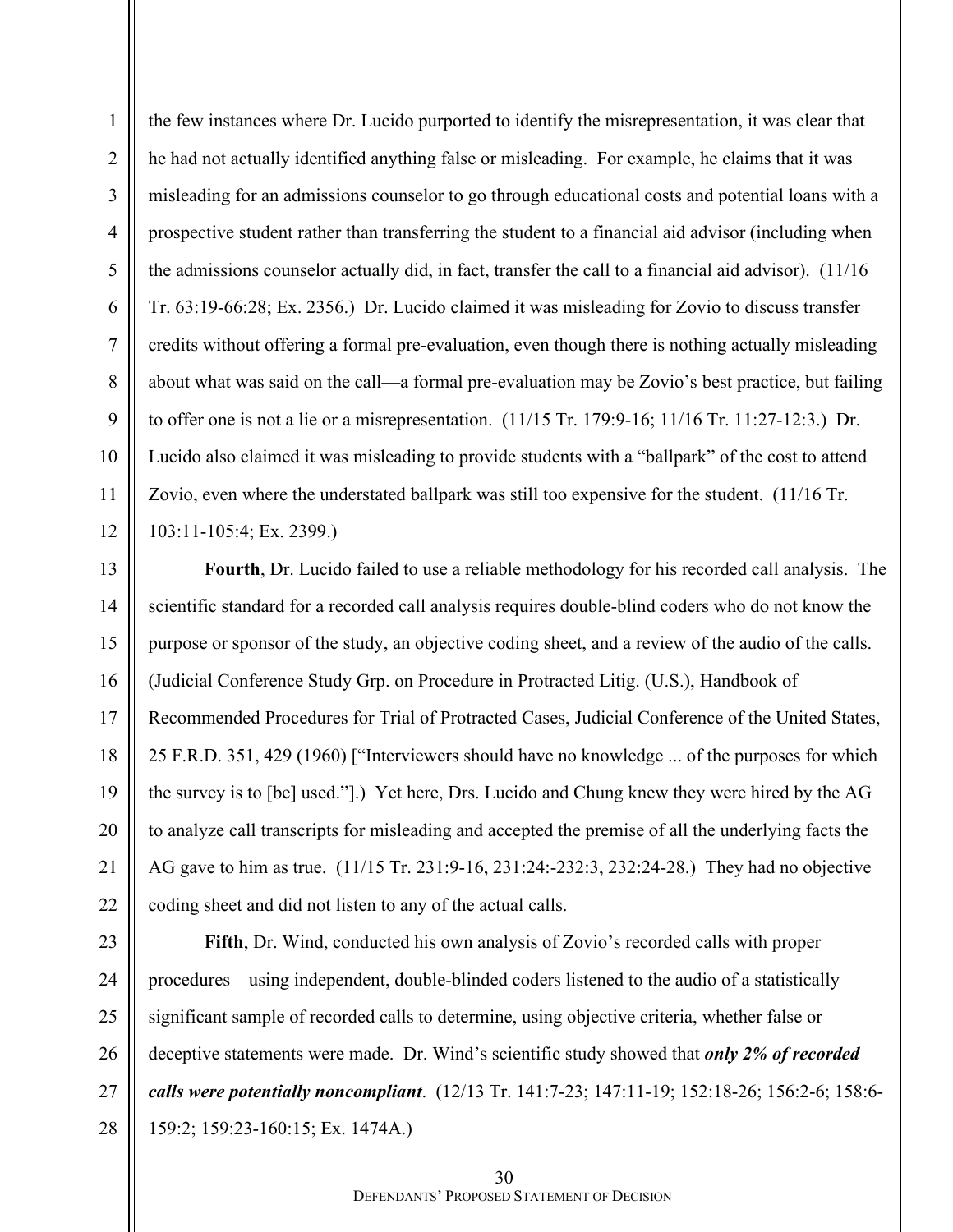31 DEFENDANTS' PROPOSED STATEMENT OF DECISION 1 2 3 4 5 6 7 8 9 10 11 12 13 14 15 16 17 18 19 20 21 22 23 24 25 26 27 28 **Sixth**, even if Dr. Lucido's analysis was reliable, there is no evidentiary link between Dr. Lucido's analysis and the broader factual conclusion offered by the AG that false statements were being systematically made to prospective students. None of the live student witnesses in this case were included in any of Dr. Lucido's calls and Dr. Lucido expressly admitted he was not offering any opinion on whether Zovio systematically lied to students. (11/15 Tr. 246:21-247:10.) This Court finds Dr. Lucido's testimony to be unreliable and gives no weight to his analysis. In addition, Dr. Wind's testimony was credible and effectively rebutted Dr. Lucido's analysis. **c. Dr. Siskin's Sampling Process and Extrapolation Analysis Was Fundamentally Flawed And Cannot Be Relied Upon To Extrapolate Dr. Lucido's Findings i. Dr. Siskin's Sampling Process and Extrapolation Analysis Was Flawed** Dr. Lucido's conclusions are flawed for another reason—they rely entirely on a sample created by the AG's statistician, Dr. Bernard Siskin. Dr. Siskin was instructed to (1) create a random sample of calls that Dr. Lucido could analyze, (2) identify the number of calls needed in the sample, and (3) extrapolate the results of Dr. Lucido's call analysis. Dr. Siskin provided an unreliable opinion for two reasons. **First**, Dr. Siskin could not show that the sample he produced was random. Instead, it was produced by a consulting firm hired by the AG, trained by the AG, and that worked with the AG. No one from Epiq testified, and Epiq's results may have biased the sample. **Second**, the sample size was tainted by confirmation bias. The AG told Dr. Siskin that they expected about 25% of the calls to be deceptive, and that was exactly what he and Dr. Lucido found. (11/29 Tr. 127:16-26, 129:19-21, 134:12-24.) For these reasons, and because of the flaws in Dr. Lucido's analysis explained above, Dr. Siskin's extrapolation using Dr. Lucido's conclusions are invalid.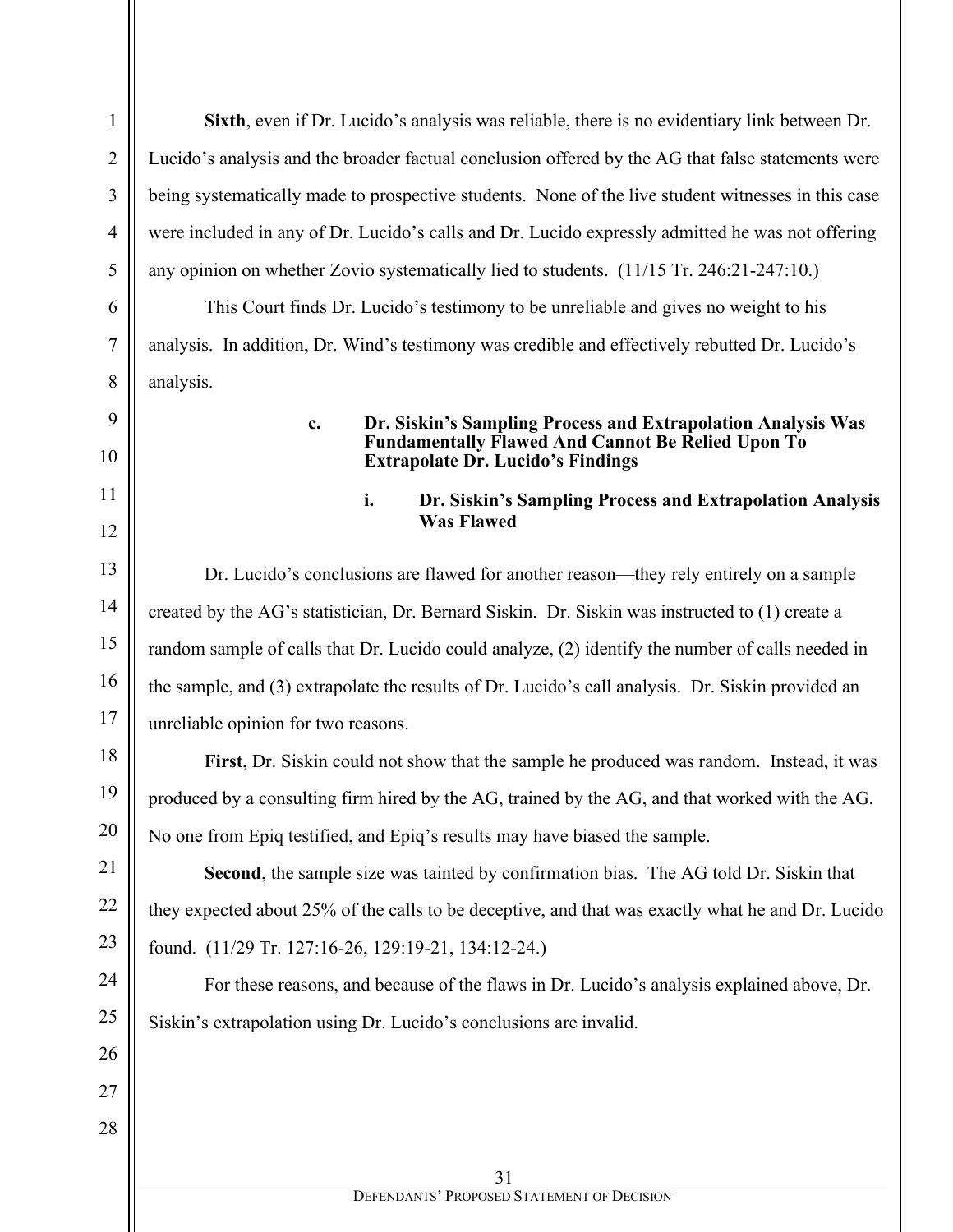## **ii. Even if Dr. Siskin's Extrapolation Analysis Was Proper, There Was Insufficient Evidence To Draw A Conclusion That Any False Statements Were Made Systematically**

Even if Dr. Siskin's extrapolation analysis was done correctly, the Court still cannot reach the proffered conclusion that Zovio systematically lied to prospective students. As discussed above, no witness or documentary evidence was presented in this record showing any corporate knowledge or ratification of deceptive conduct. Instead, the evidence in the record regarding corporate-level conduct demonstrated that Zovio acted in good faith to prohibit misrepresentations. Thus, there was no top-down scheme to deceive.

Accordingly, even a valid extrapolation could show, at most, how some admissions counselors behaved. However, because the AG never connected that behavior to any conduct (or misconduct) by Zovio, even a valid extrapolation—without an evidentiary link to corporate management—would be insufficient to make the attenuated factual leap that Zovio engaged in such behavior on a systematic basis.

14 15

16

17

18

19

20

21

1

2

3

4

5

6

7

8

9

10

11

12

13

## **d. Dr. Cellini's Return On Investment Analysis Did Not Analyze Misrepresentations Or Deception**

The AG's final expert was Dr. Stephanie Cellini, a labor economist and professor at George Washington University. Dr. Cellini performed a cost/benefit analysis to determine whether students in Ashford's school of education, just one school at Ashford, earned a positive return. Dr. Cellini conceded that she had no opinion on whether any Zovio student was deceived, misled, or lied to. (12/6 Tr. 88:19-90:15.) Thus her testimony did not show that Zovio engaged in systematic deception.

## **2. The AG's Former Employee And Student Witnesses Did Not Prove That Zovio Systematically Misled Students**

With no expert testimony, the only evidence the AG's only remaining testimony that could possible show that Zovio engaged in systematic deception was the AG's fact witnesses. But these witnesses also similarly failed to provide sufficient evidence that there was systematic deception.

To begin, the AG only presented evidence from four former admissions counselors out of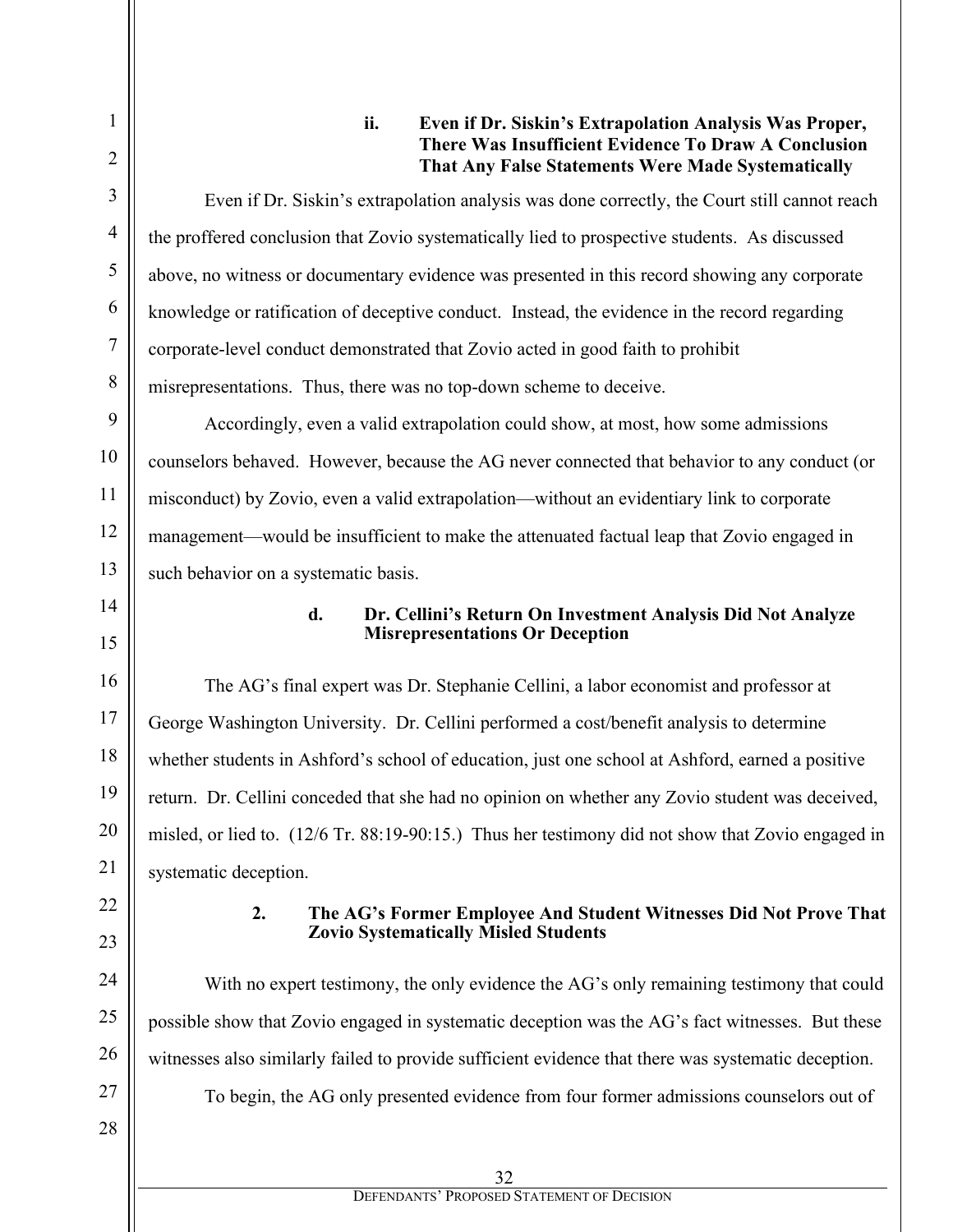thousands and nine students out of the 691,699 students who attended Ashford University. This miniscule percentage of complaining students and former counselors does not come anywhere close to showing systematic or pervasive deception. Moreover, none of the employees or students could testify beyond their own experiences.

In sum, the Court finds that the evidence presented at trial does not show that Zovio systematically deceived or misled students and there is accordingly no basis to infer that Zovio encouraged or condoned deception.

1

2

3

4

5

6

7

8

9

10

11

12

13

17

18

19

20

21

22

23

24

25

26

27

28

## **3. Zovio's Student And Alumni Surveys Evidenced That Zovio Did Not Systematically Deceive Students**

If this were not enough, Zovio presented substantial credible evidence showing that it did not engage in systematic deception. Beyond the testimony from its employees, Zovio presented empirical survey data showing that far from being deceived, "over 90 percent of students" reported they were satisfied with their experience at Zovio. (Ex. 744 at 4; 12/9 Tr. 140:3-20.)

14 15 16 Zovio presented a number of other student surveys; each of which showed that Zovio did not systematically deceive students. (See Exs. 742 [survey summaries]; 764B [withdrawal survey summaries].) The survey data showed the following:

- Over 90% of respondents from 2012-2020 reported they were satisfied with their experience at Zovio. (Exs. 744; 745 at 4; 1434; 12/9 Tr. 140:3-20, 150:23-151:6.)
	- Over 70% of respondents reported that Zovio prepared them for their current occupation. (Ex. 744; 12/9 Tr. 142:16-20.)
		- Over 90% of respondents agreed that their Zovio degree was worth the time commitment. (Ex. 744; 12/9 Tr. 145:8-16.)
	- Over 90% of respondents reported that their Zovio degree made them more employable. (Ex. 745; 12/9 Tr. 150:15-19.)
	- The primary reason students withdrew from Zovio was for "personal or family emergencies or issue." (12/9 Tr. 154:17-19; Ex. 764B [withdrawal survey] summaries].)
	- From 2012-2020, Zovio's Net Promoter Score was 50 or higher, meaning half would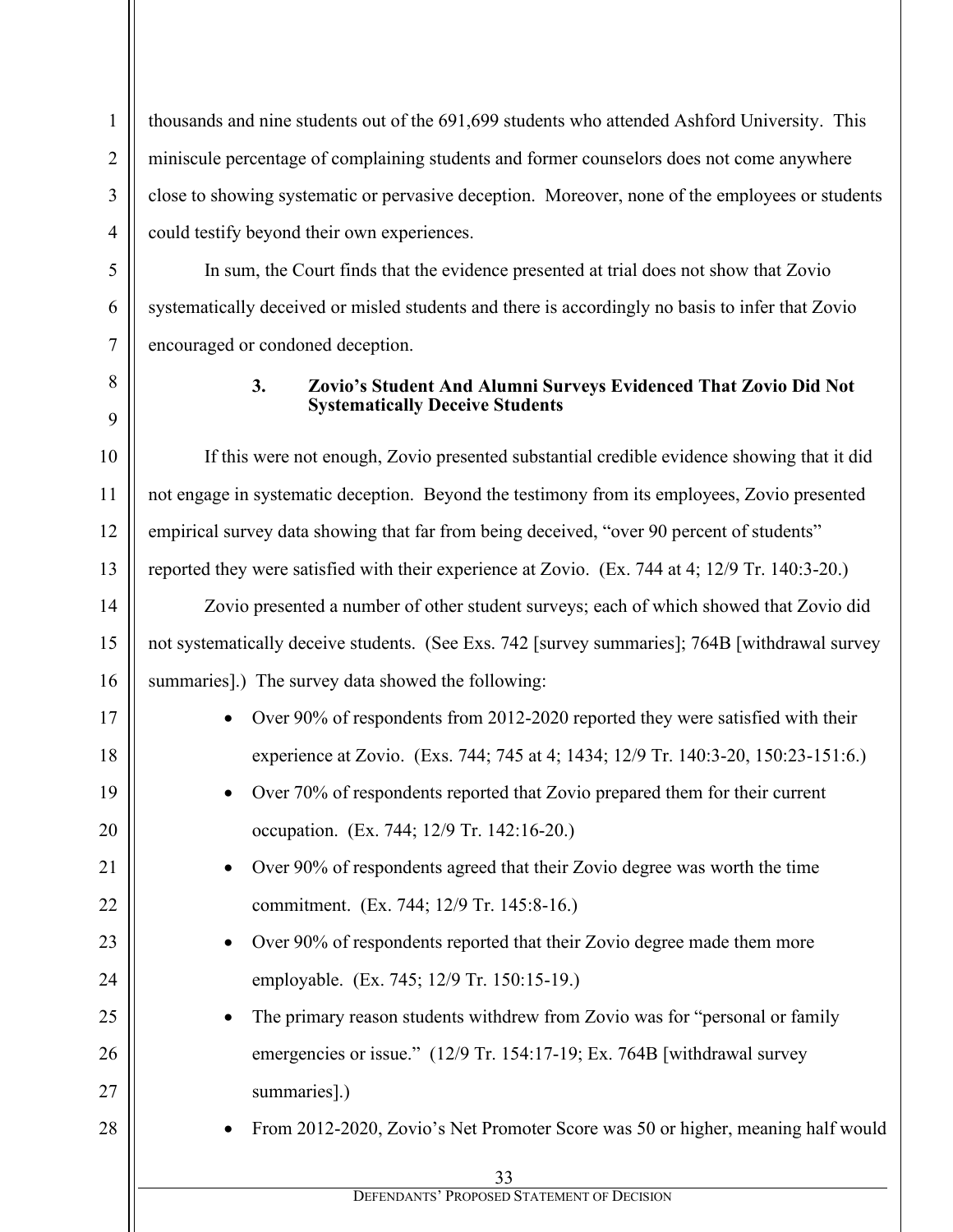recommend Ashford University to a friend or a colleague. Zovio's lead internal consumer expert, Mr. Steve Nettles explained that even "40 is a high positive response," so Zovio's consistent scores of 50 or more were "very high ... particularly in comparison to other educational institutions." (12/9 Tr. 121:19-23, 116:10-14; Ex. 7330.) Zovio's survey data showed that students were not systematically deceived. Mr. Nettles also testified that, throughout his entire time at Zovio and after reviewing hundreds of studies, he never saw any evidence that students felt deceived. (12/9 Tr. 130:16-25, 131:18-26, 157:8-25.) In addition to Zovio's business surveys, Dr. Wind designed and fielded a survey of actual Zovio students to determine whether they were deceived. (12/13 Tr. 161:14-27.) The objective was to analyze if the AG's allegations of systematic deception were true. (12/13 Tr. 161:14- 162:7.) Dr. Wind's survey showed that: • Many of the reasons Zovio students considered online education and enrolled at Zovio were not related to the AG's allegations (for example, convenience/flexibility, life circumstances, personal and family goals, and employer sponsorship). (12/13 Tr. 170:8-14.)

1

2

3

4

5

6

7

8

9

10

11

12

13

14

15

16

17

18

19

20

21

22

23

24

25

26

27

28

Zovio students considered a wide variety of information when making their enrollment decisions. The most commonly considered information came from sources independent of Zovio (and therefore not subject to the AG's Complaint), including third-party websites (37.6%), web searches and social media (70.1%), conversations with friends/trusted sources (47.9%), conversations with students/alumni (34%), and websites of other schools (67.3%). (12/13 Tr. 170:2-20, 171:4-22; Wind Demonstrative at 35.)

• Basically no Zovio students exclusively considered information from Zovio advisors (0.3%) and very few students considered only information from Zovio sources (3.3%). (12/13 Tr. 171:23-172:5.)

• Only 2% of Zovio student respondents indicated that they felt deceived/lied to. (12/13 Tr. 176:4-10.)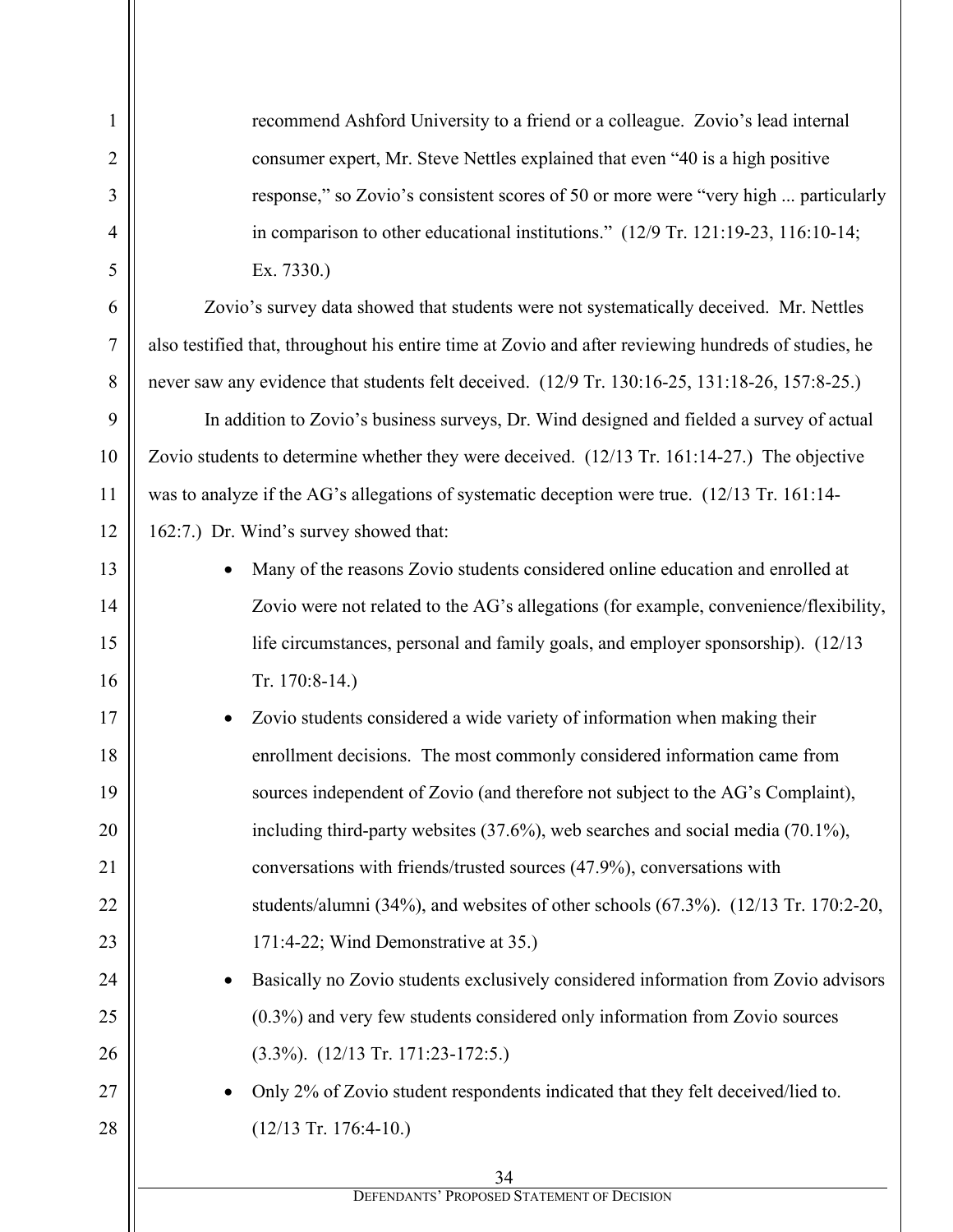• Less than 5% of Zovio's voluntary dropouts reported feeling deceived/lied to and only 4% had unmet expectations.

Zovio's empirical surveys showed that students were not deceived by admissions counselors, and certainly were not deceived on a pervasive or systematic basis.<sup>[12](#page-34-0)</sup>

> **4. Independent, Contemporaneous Third-Party Evaluators Confirmed Zovio's Corporate Conduct Was Not Deceptive**

Testimony from independent third parties further confirms that Zovio did not engage in systematic deception. Each of these organizations conducted a detailed "boots-on-the ground" review of Zovio and its practices.

**First**, from 2012 to 2014, Zovio retained a consulting firm (Norton Norris) that provides admissions and compliance services to colleges. (Ex. 3760, Tr. 17:7-14, 18:6-9, 28:11-19, 21:3- 21:24 [Norton].) Norton Norris conducted many "mystery shopping" analyses of Zovio. From all of Norton Norris's mystery shopping efforts, Mr. Vince Norton, the managing partner of Norton Norris, testified that Zovio's admissions department was "not pushy," did "not exhibit[] bad behavior," and did "not coerc[e] students to enroll." (Ex. 3760, Tr. 102:6-10 [Norton].) In fact, Mr. Norton described Zovio's admissions department as "one of the more compliant [his company] worked with." (Ex. 3760, Tr. 102:6-10 [Norton].) Norton Norris also reported that Zovio's admissions department did not operate as a boiler room and did not apply pressure on prospective students. (Ex. 3760, Tr. 130:2-131:9 [Norton].) These conclusions were based on the Norton Norris quantitative review of Zovio's admissions counselors calls and the overall "quality of the reps" at Zovio, including their "willingness to be helpful," because "good admissions people are helpful [and they] ... try to be genuinely interested in their prospect." (Ex. 3760, Tr. 102:11-102:22 [Norton].) The fact that Zovio hired Norton Norris and paid the company to investigate its admissions department, and testimony of Mr. Norton, buttresses this Court's

<span id="page-34-0"></span>

 $12$  Because Dr. Wind surveyed Zovio students (and not just a panel of survey participants), the response rate in the survey was relatively low, but it was sufficient to be reliable and free from nonresponse bias.  $(12/13)$  Tr. 167:19-169:10 [the number of responses was sufficient to "draw" statistical conclusions from"].) In order to ensure that the results of his survey were both valid and reliable, Dr. Wind did a number of analyses and sensitivity tests, all of which showed that his data was reliable and free from bias.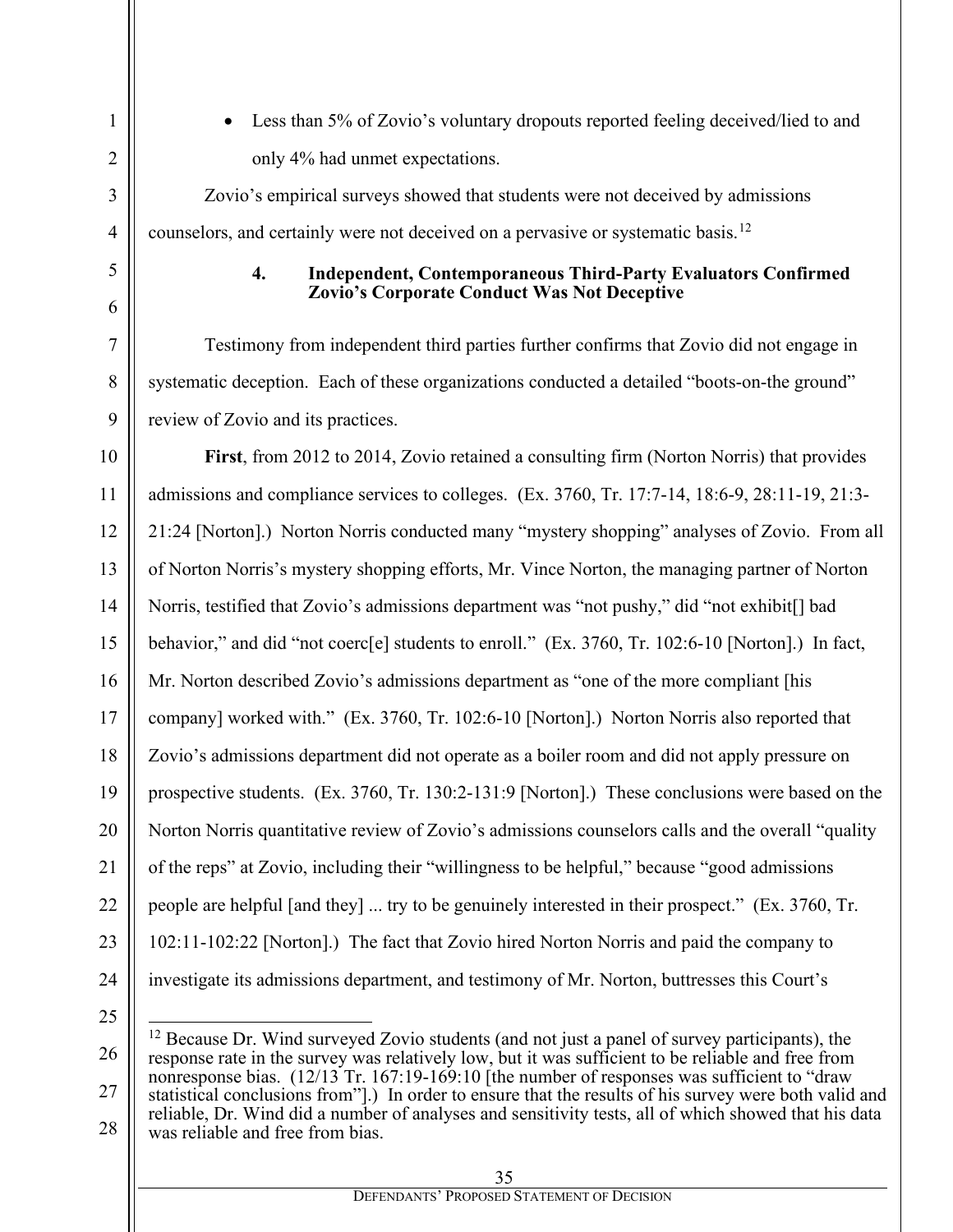conclusion that there was no authorization or approval by management to mislead students and no systematic deception.

**Second**, the parties presented testimony from Mr. Perrelli, the Settlement Administrator who, from 2015 through 2017, oversaw Zovio's adherence to its settlement with Iowa. (Ex. 3750, Tr. 18:6-15, 35:11-15 [Perrelli].) In the Iowa AVC, Zovio voluntarily settled claims by the Iowa Attorney General that were nearly identical to the California AG's claims here. (Ex. 280 [AVC], Ex. 277 [AG's Complaint]; 12/14 Tr. 112:15-24, 115:18-117:27.)

Mr. Perrelli conducted a three-year, rigorous "boots-on-the-ground" evaluation of Zovio's compliance with the terms of the AVC by visiting Zovio's offices, interviewing its employees, analyzing recorded calls, reviewing its compliance scorecards, and understanding its training materials. (Ex. 3750, Tr. 97:1-17, 93:17-94:6 [Perrelli].) Mr. Perrelli never reported that Zovio authorized any misrepresentations in any of his reports to the Iowa Attorney General.<sup>13</sup> (Exs. 1153, 1154, 1155.) Mr. Perrelli also did "not report a pattern or practice of admissions counselors making misrepresentations to students," as he would have been required to do under the AVC if such conditions existed. (Ex. 3750, Tr. 50:6-13; 132:17-133:3 [Perrelli].)

Mr. Perrelli did report, however, that Zovio had *no* boiler room atmosphere, imposed *no* admissions quotas that counselors had to meet, and had a culture of compliance. (Exs. 1153 at 35; 1154; 1155 at 64-65.) Having reviewed Mr. Perrelli's lengthy reports and listened to his designated deposition, this Court finds credible his assessment that there was no pattern or practice of misleading students at Zovio.

**Third**, in April 2019, Zovio underwent a thorough investigation by its accreditor, WASC. In assessing schools, accrediting bodies like WASC—which are overseen by the National Advisory Committee on Institutional Quality and Integrity ("NACIQI"), a committee under the auspices of the DOE—ensure schools adhere to DOE regulations. (12/7 Tr. 92:6-12; 116:9-27; 178:15-179:16.) As part of the 2019 review, WASC assembled an independent review team, led

<span id="page-35-0"></span>

 $13$  Notably, the AG provided scant evidence of Zovio's wrongdoing post-AVC monitorship, discussed *infra*.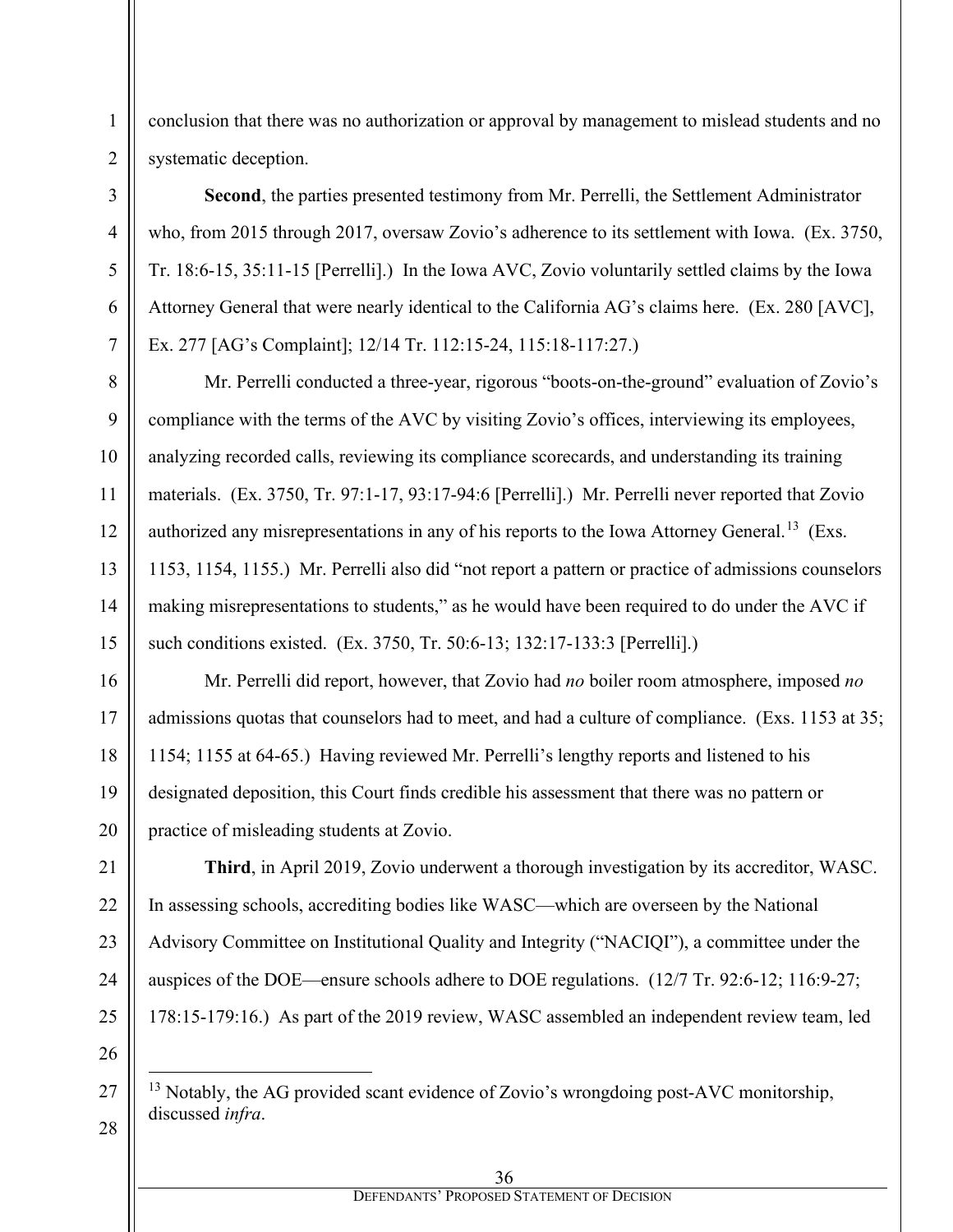1

by national expert and founder of the National Institute for Learning Outcomes Assessment, Dr. George Kuh, to conduct an "extensive evaluation of the university." (12/7 Tr. 102:9-19, 135:19- 24 [Dr. Kuh is a "very well-known person in the field—in higher education broadly, but specifically in assessment."].) The evaluation included "30 meetings with more than 140 students, faculty, staff, and administrative leaders." (Ex. 7539 at 4-5.) The WASC team also reviewed student, faculty, staff, and alumni email responses submitted to a confidential WASC email account. (*Id*.; see also Ex. 929 at 1 ["The evaluation process used for this Special Visit was extensive and involved multiple stages."]; 12/6 Tr. 221:18-27 [Pattenaude].) WASC also examined Zovio's compliance function. (See 12/7 Tr. 152:7-12 [Ogden].)

After this review, WASC reaffirmed Zovio's accreditation. (Ex. 7539.) The review team concluded that Zovio "operat[ed] with integrity and dedication to its mission" and that Zovio complies with the federal requirements on recruiting students, including by informing students about the length of time to obtain a degree, the overall cost of a degree, as well as the kinds of jobs a Zovio graduate is quailed for. (Ex. 7539 at 52, 58; 12/7 Tr. 155:9-16 [Ogden].)

In sum, each outside evaluation, conducted over separate periods of time, showed that Zovio did not engage in systematic or authorized deception, and it worked to ensure that prospective students were truthfully informed.

**\* \* \***

This Court concludes that the evidence at trial did not show that Zovio engaged in company-wide or management-authorized false or misleading conduct. The evidence showed that the few misstatements identified by the AG were unauthorized by management, contrary to training, and were what Zovio's compliance department worked to identify and remediate. Lastly, the AG's attempts to show that deceptive conduct was systematic through expert and fact witness testimony fail; the expert testimony is irreparably flawed and/or irrelevant and it is impossible to draw broad conclusions about Zovio from the testimony of a handful of former employees and students, especially when all other evidence—including evidence from independent third-party reviewers—is to the contrary. Thus, the Court concludes that there is no corporate-level liability.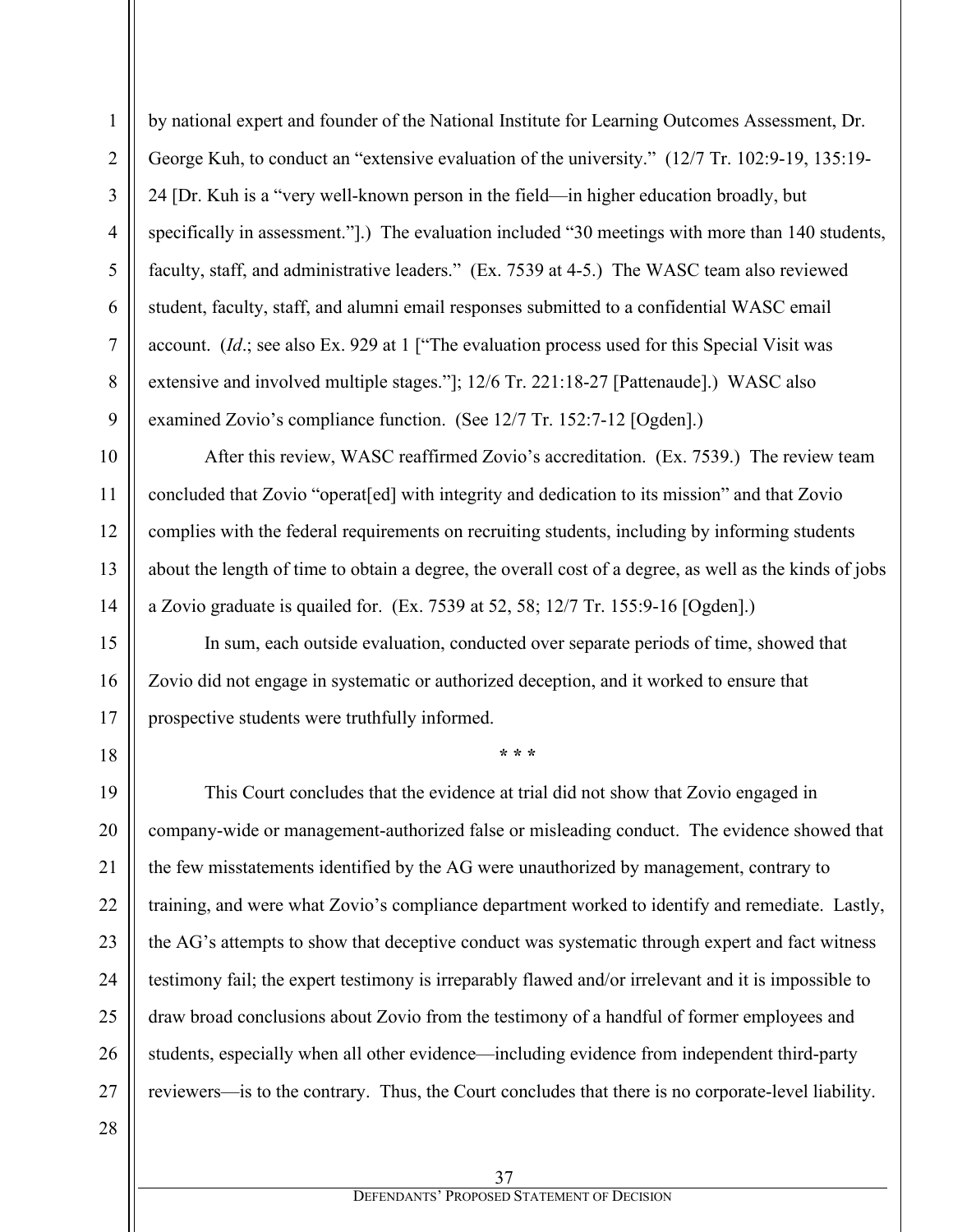## **C. Zovio Is Not Liable For The Few Identified Misstatements By Its Admissions Counselors.**

Having established that Zovio's management did not authorize or permit any misstatements to students, the next question is whether Zovio is liable under the UCL or FAL for isolated instances of incorrect or potentially deceptive statements made by admissions counselors where those statements were neither company-wide nor approved by management. As explained above, the Court finds that even those statements, viewed in context of the students' enrollment decision as a whole, were not likely to deceive reasonable students. But even if they were, the Court still finds that Zovio cannot be held liable for those counselors' isolated conduct.

The California Supreme Court predicted this situation might arise and gave clear guidance in *Ford Dealers Assn. v. Dept. of Motor Vehicles* (1982) 32 Cal.3d 347. Specifically, while the California Supreme Court held that licensed automobile dealers could be penalized for their employees' misleading statements in some circumstances, the Court noted that it would be "unfair to hold that dealer liable for the misrepresentations of salespeople" in certain circumstances. (*Id.* at p. 361 fn. 8.) The Court stated, albeit in dictum, that a corporation would not be liable for its employees misstatements if the following four factors were met: "[1] demonstrating that it made every effort to discourage misrepresentations; [2] had no knowledge of salespeople's misleading statements; and, [3] when so informed, refused to accept the benefits of any sales based on misrepresentations and [4] took action to prevent a reoccurrence." (*Ibid.*) Applying the factors articulated in that case, Zovio is not liable under the UCL and FAL.

#### **1. Zovio Made Every Effort To Discourage Misrepresentations, Including False Or Misleading Statements**

The record in this case demonstrates that Zovio made every effort to discourage misrepresentations to prospective students. As described above in Sections V.A.2, Zovio had an extensive training program for all admissions counselors that prohibited misrepresentations and provided guidance on how counselors should make truthful statements to prospective students. As described in Section V.A.4, Zovio also created a compliance department that prevented, detected, and deterred any noncompliant conduct, including deceiving student. The evidence in this case is

1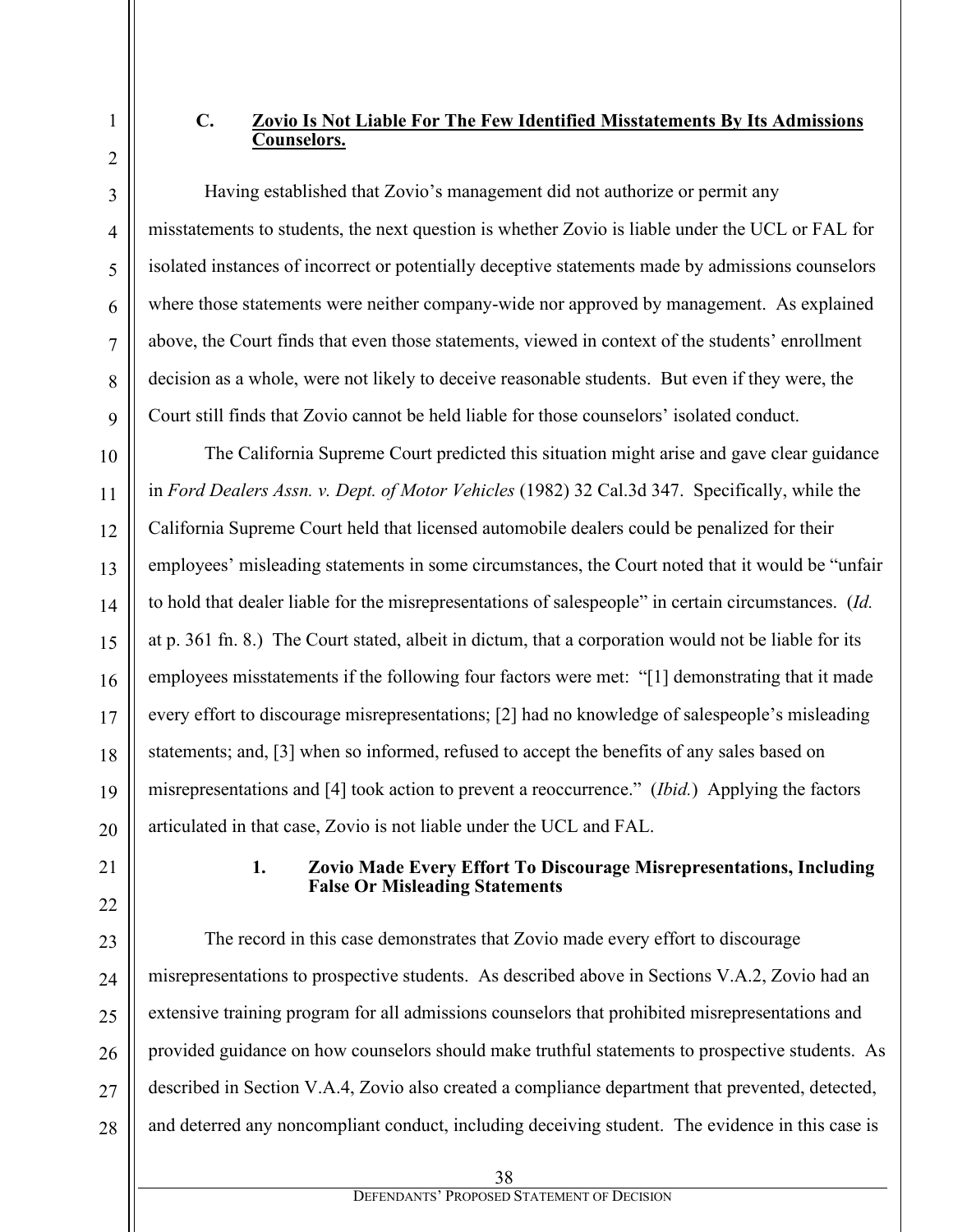nothing like the cases where courts have found principals liable for acts of agents.

In *People v. JTH Tax*, the court held a franchisor liable for false advertising where it had "controlled all of the advertising and disclosures made by franchisees." (*JTH Tax, Inc.*, *supra*, 212 Cal.App.4th at p. 1246.) There, the franchisor, Liberty, required "that any and all franchisee advertising had to be submitted to Liberty for approval prior to being used." (*Ibid.*) The court found that Liberty did *not* make every effort to prevent false advertising, in part because it in fact controlled and authorized the false advertising. (*Id*. at p. 1248.)

Similarly, in *Rob-Mac, Inc. v. Dep't of Motor Vehicles* (1983) 148 Cal.App.3d 793, 799, the court held a corporation liable for misleading statements made by an independent contractor. The court found that the *Ford Dealers* exception did not apply because there was "no evidence that [corporate management] took any affirmative steps to discourage" unlawful conduct. Moreover, the corporation "created a climate in which wrongdoing is likely to occur." (*Id.* at pp. 796, 799.)

In *People v. Dollar Rent-A-Car*, the court held a corporation liable under the UCL and FAL for where the corporation engaged in a long "history of false and misleading business practices and training procedures." (*Dollar Rent-A-Car Sys.*, *supra*, 211 Cal.App.3d*.* at p. 129.) Unlike in this case, the corporation's chief executive "authorized the [misleading] practice" and "personally approved the continued use of deceptive and ambiguous rental agreements." (*Id.* at p. 132.) And, the court found the senior executive "knew or reasonably should have known that agents were" misleading customers.

The AG also cited *People v. Conway* (1974) 42 Cal.App.3d 875 for the proposition that that the right to control an employee renders the principal liable for the agent's actions, but that case is inapposite. In *Conway*, the court found "sufficient evidence that [the business owner] authorized the unlawful activity." (*Id.* at p. 886.) Even after being informed of his employees' illegal practices, the owner "allowed these subordinates to continue in their positions and carry on their unlawful practices for the benefit of" the company. (*Ibid.*) The evidence showed "a repeated pattern of illegal conduct" which suggested Conway's "toleration, ratification, or authorization of their illegal actions." (*Ibid*.) Unlike in *Conway*, here there was zero evidence that Zovio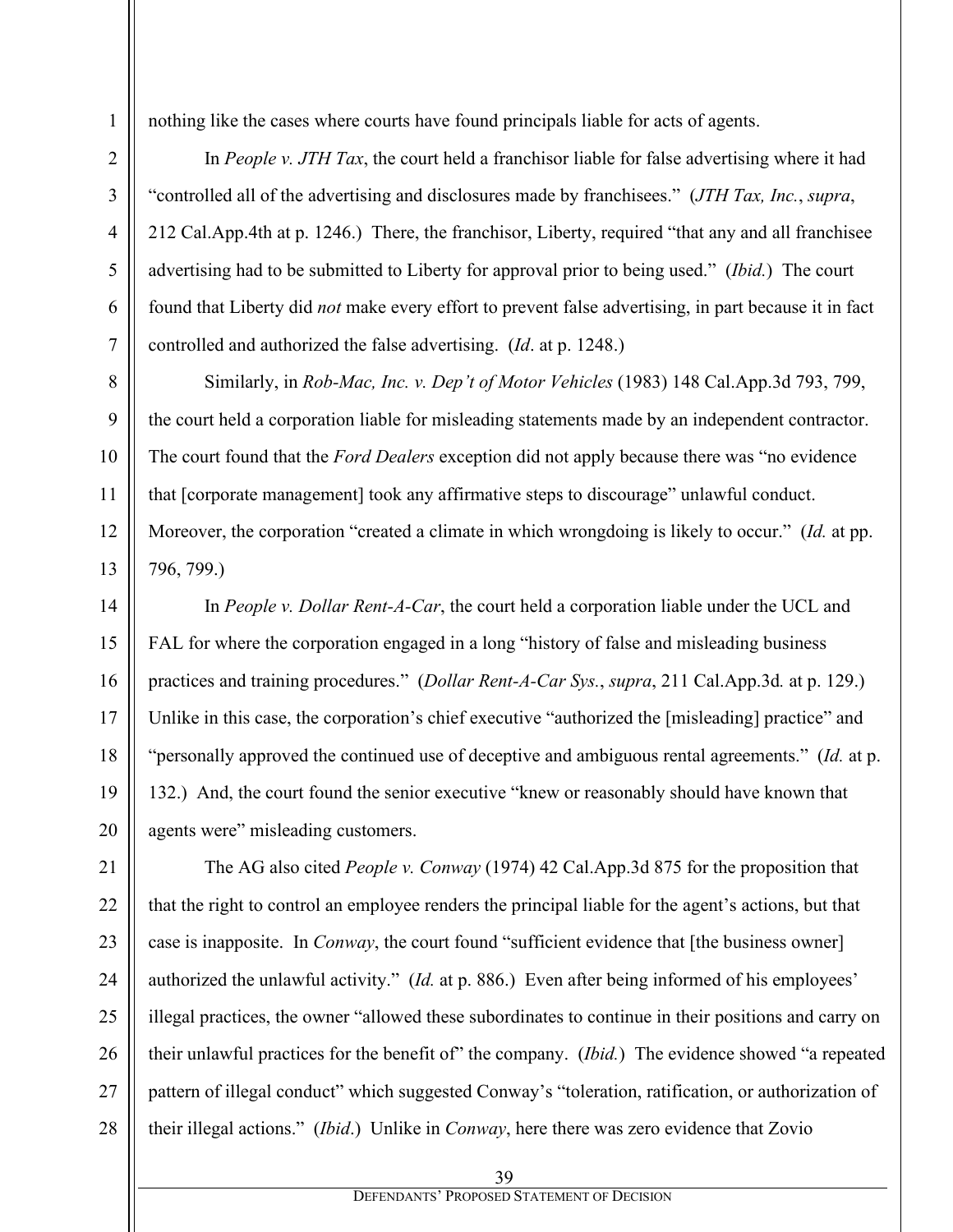management tolerated, ratified, or authorized any unlawful activity.

The Court finds the first *Ford Dealers* factor is met.

#### **2. Zovio Had No Contemporaneous Knowledge Of Admissions Counselors' Misleading Statements**

The second *Ford Dealer* factor is met because there was no evidence that Zovio management had contemporaneous knowledge of any purported misstatements by admissions counselors.

Zovio's witnesses uniformly testified that management was not aware of misrepresentations made to prospective students, aside from rare, isolated events. The AG's only argument that Zovio knew of the misstatements is based on evidence that Zovio's own compliance department caught isolated misstatements. But this argument fails. **First**, the compliance department's work did not lead to contemporaneous knowledge, rather it was *after the fact*  knowledge. **Second**, it would be perverse to use the company's good faith compliance efforts to impute contemporaneous knowledge.

But even if the Court were to consider knowledge by the compliance department as contemporaneous, the evidence still showed that the compliance department did not have knowledge of any significant level of misrepresentations. Zovio compliance management testified that any misrepresentations by Zovio employees to prospective students were uncommon, one-off instances. (12/14 Tr. 112:15-113:5 [Johnson: "I do not believe that we had a systematic really anything ... . We had things that were one-offs. I'm confident we didn't have leaders training employees in doing the wrong thing."]; Only  $2 - 3\%$  of calls were noncompliant, and an even smaller percentage were false/misleading, because noncompliance covered a lot of other topics. (11/10 Tr. 114:24-116:6 [Parenti].) 12/9 Tr. 131:27-132:26 [Nettles]; 12/14 Tr. 190:8-23 [Swenson]; 12/8 Tr. 195:26-196:2 [Curran]; Ex. 3743, Tr. 55:10-57:1 [Clark]; 12/7 Tr. 41:21- 42:21 [Pattenaude].)

To the extent that the AG is suggesting that a company must have 100% compliance rates, that is simply not what the law or common sense require. In a large company with frequent consumer interactions, perfect compliance is impossible. (12/14 Tr. 99:7-11 [Johnson: "I don't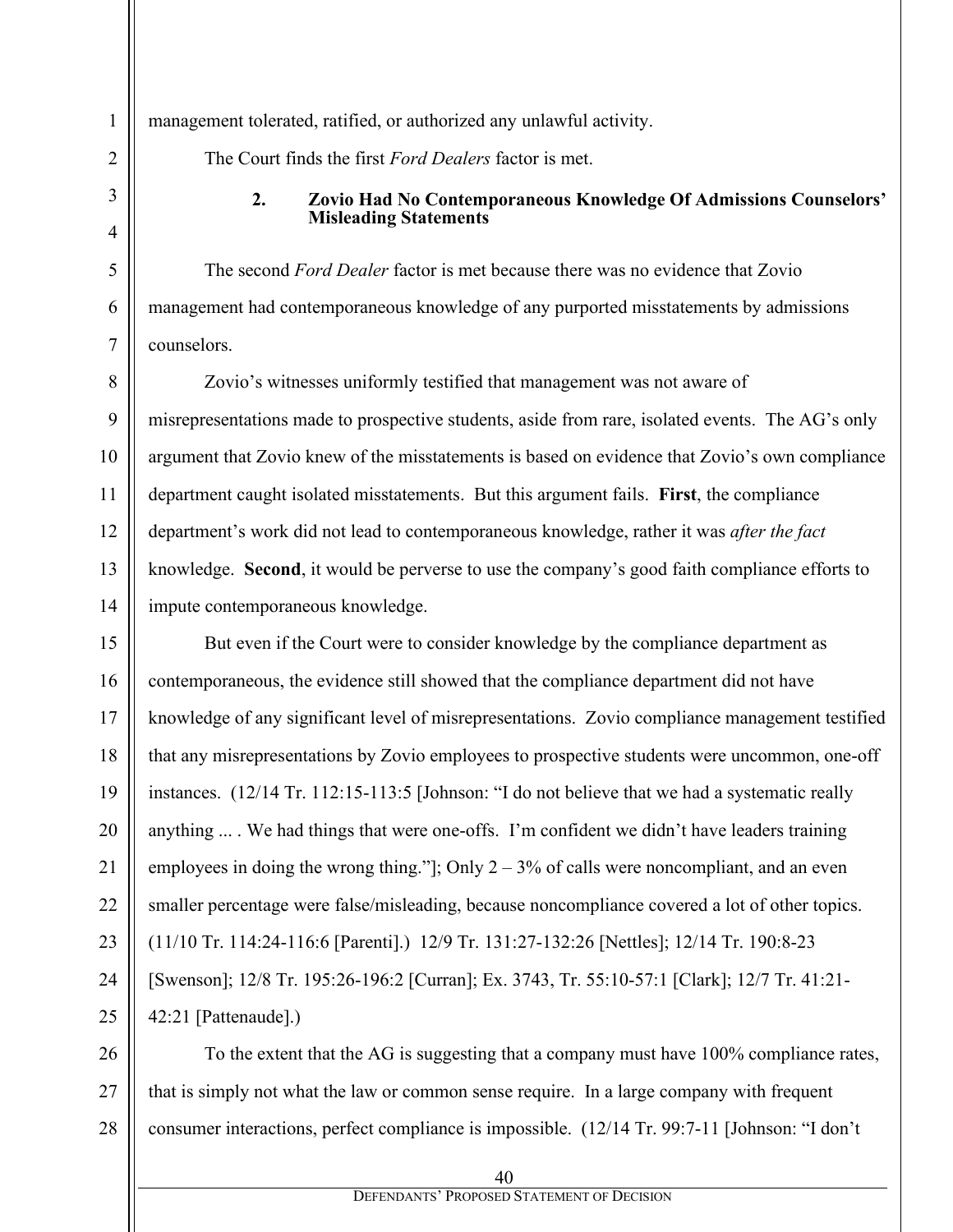think we ever saw a month of 100[% compliance] because [] you're working with people, and there's always going to be someone who says something wrong."], 99:22-27 [Johnson: "It would just be almost impossible to have [perfect compliance with] a thousand different iterations of the verbiages handled correctly in every call."].)

The evidence is clear that Zovio management had no knowledge of anything other than isolated instances of purported misrepresentations, meeting the second *Ford Dealers* factor.

## **3. When Made Aware Of Potentially Misleading Statements, Zovio Followed Up With Students And Refused To Accept Benefits Based On Those Statements**

The third *Ford Dealers* factor is met because the evidence showed that Zovio's compliance department and Student Dispute Resolution Committee ("SDRC") ensured that it refunded any money to students who were deceived or lied to.

12 13 14 15 16 17 18 19 20 Zovio's compliance department had a policy and practice to follow up with students who received inaccurate or potentially misleading information. Whenever the compliance group identified a potentially false or misleading statement on a call, it would see whether that prospective student had actually filled out an application. (12/13 Tr. 24:12-20 [Chappell].) If the student did apply, a Zovio representative would reach out to the student with the accurate information and correct any misperception. (12/13 Tr. 24:23-25:4 [Chappell]; 12/14 Tr. 78:12-21 [Johnson]; Ex. 1297 ["I want to follow up on this communication ... If you have already let the student know that our programs do not lead to licensure, please let me know the date of the communication so that we can document it on our side."].)

If Zovio received benefits (*i.e.*, tuition payments) based on a misrepresentation to a student it would return the balance to the student.

More specifically, when a student submitted a complaint, it would go to the SDRC's investigation team.[14](#page-40-0) (12/8 Tr. 43:25-44:2 [Smith].)The investigation team would research the claim(s) being made by the student, interview the appropriate department members to discover "the root cause of the dispute," and prepare a fact sheet with the student's request for relief and the

27

<span id="page-40-0"></span>28

21

22

23

24

25

26

1

2

3

4

5

6

7

8

9

10

<sup>&</sup>lt;sup>14</sup> Students were made aware that this process existed from the time of enrollment. (12/7 Tr. 23:6-27 [Pattenaude].)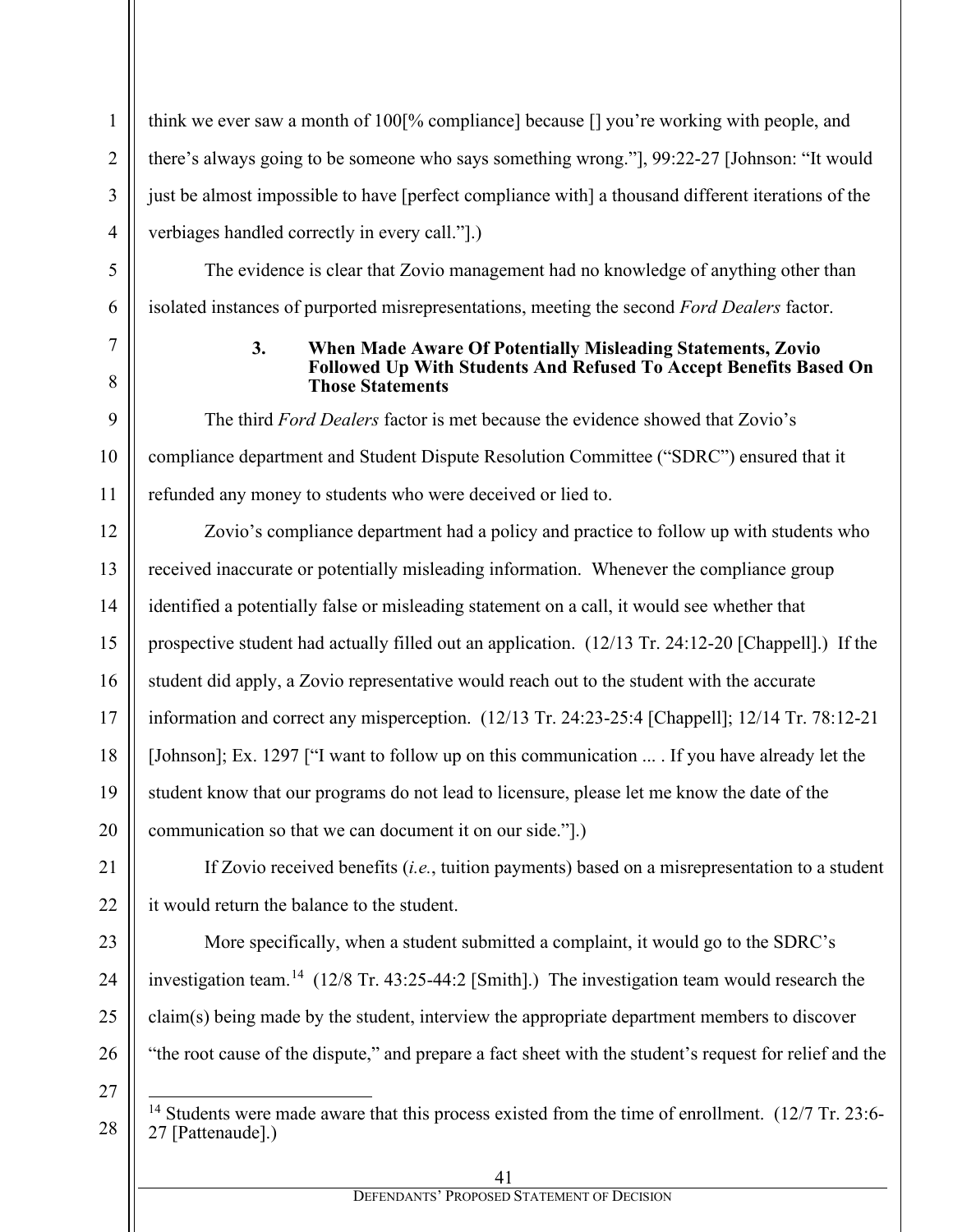1

2

3

4

research done on the issue. (12/8 Tr. 43:21-44:12 [Smith].) The goal of the SDRC was to ensure that students were "provided an avenue for resolution," acknowledging that Zovio's processes were not perfect and mistakes could occur. (12/8 Tr. 45:5-13 [Smith].)

If the SDRC determined a student was deceived or charged in error, that student was reimbursed for the amount charged due to the mistake or deception. (11/10 Tr. 166:22-26 [Parenti]; 12/7 Tr. 21:25-27 [Pattenaude: "[T]here was a sincere effort to try to resolve [student complaints] at each level and vast — and typically they were."].) For example, the SDRC found that Ms. Pamela Roberts was incorrectly advised to take one class twice and received a stipend in error, so Zovio credited Ms. Roberts' account for these errors. (Ex. 112 at 3-5 [SDRC response to Pamela Roberts' complaint and submitting an account adjustment for \$1,406]; see also Ex. 113 [Zovio Settlement Agreement crediting Pamela Roberts' student account \$1,918].)

Further, Zovio leadership oversaw appeals of unresolved SDRC complaints. (12/7 Tr. 25:6-27:15 [Pattenaude]; see Ex. 1241 [Dr. Pattenaude approved financial aid's recommendation to write off student account balance of \$4,841]; 12/8 Tr. 45:15-26 [Smith explaining the presidential appeal process].) Even where an investigation did not substantiate a student's claim of misrepresentation, Zovio would often still refund the money "as a good faith measure." (Ex. 1255 [refunding a student for all costs related to university attendance in response to student's complaint].)

The evidence indicates Zovio refused to accept the benefits of purported misrepresentations, even when it was not clear whether a student had indeed been misled, satisfying the third *Ford Dealers* factor.

**4. Zovio Took Actions To Prevent Further Misrepresentations**

The evidence showed that fourth *Ford Dealers* factor is met because Zovio's compliance department took substantial actions to prevent further misrepresentations: it monitored employees' conversations and it delivered corrective action to employees who did not follow Zovio's policies and procedures in those conversations.

28 As described above, Zovio's compliance department monitored all student-facing departments and assigned appropriate trainings and corrective actions to remedy any identified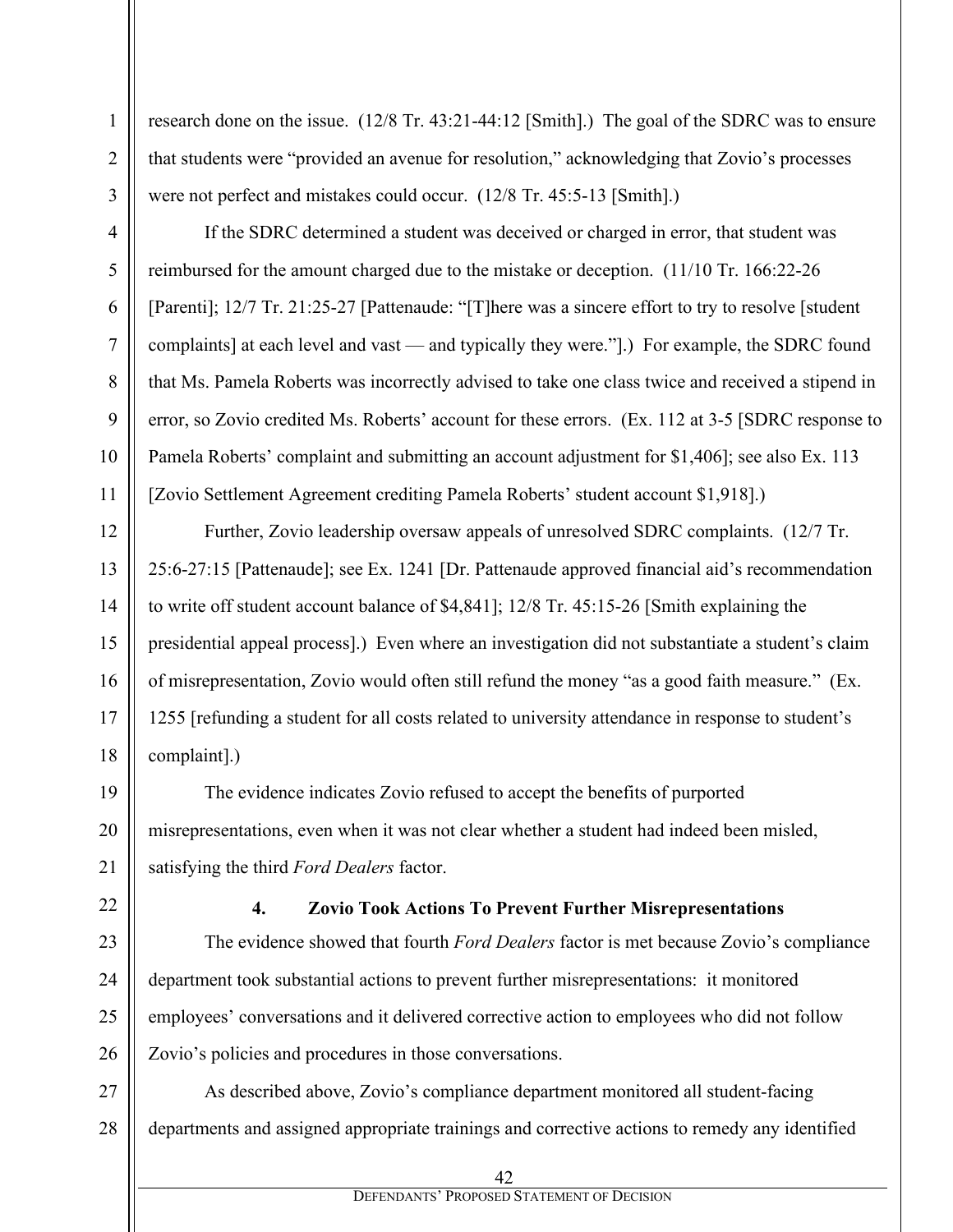noncompliant conduct. (12/9 Tr, 191:27-192:14 [Chappell].) A corrective action could be a coaching, a verbal warning, a discussion memo, a written warning, a suspension, or termination. (12/9 Tr. 217:21-222:26 [Chappell].) Such remediation was not always necessarily progressive; if conduct was sufficiently egregious, an employee could immediately be terminated. (12/9 Tr. 218:3-12 [Chappell].)

In finding that the fourth *Ford Dealers* factor is met, the Court concludes that Zovio is not liable for the isolated instances of misstatements made by admissions counselors. This Court therefore **GRANTS** Zovio judgment on liability.

1

2

3

4

5

6

7

8

9

10

11

12

13

15

17

#### **D. Findings of Fact and Conclusions of Law For Remedies**

14 16 18 While this Court finds there is no liability, even if there were liability, the AG has not met its burden of showing that it is entitled to any remedy. The Court adopts and reiterates, in full, all of the facts set forth above reflecting (a) the lack of deceptive conduct by management, (b) the lack of any evidence of any systematic deception, and (c) management's extensive efforts to provide truthful disclosures, train against any misstatements, and ensure compliance with its policies to provide students complete and accurate information. Based on those facts, even if the Court were required to find liability as to the isolated statements of certain admissions counselors, the Court would still exercise its discretion to find that the AG is not entitled to relief it seeks, including any equitable relief because of Zovio's good faith.

19 20 21 22 23 24 25 26 27 28 Independently of the foregoing, the Court finds that the AG has not carried its burden of proof as to any of the three categories of relief it requested: (1) \$25 million in restitution; (2) \$75 million in civil penalties; and (3) an injunction. As to restitution, the AG has not provided any basis or calculation for its \$25 million request, nor is restitution appropriate because none of its experts or fact witnesses support an award of \$25 million. As to penalties, the AG did not provide this Court with a probative number from which to calculate penalties, and, even if it had, and even if penalties were an appropriate remedy here, the penalty factors instruct that this Court must assess a very low penalty amount. The AG is not entitled to an injunction because it has not demonstrated any ongoing harm and Zovio has undertaken most, if not all, of the changes demanded in the AG's injunction.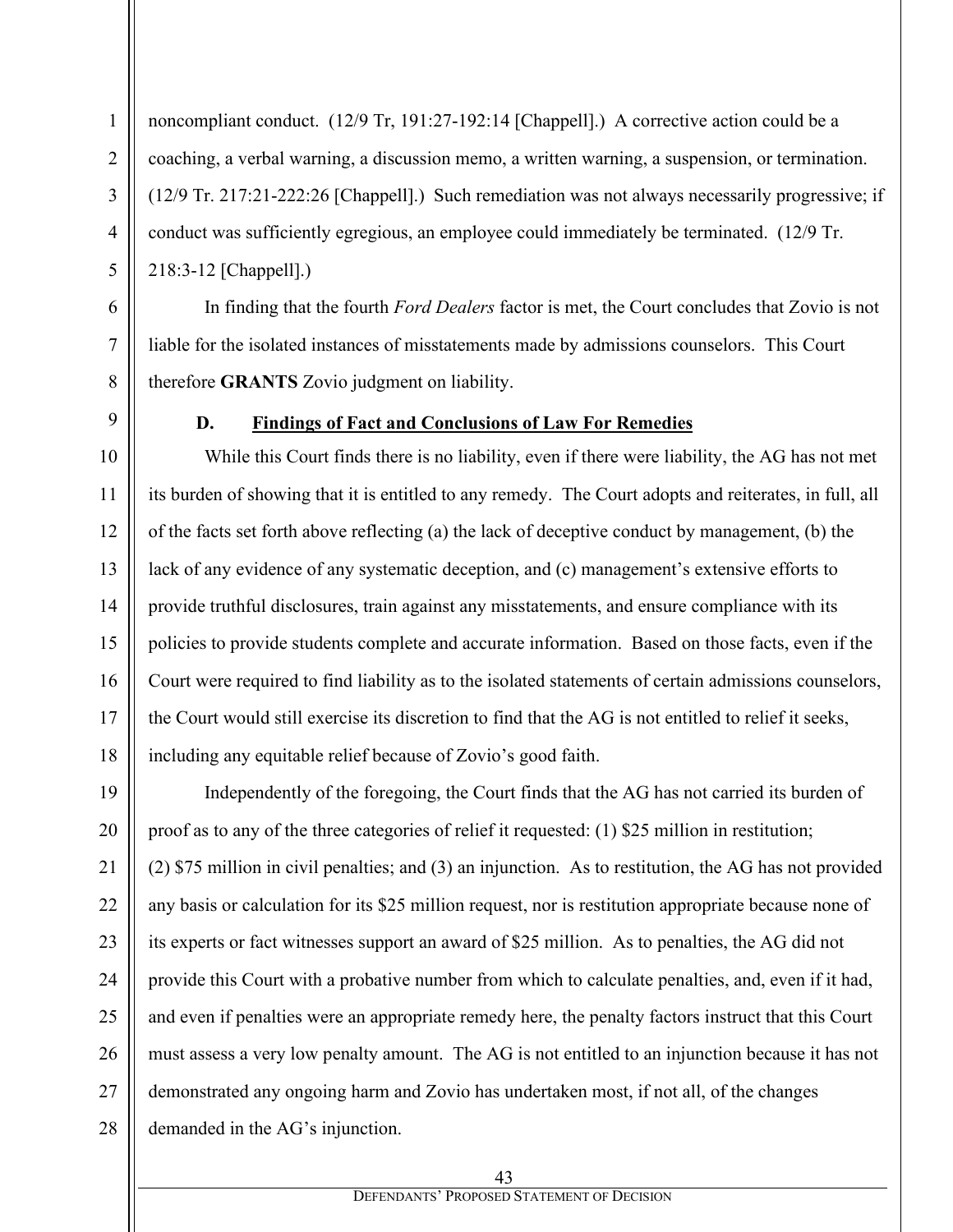## **1. Zovio Acted In Good Faith**

As described above, the record is replete with evidence that Zovio acted in good faith by implementing a training program and corporate compliance program to guard against noncompliant statements to students, including the type of conduct challenged by the AG in this case. Based on that evidence this Court, in its equitable discretion, declines to assess any remedies against Zovio.

To highlight some of the key evidence of good faith discussed above, Zovio hired a top compliance official with extensive experience, Mark Johnson, to "build and maintain a compliance program." (12/14 Tr. 53:19-54:4 [Johnson].) Under Mr. Johnson's leadership, Zovio built a compliance program designed to comply with Department of Justice guidance and the Federal Sentencing Guidelines for organizational defendants. (12/14 Tr. 58:22-63:23 [Johnson]; Ex. 7282 [Ethics and Compliance Mission Statement].) Beyond the operations of the compliance department, the company voluntarily hired an external mystery shopping service to further assess and improve the admissions and compliance departments. (Ex. 3760, Tr. 30:11-25 [Norton].)

Zovio also dedicated significant time and efforts to creating a rigorous admissions training program. This training prohibited admissions counselors from making misstatements and it also provided practical advice for how counselors should properly disclose information to prospective students. And to ensure that prospective students were also fully informed, Zovio made repeated, clear, and unavoidable disclosures of key information.

Zovio's good faith is both relevant and persuasive in the assessment of relief in this case. (*People ex rel. Lockyer v. R.J. Reynolds Tobacco Co* (2005) 37 Cal.4th 707, 730 ["[A] defendant's good faith or bad faith is relevant to the evaluation of the fine assessed against the defendant"]; *Cortez v. Purolator Air Filtration Prods. Co.* (2000) 23 Cal.4th 163, 180-181 ["[I]n addition to those defenses which might be asserted to a charge of violation of the statute that underlies a UCL action, a UCL defendant may assert equitable considerations. In deciding whether to grant the [] remedies sought by a UCL plaintiff, the court must permit the defendant to offer such considerations."].) In this equitable action, Zovio's good faith demonstrates that even if there were liability, no relief is appropriate. (See *Leoni v. State Bar* (1985) 39 Cal.3d 609, 630.)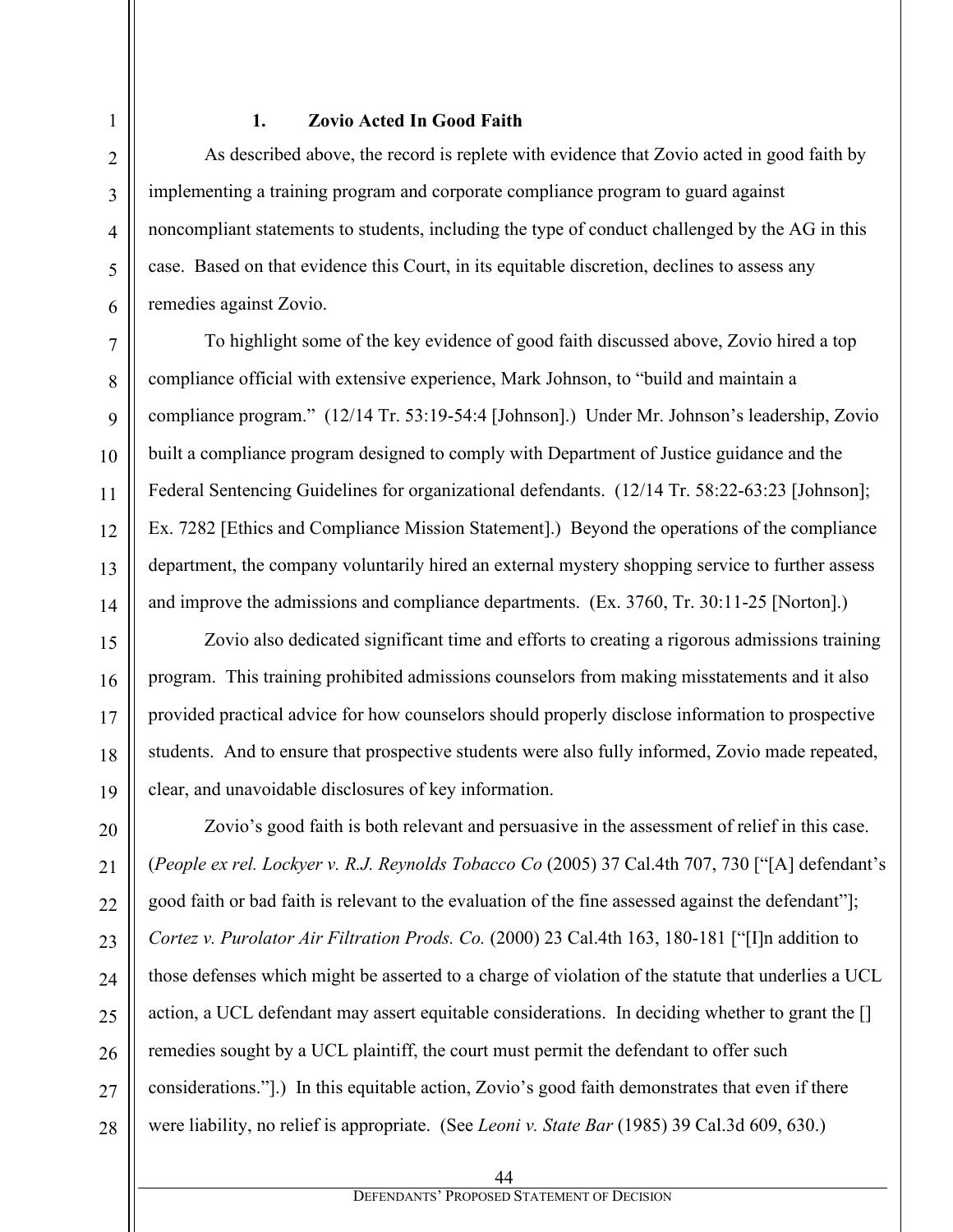#### **2. The AG Is Not Entitled To Restitution**

Independent of this Court's determination that Zovio acted in good faith, the AG has not met its burden of proof to the establish that it is entitled to restitution. The AG is seeking \$25 million in restitution for students who were allegedly misled into enrolling at Zovio. As described below, this Court finds that the AG presented no calculation or other evidence to support this figure, nor do the analyses of the AG's experts or the testimony of the AG's fact witnesses support this award. Therefore, even if the AG were entitled to restitution, the AG failed to prove it is eligible for the \$25 million it requested.

To begin, the AG's request for \$25 million in restitution is invalid under California law because the AG did not offer any calculation to support or demonstrate how it reached that number. The AG has offered no reliable method for determining (a) the number of students who enrolled after receiving a false or misleading statement, (b) the value of the benefits received from the education, or (c) the specific amount allegedly deceived students paid Zovio. Because the AG did not offer any calculation to support or demonstrate how it reached \$25 million, the request must be denied. (See *Colgan v. Leatherman Tool Grp., Inc.*, *supra,* 135 Cal.App.4th at pp. 698-99 [vacating restitution award that was not "based on a specific amount found owing."].)

But the Court also extensively analyzed the record to determine if there is any evidentiary basis for the \$25 million demand, and there is none.

To begin, none of the AG's expert testimony provides any basis, let alone the necessary substantial evidence to reach \$25 million in restitution. In addition to the reliability and credibility flaws discussed for liability, each expert has additional flaws rendering the testimony unacceptable for purposes of restitution.

Mr. Regan's compliance scorecard analysis cannot support restitution, because he did not consider whether any of the students on the noncompliant calls actually enrolled at Zovio or the value they received/price they paid. (12/2 Tr. 109:22-110:6.) Obviously prospective students that did not enroll are not part of a restitution analysis.

Dr. Lucido's call analysis cannot be used for restitution either, because he similarly never identifies whether any of the prospective students he claims were deceptive on the calls actually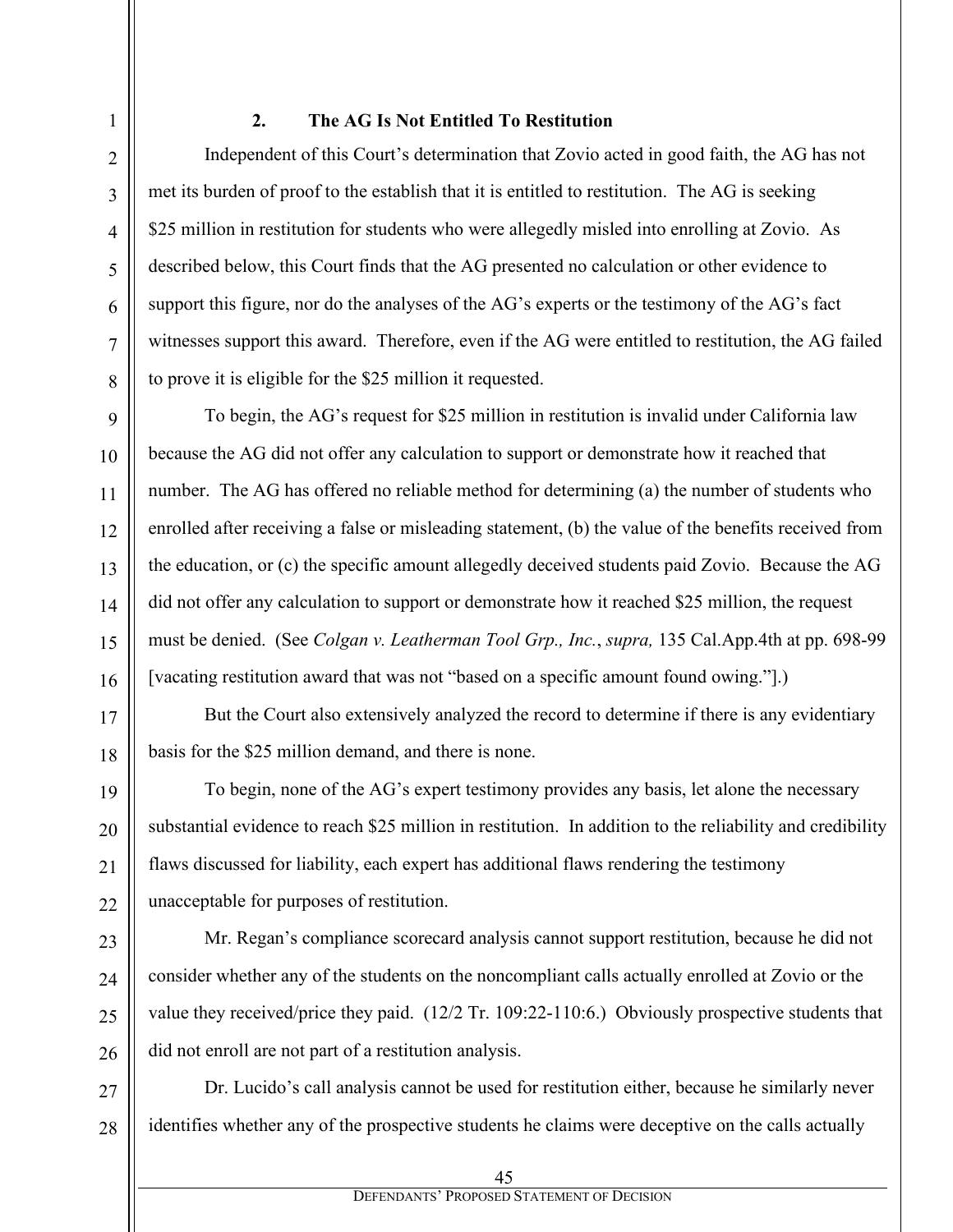enrolled and paid tuition or costs. Dr. Lucido, in fact, conceded that he does not know if a single one of the prospective students on those calls actually enrolled at Zovio (or paid Zovio a single penny). (11/15 Tr. 223:4-8, 250:23-28.)

Finally, Dr. Cellini, the AG's retained expert on students' return on investment, also fails to provide an appropriate basis for the restitution. She did not analyze the actual value received or amount paid by students that were supposedly deceived. (12/6 Tr. 85:3-21, 86:20-88:3.) Indeed, for the school that Dr. Cellini analyzed, the AG only identified 37 students that it contends were deceived related to licensure or certification, but yet Dr. Cellini did not analyze restitution facts specific to any of them. (12/6 Tr. 85:3-21, 86:20-88:3.)

Given that none of the experts support the AG's restitution demand, this Court examined the testimony of the AG's fact witnesses and determined that they, too, did not justify such an award because (a) each admitted the received some value from their Zovio education, and (b) the AG did not provide this Court with any evidence or methodology by which this Court could assign any dollar figure to that value, thereby prohibiting this Court from calculating restitution. For example, Ms. Roberts' bachelor degree from Zovio was a prerequisite to obtaining her master's degree in addiction counseling, and served as a first step to achieving licensure as a clinical addiction specialist. She also "learned a lot" at Zovio and received value from being able to take one subject at a time, fully online, which "helped out a lot" with her severe anxiety. Ms. Tomko used her Zovio bachelor's degree to get a job as a private school teacher and doubled her prior salary, and her online Zovio education led her to discover a passion for education technology. Ms. Perez told her admissions counselor that her "long-term plan [wa]s to become a therapist, or something in the psychology career." After she earned her master's in psychology from Zovio, Ms. Perez received a job as a vocational evaluator and assessor—a job within the psychology field. Finally, Ms. Evans and Ms. Embry benefitted from being able to take online classes while continuing to work and raise their children. Yet, because it failed to provide this Court with any means to assess this value received, the AG has rendered this Court unable to calculate restitution, and therefore has not met its burden of establishing how to calculate restitution in this case. And there is simply no basis for this Court to extrapolate to a figure like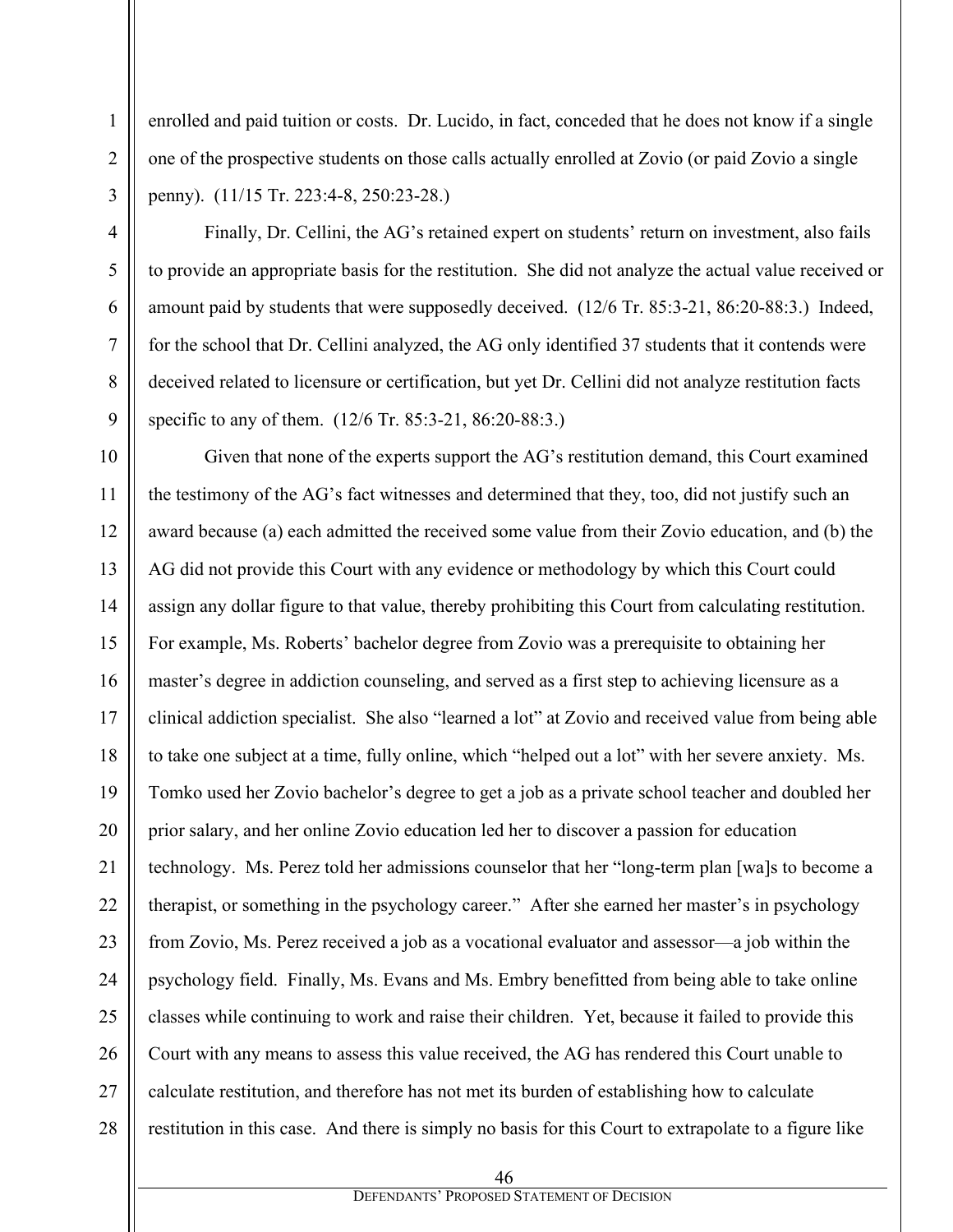\$25 million based on the testimony of these student's individualized experiences.

Moreover, the AG also cannot obtain \$25 million to use in an undefined and extra-judicial claims process. California courts have rejected the process the AG proposes here. In *Kraus*, the California Supreme Court rejected the idea of a fluid recovery for representative UCL claims. (*Kraus v. Trinity Mgmt. Servs., Inc*., *supra*, 23 Cal.4th at p. 127.) Likewise, in *In re Vioxx* the court held that a class-wide restitution award was not available where there was no valid market formula to value the loss to consumers, but instead required individual inquiries. (*In re Vioxx Class Cases* (2009) 180 Cal.App.4th 116, 136 [finding that "[e]ven if plaintiffs establish, classwide," that the defendant made misrepresentations in violation of the UCL and FAL, "no plaintiff would be able to recover without first identifying" the "actual value" received.

In support of its proposal, the AG cites to *People ex rel. Bill Lockyer v. Fremont Life Ins. Co.* (2002) 104 Cal.App.4th 508, 531 and *People ex rel. Harris v. Sarpas* (2014) 225 Cal.App.4th 1539, 1572. However, neither *Fremont Life* nor *Sarpas* awarded restitution in the manner the AG seeks here. In *Fremont Life*, the court awarded restitution calculated as the full value for an annuity policy where every annuity policy had the same deceptive language, and the consumers uniformly received zero value in return. Similarly, in *Sarpas*, the court awarded restitution in the amount paid by every customer because every customer was deceived and "received no services in return" or "anything of value." Importantly, both cases presented specific evidence of the amount paid and owing to deceived consumers. (*e.g.*, *Sarpas*, 225 Cal.App.4th at p. 1546 [finding that consumers paid "over \$2.22 million"].) There is no such evidence here and no such basis for a claims process.[15](#page-46-0)

Accordingly, the Court **DENIES** the AG's request for restitution.

## **3. Civil Penalties Are Not Warranted**

In analyzing the AG's request for \$75 million in civil penalties, the Court took into

1

2

<span id="page-46-0"></span><sup>26</sup> 27 28  $15$  Yet another reason restitution is not equitable in this case is because students who believe they enrolled at Ashford based on a misrepresentation have a way to get restitution: they can apply to the Department of Education for borrower defense to loan repayment and have their student loans forgiven. (34 CFR § 685.206.) The Department of Education is the proper forum to determine whether a purportedly deceived student's loans should be discharged. The AG's proposed undefined claims process is not the proper forum.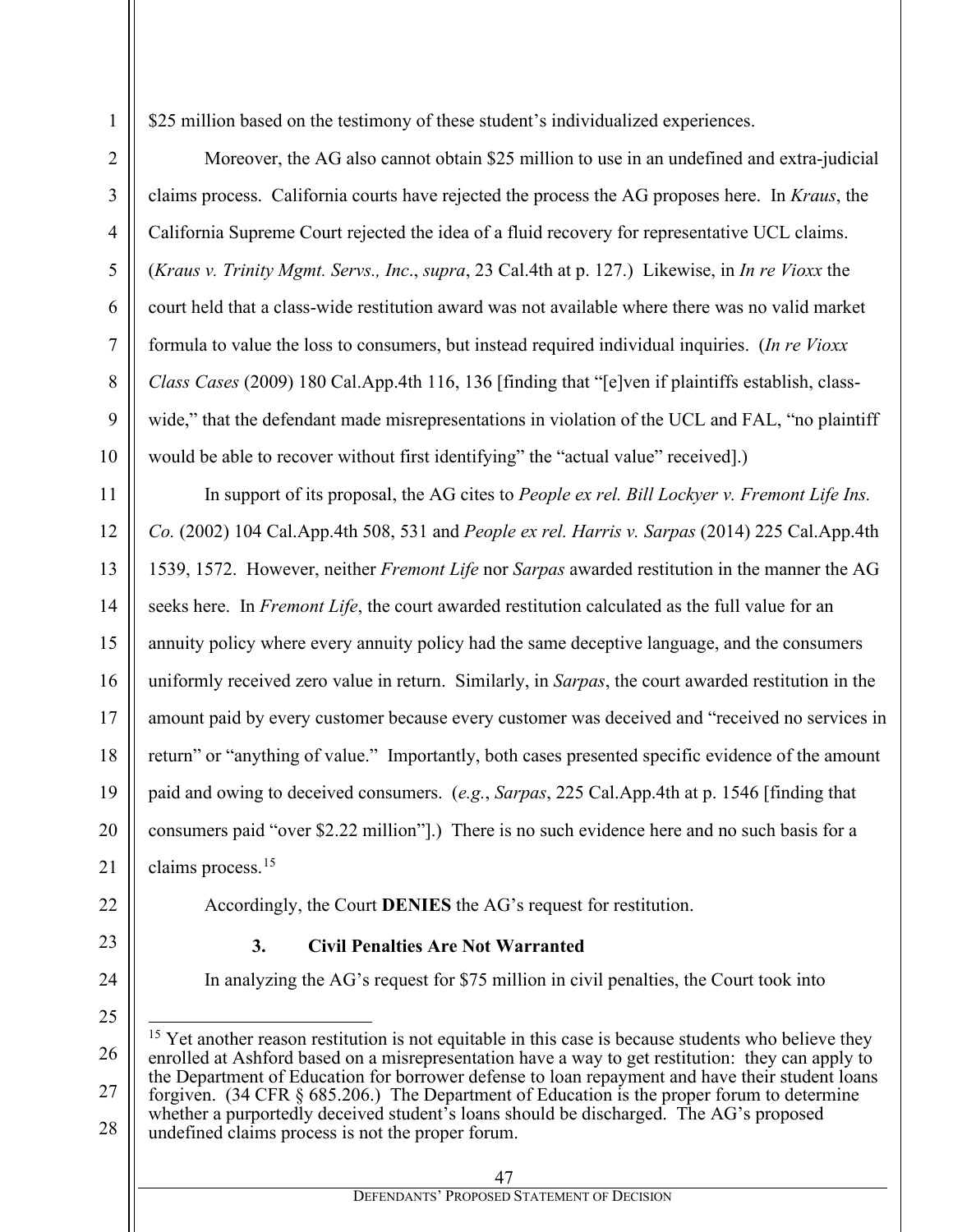1

account all evidence presented at trial, as described above in Sections V.A-C, and finds that the AG presented no basis for to assess civil penalties and no means to calculate civil penalties. To obtain civil penalties, the AG needed to first meet its burden of establishing the number of violations and then courts consider a number of factors to determine the level of penalty for each violation, including "the nature and seriousness of the misconduct, the number of violations, the persistence of the misconduct, the length of time over which the misconduct occurred, the willfulness of the defendant's misconduct, and the defendant's assets, liabilities, and net worth." (Bus. & Prof. Code, § 17206(b).) The AG failed to meet its burden of proving the number of violations and, even if it had, the penalty factors would weigh in favor of assigning a nominal penalty.

As an initial matter, the AG failed to provide a reliable method to quantify the number of violations such that the Court could determine an amount of civil penalties. The AG attempted to quantify the number of civil penalties on a "per act" basis, which follows the minority approach to calculating penalties under the UCL. (See *The People v. Beaumont Inv., Ltd*. (2003) 111 Cal.App.4th 102, 129 [upholding penalties on a "per act" basis].) A majority of California courts have calculated the number of violations under the UCL using a "per victim" approach. (See *People v. Toomey* (1984) 157 Cal.App.3d 1, 23; *People v. Sup. Ct. (Olson)* (1979) 96 Cal.App.3d 181, 198; *People v. Bestline Prods., Inc*. (1976) 61 Cal.App.3d 879, 922-24; *People v. Sup. Ct. (Jayhill Corp.)* (1973) 9 Cal.3d 283, 288-289.) To calculate the number of "per act" penalties, the AG relied on the testimony of Mr. Regan, Dr. Lucido, and Dr. Siskin, but that testimony is unreliable for the reasons explained above.

Mr. Regan's evidentiary failure is particularly notable. The AG argued that the Court should impose a civil penalty (of \$5,000) on Zovio based upon every noncompliant call that Zovio's own compliance department identified (as calculated by Mr. Regan). Not only is Mr. Regan's calculation inaccurate for the reasons explained, the AG's argument is unprecedented. Many, if not most, good companies have compliance departments, and every compliance department inevitably identifies some noncompliant behavior (and addresses it). There is no legal or logical basis to impose a civil penalty every time a compliance department identifies a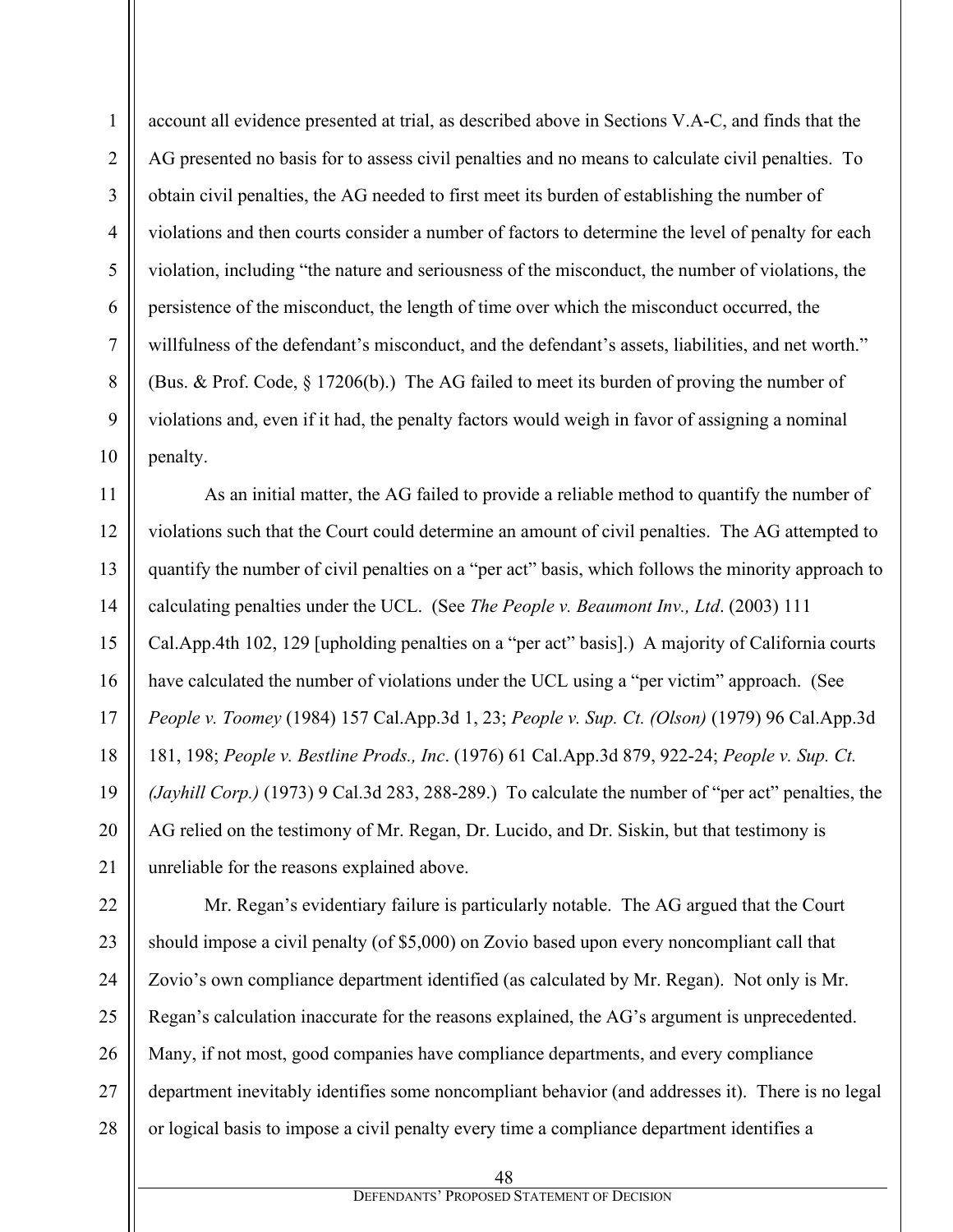noncompliant incident. To impose civil penalties in such circumstances would disincentivize compliance programs. Not to mention it would be punitive to award penalties here, and there is no basis to impose punitive penalties on this record where, as described above, there was no intentional misconduct by a "managing agent" (Civ. Code  $\S 3294$ )—and, in fact, management worked to ensure no misrepresentations were made to students.

The AG failed to calculate the total number of false or deceptive calls, thus there is no basis to apply the "per act" calculation. Nor is there any basis to apply a "per victim" calculation. The AG has at most identified 518 students who may have felt deceived.

Finally, even if the AG had provided this Court with a means to establish a number of violations, every civil penalty factor weighs in favor of minimal penalties. (Bus. & Prof. Code, §§ 17206(a), 17536(a) [the Court may assess a penalty "not to exceed" \$2,500 per violation].) First, "the nature and seriousness of the misconduct" weighs against the assessment of civil penalties because—based on the testimony and the thousands of documents—there was no company-wide systematic campaign to deceive prospective students. Quite the opposite, there was a company-wide effort to instill a culture of compliance. **Second**, the length of time over which the misconduct occurred weighs against assessing civil penalties because the AG failed to show evidence of ongoing or recent misconduct. **Third**, the evidentiary record made clear that any misconduct was not intentional or willful. **Fourth**, as for Zovio's financial status, the AG's requested relief would ruin the company.

The Court finds that the AG has failed to carry its burden of proving any specific number of violations and all of the penalty factors weigh in favor of no penalty. Accordingly, the Court **DENIES** the AG's request for civil penalties.

1

2

3

4

5

6

7

8

9

10

11

12

13

14

15

16

17

18

19

20

21

22

23

## **4. No Injunction Is Necessary**

24 25 26 27 28 The evidence at trial demonstrated that there is no basis to impose an injunction on Zovio. The AG has not presented any, let alone sufficient, evidence of current or ongoing misconduct to support its demand for an injunction. It presented no evidence of any conduct from the past year, and meager evidence postdating 2017. No student who enrolled after 2017 testified. No admissions counselor who worked after 2017 testified. The AG's case-in-chief consisted of dated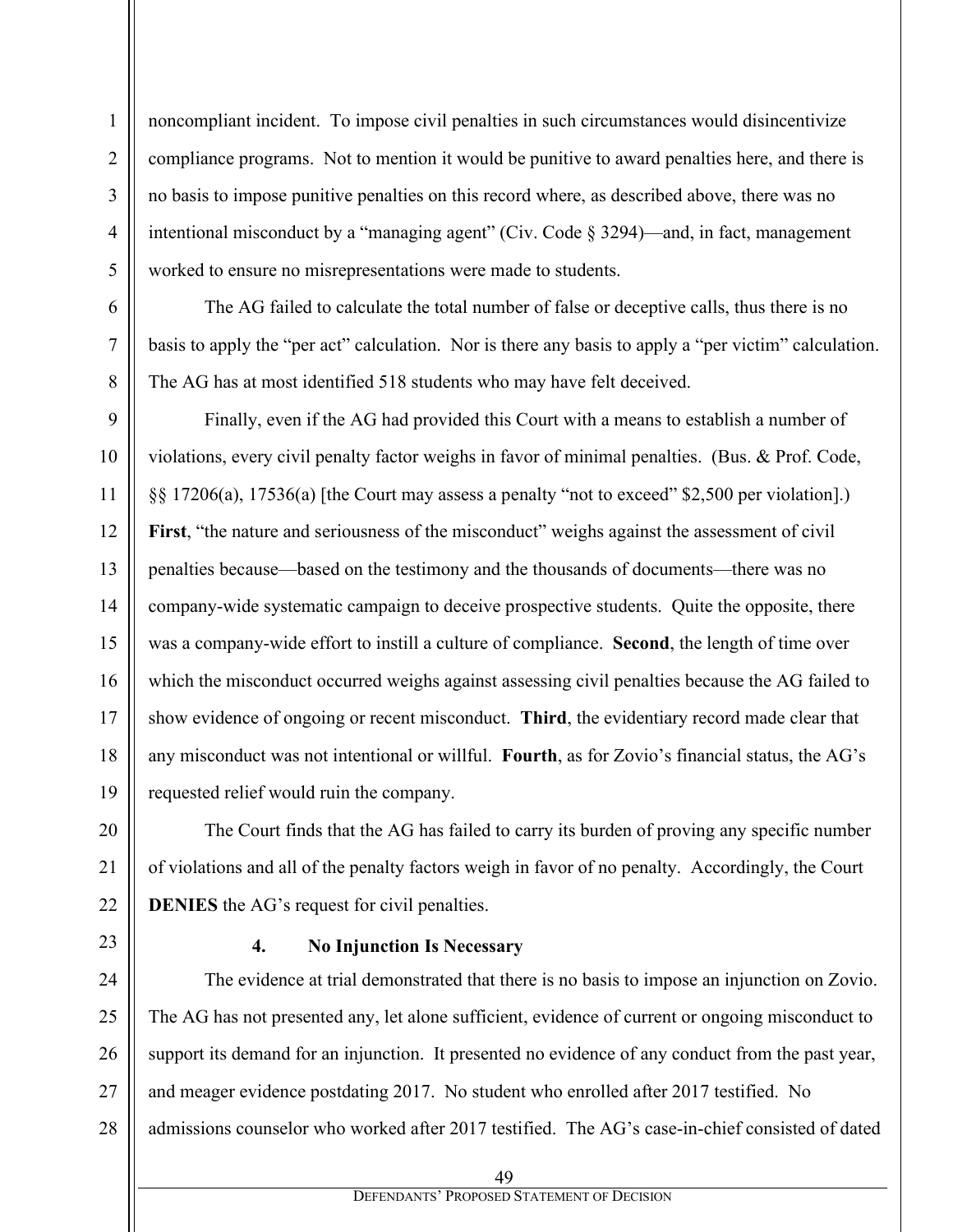emails, dated testimony, and ceased conduct. The AG's expert analysis similarly ended in 2018 (Dr. Cellini), 2020 (Mr. Regan), 2020 (Dr. Siskin), and 2020 (Dr. Lucido). Dr. Lucido only identified *four* allegedly deceptive calls in 2020 (Exs. 2397-2400), which falls far short of what is required to establish an imminent threat of misconduct entitling the AG to an injunction.<sup>16</sup> Moreover, Ashford University no longer exists, and Zovio no longer serves the role it did previously; it now provides support services subject to the direction of UAGC. (Ex. 1320.) The AG has introduced no evidence of Zovio's current practices—how it trains admissions counselors, how it monitors admissions counselors, or how it administers financial aid. Tellingly, despite a decade-long investigation, the AG never sought a preliminary injunction against Zovio, which shows that the AG did not even believe there was ongoing harm that needed to be stopped.

In fact, to argue that purported misconduct continues to the present, the AG cited *a single*  email from corporate compliance director Emiko Abe from 2021 describing one exit interview, but that email comes nowhere close to justifying an injunction. Ms. Abe testified that during her entire time monitoring exit interviews, she only saw *one* exit interview that mentioned feeling pressure. (Ex. 3759, Tr. 81:25-82:4; 85:23-25; 97:13-22 [Abe: "I had reviewed several in the course of my evaluation of exit interviews and do not recognize any other reports of any other concerns ... . It is my opinion that this was an anomaly[]."].) Ms. Abe investigated the situation and determined that there was no issue remaining. (Ex. 3759, Tr. 89:16-90:6, 95:9-11 [Abe].) Ms. Abe even attempted "several times" to follow-up with the author of the exit survey to "gain more insight from him or her into what might have led to them feeling that pressure," but the former employee did not respond. (Ex. 3759, Tr. 95:22-25 [Abe].) If anything, this email demonstrates that Zovio's compliance department took seriously any sign of concerning behavior. Not only did the AG provide insufficient current evidence entitling it to an injunction, Zovio demonstrated that it previously made most, if not all, of the changes the AG seeks via injunction. (12/9 Tr. 69:18-21 [Dr. Farrell testified we followed AVC disclosure requirements on

<span id="page-49-0"></span>

 $16$  In one of those 2020 calls, (Ex. 2399), Dr. Lucido conceded that the student did not even rely on the admissions counselor's alleged misrepresentation in order to enroll, and the student indicated he "felt that Ashford was more than they were willing to pay at this point in their search." (11/16 Tr. 102:18-105:13.)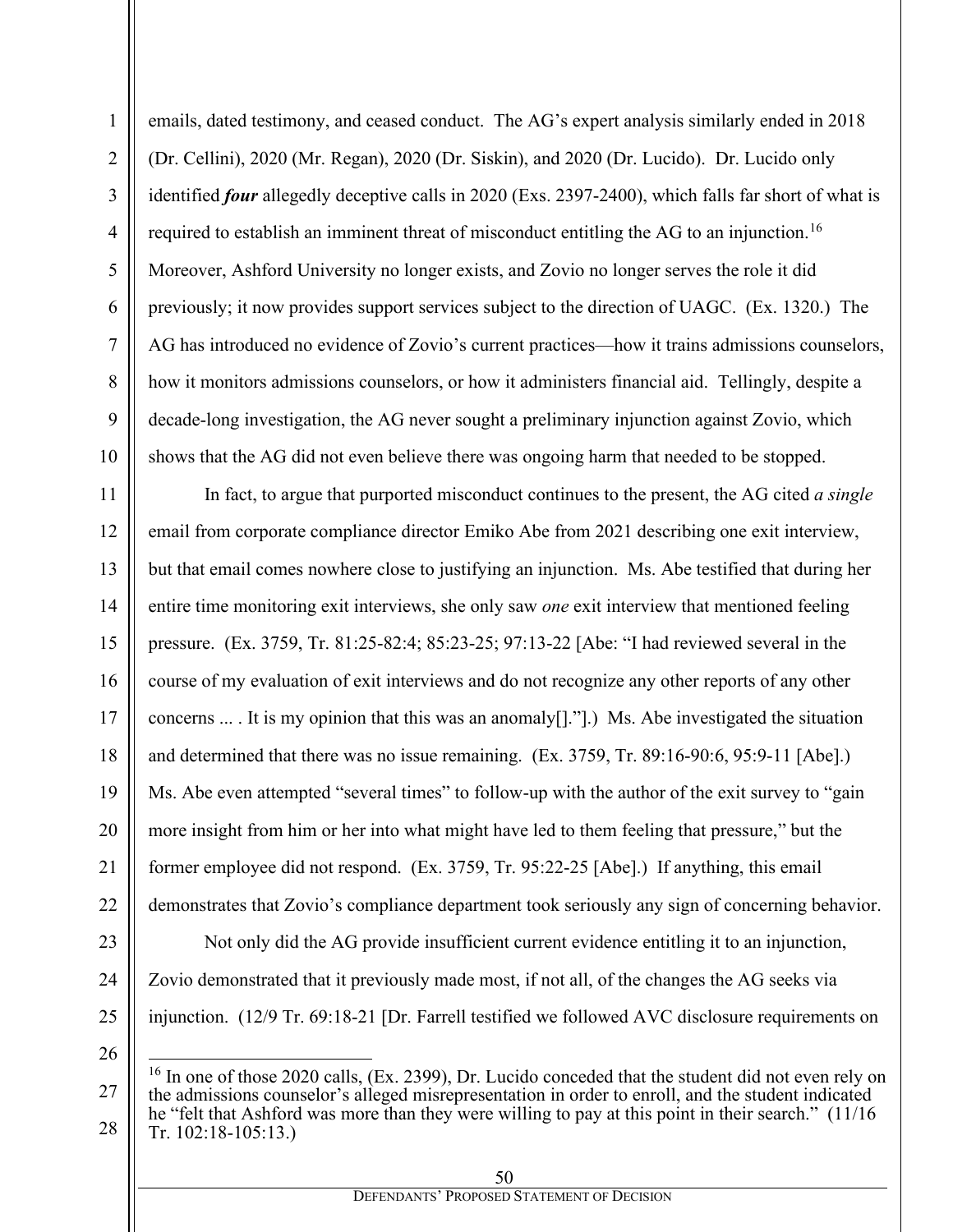licensure]; 12/14 Tr. 120:2-20, 121:28-123:6 [Mr. Johnson testified that Zovio already addressed and implemented the AG's requested injunctive relief].) An injunction is not equitable when the allegedly deceptive conduct has ceased. (*People v. Nat. Assn. of Realtors* (1981) 120 Cal.App.3d 459, 476.)

Finally, the AG argues that Zovio maintains the same for-profit motive that it previously had. But, there is nothing illegal or wrongful about having a profit motive, and a profit motive is no justification under California law for an injunction. (See *Barquis v. Merchants Collection Ass'n* (1972) 7 Cal.3d 94, 111 [only "wrongful business conduct" can be enjoined].) Because the AG presented no credible evidence that Zovio will engage in deceptive marketing practices in the future, there is no evidentiary basis to impose any injunction.

Accordingly, the Court **DENIES** the AG's request for an injunction.

12

1

2

3

4

5

6

7

8

9

10

11

13

14

15

16

17

18

19

#### **E. There is Insufficient Evidence To Support Any Remedy For The AG's Debt Collection Claims And Demands**

The AG seeks penalties, restitution of fees paid, and an injunction based on Zovio's debt collection practices that lasted from March 2008 until December 19, 2013. (12/15 Tr. 185:21-23; Ex. 3642 at ¶ 6.) While the AG argues that Zovio illegally profited by charging students unlawful debt collection fees, even if the AG had presented any evidence of an actual legal violation, the evidence showed that Zovio almost never recovered the money students owed it, and the AG did not present any calculation to support the remedies or relief sought.

20 21 22 23 24 25 26 27 28 **First**, the fee was not a source of profit for Zovio. The collection fee was approved as a pass-through cost so that Zovio "would be made whole" on the student's debt owed, not so that Zovio would receive any sort of payment above what it was owed. (Ex. 3758, Tr. 180:12-14, 194:21-195:1 [Moore].) Students were asked to pay the debt that was owed to Zovio, as well as the collection fee that Zovio incurred due to the student's failure to timely pay, as a pass-through charge. (Ex. 3758, Tr. 183:6-17 [Moore].) Zovio did not "pad[] their bottom line" or generate increased profit by charging students debt collection fees, but added the 33.33% fee only so Zovio could collect the full amount of debt, accounting for the collection agency's commission rate. (12/15 Tr. 9:9-11; Ex. 3758, Tr. 194:15-195:3 [Moore].)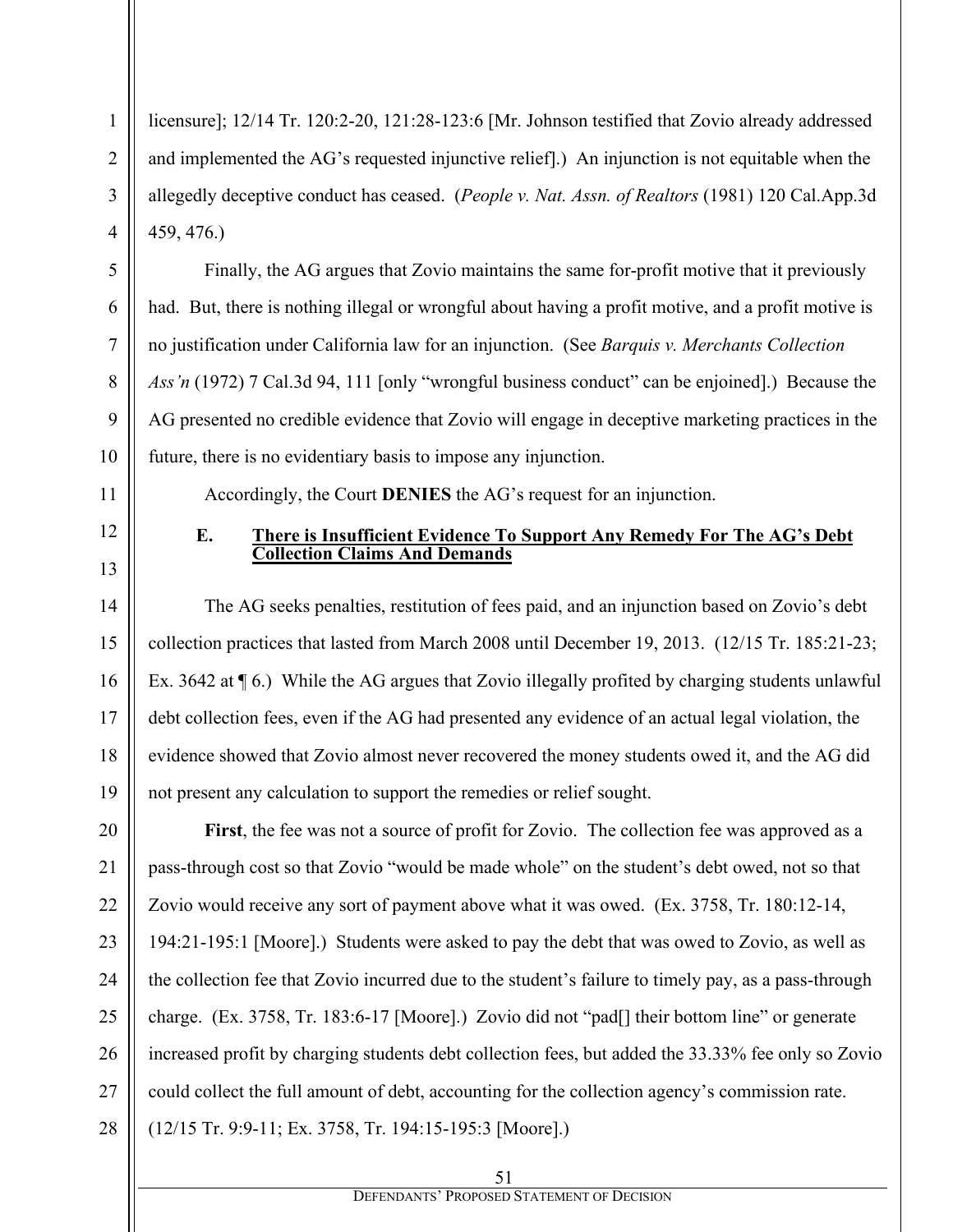In fact, very few students paid any part of their debt owed to Zovio once they were assessed a debt collection fee (4,413 students between March 1, 2009 and September 30, 2014), and very few of those students paid (472) their entire balance. (Ex. 3642 at ¶¶ 9, 10.) This does not amount to a practice warranting penalties because, aside from the 472 students who paid their balance in full, all students paid *less* than the amount they owed to Zovio plus the fee, and most students who were assessed a fee did not pay the amounts they owed Zovio at all.

**Second**, in signing the enrollment agreement, students agreed to pay the reasonable collection costs incurred by Zovio in collecting any unpaid balance due to the Zovio on the student's account. (Ex. 1122 at 9.)

**Third**, the record does not support the AG's requested relief. As a preliminary matter, the debt collection stipulation entered into by the parties at Exhibit 3642 does not concede liability, as the AG attested. This stipulation cannot be used to establish a penalty violation count, especially where no student testified in this case that they paid a collection fee in response to an allegedly unlawful debt collection letter. As to an injunction, Zovio voluntarily ceased the debt collection practices in 2013. (Ex. 3758, Tr. 179:13-16, 187:1-23 [Moore].) There is therefore no evidentiary support in the record that an injunction is warranted. As to restitution for the fees paid, the AG did not present at trial any calculation of the fees paid, and the evidence showed that all but 472 of the students who were assessed a debt collection fee did not pay Zovio the amount they owed Zovio.

Accordingly, this Court **GRANTS** Zovio judgment on liability as to its debt collection practices and the Court **DENIES** the AG's request for penalties, restitution of fees paid, and an injunction based on Zovio's debt collection practices.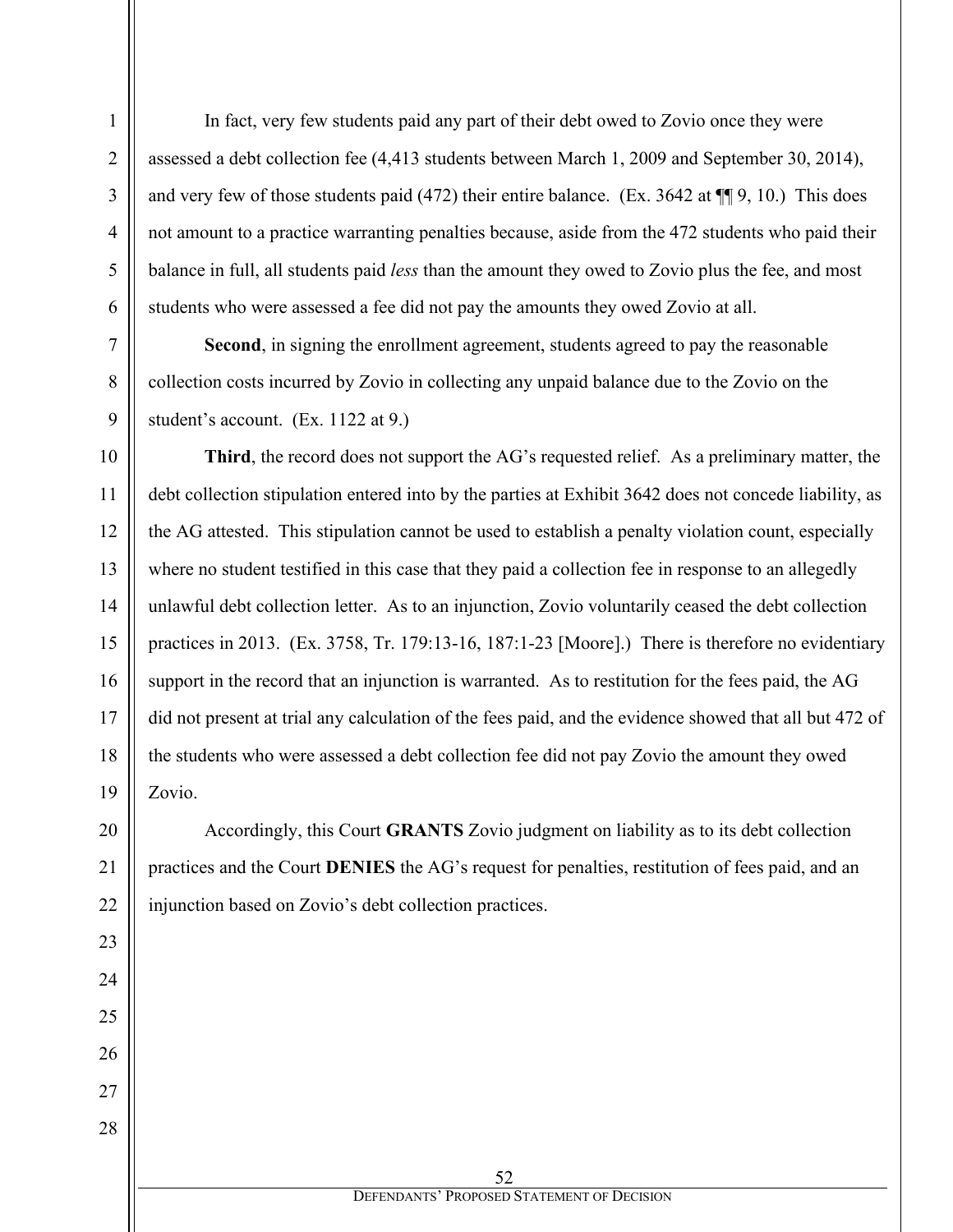| $\mathbf{1}$                              | <b>CONCLUSION</b><br>VI. |                                                                        |
|-------------------------------------------|--------------------------|------------------------------------------------------------------------|
| $\overline{2}$<br>$\overline{\mathbf{3}}$ |                          | For all of the foregoing reasons, the Court enters Judgment for Zovio. |
| $\overline{4}$                            | Dated: January 28, 2022  | SIDLEY AUSTIN LLP                                                      |
| 5                                         |                          |                                                                        |
| 6                                         |                          | By: Chad S. Hummel<br>CHAD S. HUMMEL                                   |
| $\overline{7}$                            |                          | Attorney for Defendants<br>Ashford University, LLC and Zovio, Inc      |
| $\,8\,$                                   |                          |                                                                        |
| 9                                         |                          |                                                                        |
| $10\,$                                    |                          |                                                                        |
| 11                                        |                          |                                                                        |
| 12                                        |                          |                                                                        |
| 13                                        |                          |                                                                        |
| 14                                        |                          |                                                                        |
| 15                                        |                          |                                                                        |
| 16<br>17                                  |                          |                                                                        |
| $18\,$                                    |                          |                                                                        |
| 19                                        |                          |                                                                        |
| $20\,$                                    |                          |                                                                        |
| $21\,$                                    |                          |                                                                        |
| $22\,$                                    |                          |                                                                        |
| 23                                        |                          |                                                                        |
| 24                                        |                          |                                                                        |
| 25                                        |                          |                                                                        |
| $26\,$                                    |                          |                                                                        |
| $27\,$                                    |                          |                                                                        |
| 28                                        |                          |                                                                        |
|                                           |                          | 53<br>DEFENDANTS' PROPOSED STATEMENT OF DECISION                       |
|                                           |                          |                                                                        |